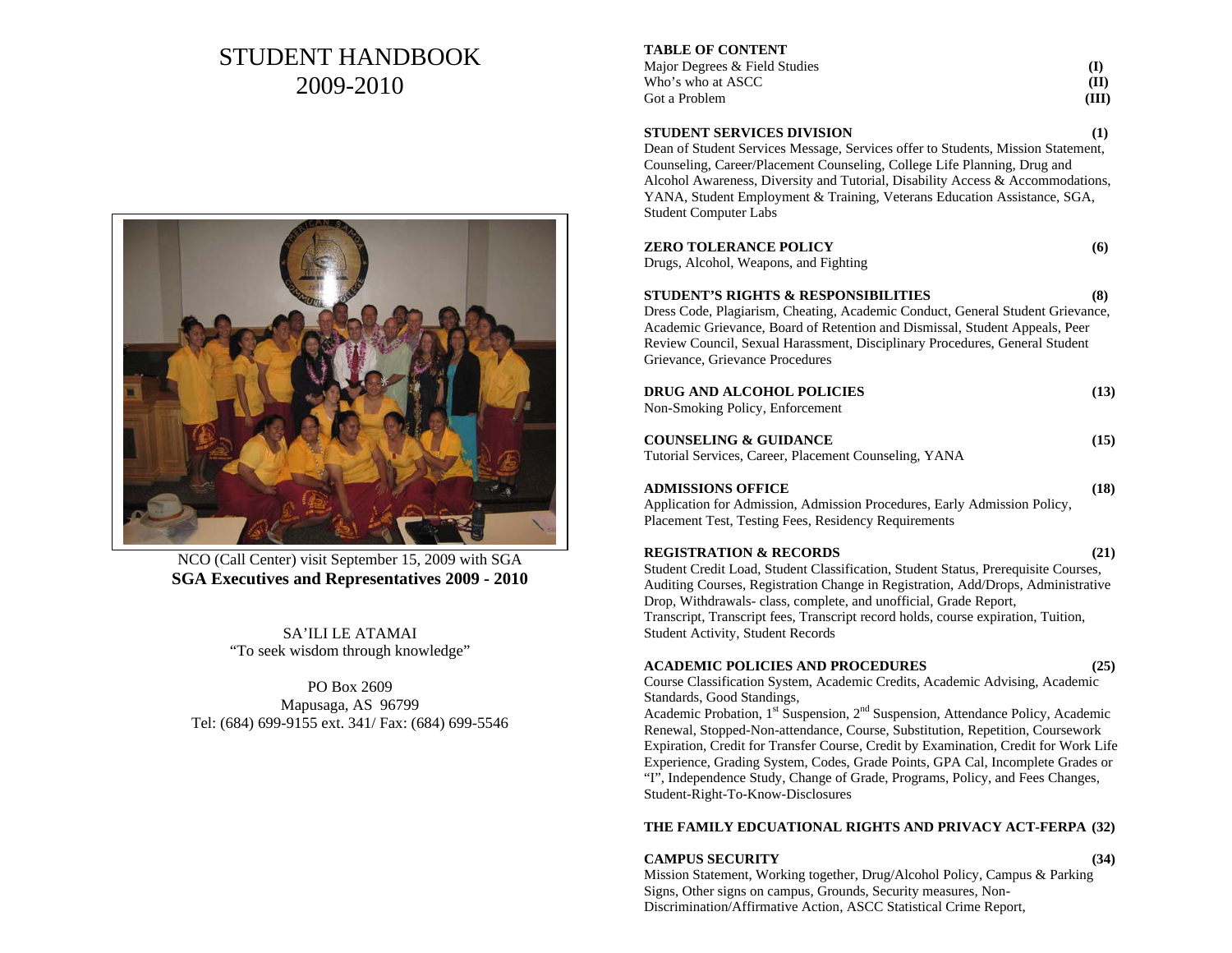Types of Crimes, Safety Tips, & Fire Prevention, Safeguards Employees and Students First Aid, Procedures in a Medical Emergency, Lost and Found

# **FINANCIAL AID (39)**

#### **GENERAL GRADUATION REQUIREMENT** (41)

Eligibility for Graduation, Application and Graduation Fees, General Education Credits, Catalog Requirements, Program Credits, Awarding a Degree or Certificate, Residency Credit, Grade Point Average, Graduation Clearance, Graduating with Honor, Commencement, Dean's List

| <b>LEARNING RESOURCE CENTER LIBRARY</b> | (43) |
|-----------------------------------------|------|
| <b>HEALTH SERVICES</b>                  | (43) |
| <b>COLLEGE BOOKSTORE</b>                | (43) |
| <b>FOOD SERVICES</b>                    | (44) |
| <b>STUDENT COMPUTER LAB</b>             | (44) |

#### **STUDENT GOVERNMENT ASSOCIATION** (45)

Message from SGA President, Mission Statement, Codes of Ethics, Constitution, Preamble Article, Amendment, Student Organization/Clubs Club activity, policies, procedures for club activity, complaint procedure, point System, Categories I – IV, Intramurals, Student I.D.

| <b>ACTIVITY CALENDAR</b>        | (59) |
|---------------------------------|------|
| ASCC CAMPUS RULES & REGULATIONS | (61) |

# Major Degrees & Field Studies

#### **ASSOCIATE OF ARTS DEGREE**

| Art            | Music             |
|----------------|-------------------|
| Education      | Political Science |
| Human Services | Pre-Law           |
| Liberal Arts   | Samoan Studies    |
| Marine Science |                   |

#### **ASSOCIATE OF SCIENCE DEGREE**

| Accounting                    | Family & Consumer Science          |
|-------------------------------|------------------------------------|
| Agribusiness                  | Forensic Science                   |
| <b>Architectural Drafting</b> | General Agriculture                |
| <b>Business Management</b>    | <b>Health Science</b>              |
| Civil Engineering Technology  | <b>Natural Resources</b>           |
| Criminal Justice              | <b>Nursing</b>                     |
| Electronics                   | Office Administration & Technology |
|                               |                                    |

#### **CERTIFICATE PROGRAM OF STUDY**

| Accounting                       | Electronics-Communication Systems  |
|----------------------------------|------------------------------------|
| Air Conditioning & Refrigeration | Electronics-Computer Systems       |
| <b>Architectural Drafting</b>    | <b>Elementary Education</b>        |
| Automotive Body Repair           | Guidance and Counseling            |
| <b>Automotive Technology</b>     | Info&Comm Tech (ICT)-Electronic    |
| <b>Business Management</b>       | Office Option                      |
| Civil Engineering Technology     | Marine Option Program (MOP)        |
| Carpentry                        | Networking and Computing           |
| Criminal justice                 | Office Administration & Technology |
| Diesel Engines                   | <b>Practical Nursing</b>           |
| <b>Electrical Technology</b>     | Samoan Studies                     |
| Electronics                      | Welding                            |
|                                  |                                    |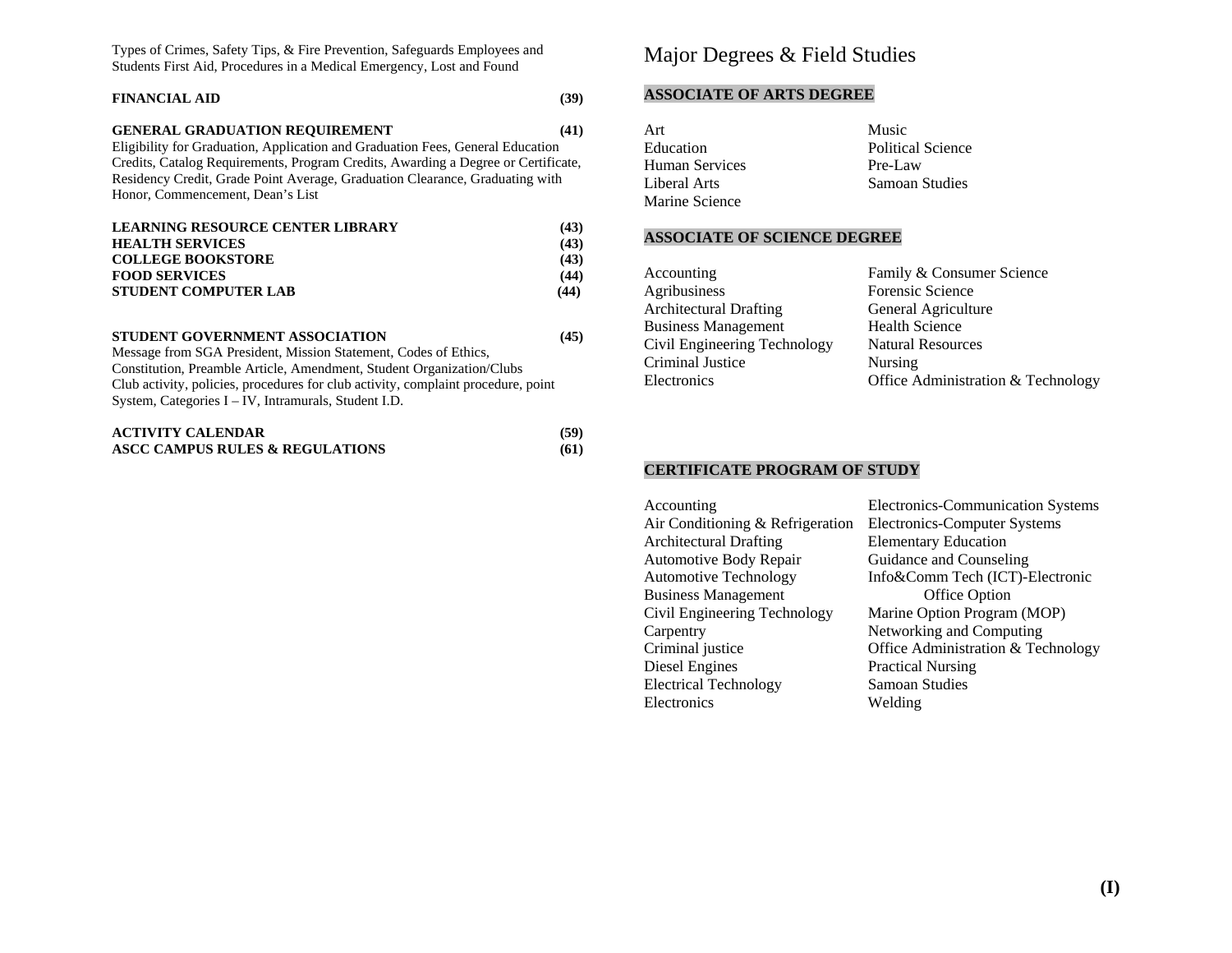# Who's Who at ASCC

#### **BOARD OF HIGHER EDUCATION**

ChairmanHTC Uta Dr. Laloulu Tagoilelagi Vice Chairperson<br>HTC Pemerika L. Tauili'ili

#### Members

HC Lauifi Tauili'ili Ms. Charlene Afu (2008-2009) Rev. Dr. Leanavaotaua Sekuini Sevaaetasi TBA (2009-2010) Mr. Sapini Siatu'u Mrs. Mine Pase Dr. Claire Poumele, Ex-Officio

Student Representative

### **AMERICAN SAMOA COMMUNITY COLLEGE**

Dr. Seth Poumele Galea'i, President Dr. Kathleen Kolhoff, Vice-President of Academic & Student Affairs Mr. Mikaele Etuale, Vice-President of Administrative Services/Finance TC Tapa'au Dr. Daniel F. Aga, Director/Dean, Community & Natural Resources Dr. Irene Tafao-Helsham, Dean of Academic Affairs Dr. Emilia S. Le'i, Dean of Student Services Leusoga William Emmsley, Jr., Dean of Institute of Trades & Technology Dr. Lina Galea'i-Scanlan, Director, Teacher Education Program Mrs. Keseta Okenaisa Fauolo-Manila, Director, Samoan Studies Institute Mrs. Komiti P. Emmsley, Director, Human Resources/ Special Assistant to the President Falema'o Dr. M. "Phil" Pili, Chief Financial Officer Mrs. Grace Tulafono, Chief Information Officer Mrs. Rosevonne Pato, Director, Institutional Effectiveness Otomalesau Mr. John Ah Sue, Director of Philanthropic Foundation Ms. Hillary Fraser, Director of Financial Aid Tiavasa Kenape Aumavae, Director, Physical Facilities Management **DEPARTMENT CHAIRPERSONS**Curriculum Committee Chairperson, Mikaele Etuale

**A**dult Education Literacy & Extended Learning, Ma'auga Tauvela Fale **A**merican Samoa Teacher Education, Mrs. Tialuga S. Seloti **A**rt, Drama, & Music, Namulauulu Dr. Paul Pouesi **B**usiness Education, Dr. Faatoafe Faofua **C**ollege & Life Planning, Mr. Mark Mageo **C**ommunity & Natural Resources, Malagamaali'i Tavita Elisara **C**riminal Justice, Mr. Mataipulevao Leupolu **E**nglish Language Institute, Mrs. Elisapeta Faalafi-Jones **H**ealth and Human Services, Dr. Daniel Chang Institute of Trades & Technology, Mr. Sal Poloai **L**anguage and Literature, Mr. Steven Williams **M**athematics, Mrs. Letupu T. Moananu **N**ursing, Mrs. Lele Ah Mu **P**hysical Education, Mr. Ed Imo **R**eserve Officers Training Corps, 1Lt. Maryjane Porter **S**amoan Studies, Telei'ai Christian Ausage **S**cience, Dr. Otto Hansell **S**ocial Sciences, Mr. Randall Baker

# GOT A PROBLEM?

**Where can I find more information about scholarships?**  Student Services Office

#### **Where do I apply for financial aid?**

Financial Aid Office, Student Computer Lab. Rm. 17, at the Institute of Trades & Technology building labs, on-line Financial Aid website

#### **Where can I get help with my writing assignments?**  Student Services Tutorials and SSS program

**Who do I see for assistance if I am undecided about my major?**  Your Academic advisor, or Counselor

**Where can I get first aid?**  Nursing Department and Campus Security Office

**Where and when can I play volleyball, basketball or use the weight room?**  ASCC Gymnasium- Mr. Ed Imo, Physical Education Chairperson

**Where is the Lost and Found?** ASCC Campus Security Office

**Where can I report a mistake on my transcript?**  Office of Admission and Records (ARO)

**Where can I obtain information on Veteran benefits?**  VA Student Affairs Office, Mrs. Fuala'au Lancaster

**What are the job opportunities in American Samoa, Hawaii or U.S. mainland?**  ASCC Student Employment Center, Mrs. Fuala'au Lancaster

#### **How can I form a club or join one?**

Student Government Association (SGA) members, or see Maxine Tuiolemotu, SGA Advisor for Club applications

**Where do I apply for graduation?**  ARO, Mr. Jim Sutherland, Admission Officer

**Am I taking the required courses for my major?**  Your Academic advisor, Counselors

**Who do I see if I want to change my major?**  Your Academic Advisor, Counselors, ARO staff

**Where can I get photocopies?**  Student Services Office, see SGA or Peer Mentors, Student Computer Labs/ASCC Library, Reproduction Office

**Where can I get work-study on campus?**  See the Financial Aid Office or Student Employment Center (Back of Cafeteria)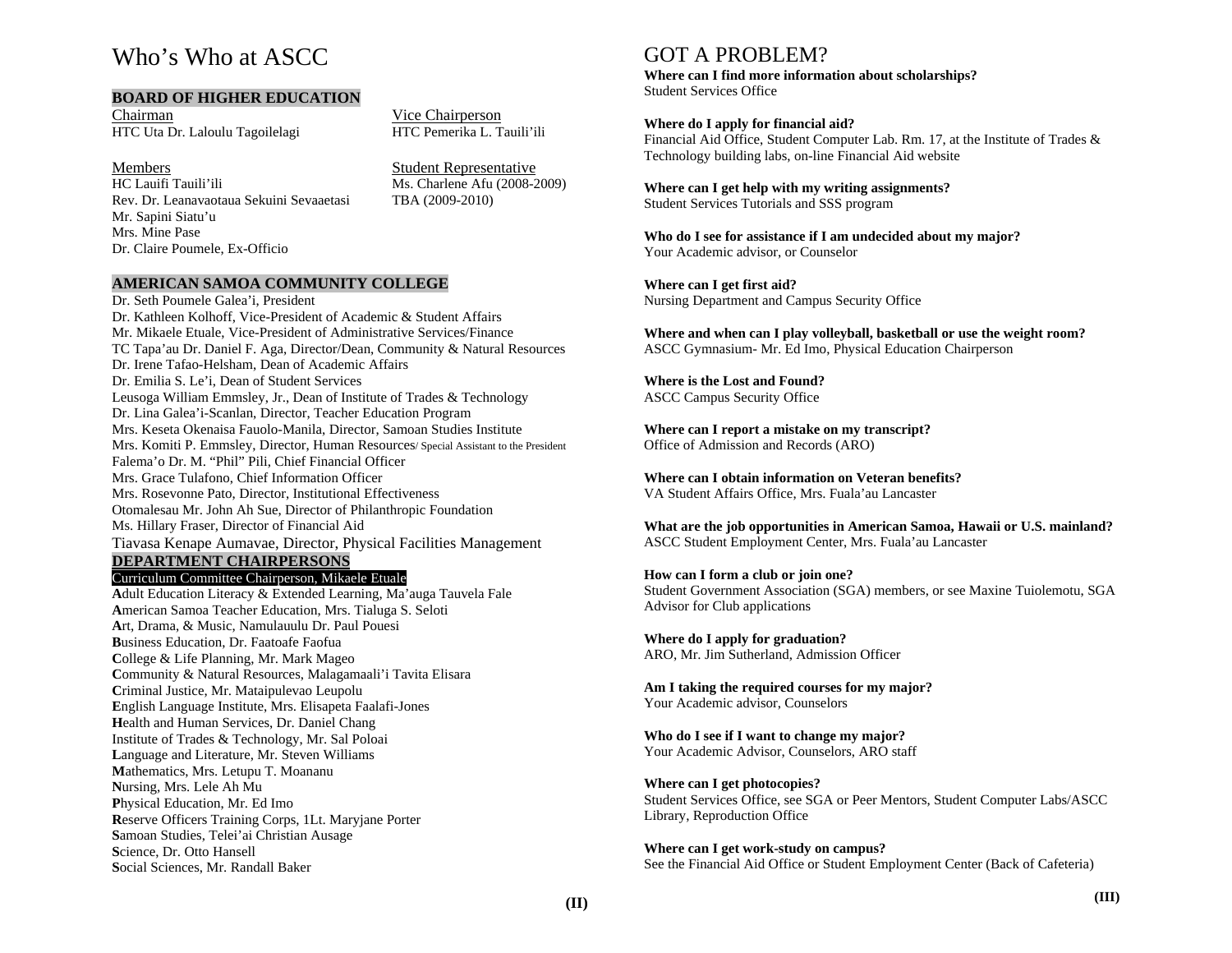#### **What can be done if I have a grievance with an instructor, college staff, or fellow student (s)?**

Read the Catalog or Student Handbook on the procedures section, or see the Dean of Student Services (Student Services Office)

#### **What courses at ASCC will be accepted at other colleges or universities?**

Visit Student Services Offices and speak with our Counselors or your Academic Advisor.

#### **Where can I get a copy of the college policies?**

ASCC Catalog, Student handbook, or on-line catalog website at www.amsamoa.edu

#### **If an emergency prevents me from coming to school, whom should I notify?**

Academic Affairs Office, or Campus Security Office, or your Instructors.

#### **Where do I get my student I.D.? Why do I need one?**

During registration Student Government Association (SGA) is responsible for student I.Ds. Every student must have a valid ASCC student I.D to be worn on campus at all times, use the facilities, gym, computer labs, library etc. Student I.D is also used to gain entrance to SGA sponsored activities.

#### **I will be graduating soon, but I am undecided about continuing my education. What now?**

See Student Services Office – Speak to Counselor or Academic Advisor.

#### **Where can I find information about colleges or universities off-island?**

See Student Services Offices – Counselors, Academic Advisors, and Internet-Research at the Library or Student Computer Labs.

#### **How can I make better grades?**

See instructors, tutors, Advisors, Student Learning Assistance Center (SLAC), or Counselors.

#### **How can I make more friends on campus?**

Form or join clubs, see Ms. Maxine Tuiolemotu, SGA Advisor Service Learning projects, Peer Mentoring program, Work–study programs and SLAC for more information.

#### **Where can I go to relax with my friends, play games, and listen to music?**

Student Hangout, behind the cafeteria and areas not designated as Quiet Zones.

#### **I need access to a computer, where can I go?**

Student Computer Labs located in Rm.16, ITT building (near the Fale Samoa) and in the ASCC Library.

**I need an Advising sheet to keep track of my major courses I have taken so far and to determine exactly when I will graduate and to avoid taking classes that are not required for my major. Where can I get this form?**  Your academic advisor or the Academic Affairs office.

**I cannot afford a catalog; where else I can get information on ASCC besides the Library?**  Visit the ASCC website at www.amsamoa.edu

#### **Where can I make a telephone call?**

Students are not allowed to use office telephones but for emergencies use the Campus Security telephone.

#### **Where can I get something to eat and is it free?**

Sorry, no free meals. You would need anywhere from \$1.00-\$3.00 for daily meals either from the cafeteria or restaurants across the street from the college.

#### **Can I smoke on campus?**

Yes, but you must smoke outside and away from the buildings and offices or in the designated smoking areas on Campus.

#### **Can I park my car anywhere on Campus?**

No, if you drive to ASCC for classes you must first pick up a Parking Sticker (free of charge) at the Campus Security Office and ask security where students are allowed to park.

#### **How do I keep myself informed about activities and information I need to know?**

Pick-up and read Student Services 4-1-1 Student Weekly Newsletter ASCC Website at the SGA office, Student Services, Library or Cafeteria; also reading the bulletin boards on campus is another way to stay informed.

#### **What if I have a suggestion about improving the college or questions but I don't want people to know who I am?**

Use the student suggestion boxes located in the Student Services office or the cafeteria entrance.

#### **What's the difference between a freshman and a sophomore at ASCC?**

It is determined by credits earned. A freshman is considered to have 30 or less credit at the 100-alpha level courses, whereas a sophomore has 30 or more credits including the 100 and 200-alpha level courses. Talk to the Admissions Officer, your advisor or Counseling Service for more information.

#### **What is banned from ASCC Campus?**

Alcohol, drugs, fighting, knives, guns, and any toys that resembles dangerous weapons. If caught, individual (s) will face disciplinary action possibility of suspension or expulsion from school.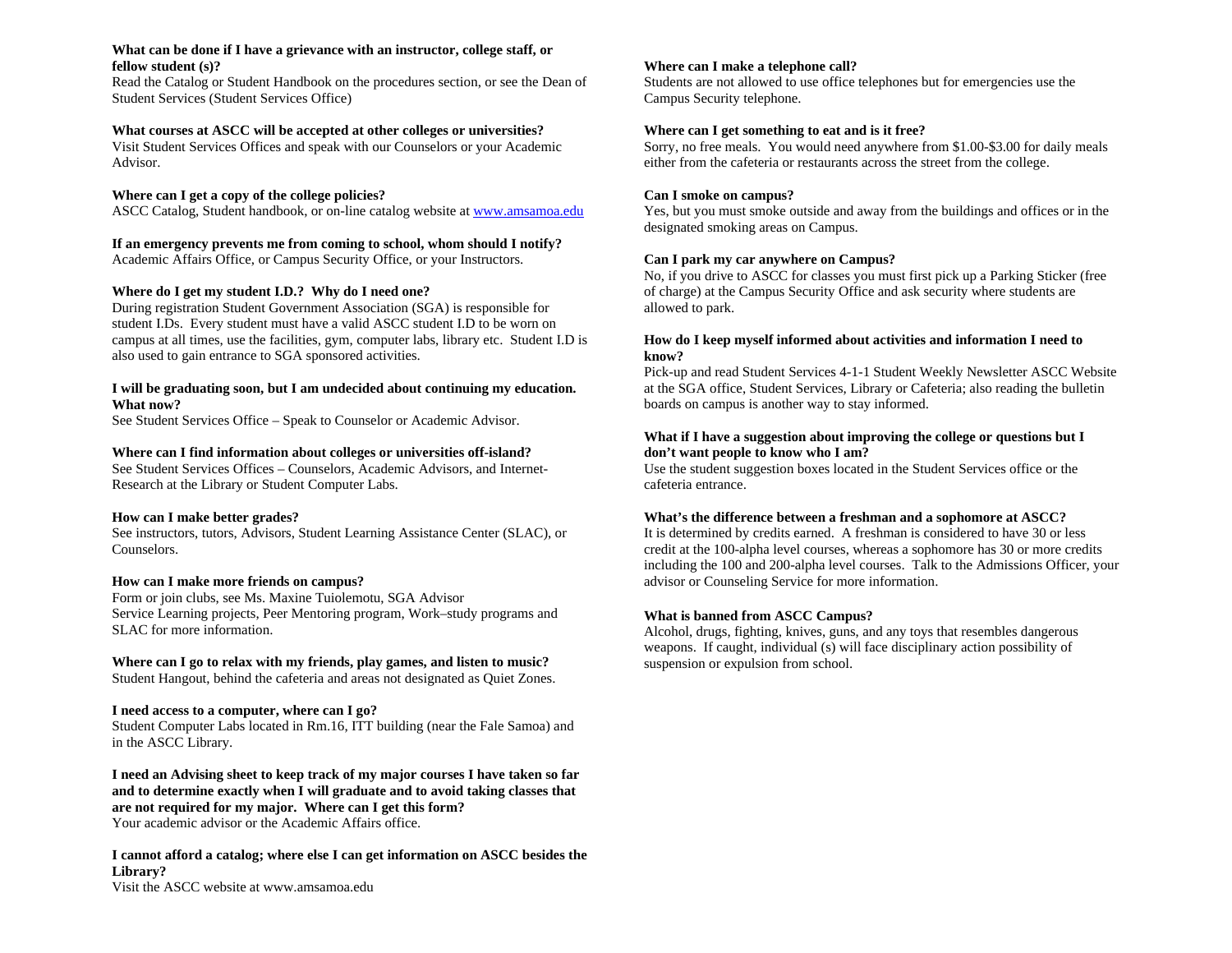#### MESSAGE FROM THE DEAN OF STUDENT SERVICES



Greetings and best wishes! I would like to take this opportunity to congratulate and thank each of you for choosing to attend the American Samoa Community College (ASCC). By choosing ASCC you have set your goal for a positive and successful future. As the Dean of Student Services I assure you that we are here to help you achieve your goals.

Student Services provides support to students through tutorials, financial aid, employment, academic advising, counseling services, computer usage, and social activities.

It is our hope that you will utilize our support services whenever you need to or if you are curious or have any questions regarding your future, please stop by and talk with us. Remember, we are here to support your college goals and to prepare you for the future. Enjoy your college life at ASCC.

With warm regards,

Dr. Emilia Lei, Dean of Student Services

# STUDENT SERVICES **1**

## Student Services Mission Statement

The mission of the Student Services Division is to support the educational pursuit of all students attending ASCC characterized by a concern for high quality services, student access, learning, progress, and success.

The following programs and services are provided by the Student Services Division in helping students meet their educational and personal goals.

## Student Services Division

Greetings! Did you know that Student Services is the place where you would go to get answers regarding your academic studies here at ASCC? Student Services offers many services that can help build your confidence, provide good leadership skills, and most importantly helps get you closer to your educational goals. The following are some of the many services you will find at the Student Services Division.

# Services Offered to Students

Admissions & Records, Graduation, Student Computer Lab, Copier Services, Student Employment, Career Day, V.A., Scholarships, Off-Island colleges & universities, Advising and Counseling, Peer Mentoring Program, 411 Newsletter, Suggestion Box, You Are Not Alone (YANA), Games and Relaxation, Student Government Association, Student Activities, Leadership Skills, Tutoring, Student Clubs to join, and many more.

# Counseling Services

The challenges of choosing the right career, achieving or maintaining one's independence, relating successfully to others, and leading a happy and successful life converge during a student's college years. College life adds the concerns of exams, term papers, quizzes and class reports. Even students who are prepared to do their best in college may experience problems.

Counseling services assist students with career, educational, personal and social concerns that may interfere with their academic progress. Our goal is to provide quality services, and create a safe, supportive and affirming climate.

College years are an exciting time, but sometimes they can be stressful. Students may encounter problems that are not easily solved. Counseling is a way of talking about what is on your mind with an objective person who can help you to learn new skills and new ways of looking at situations so that you will be more capable of solving problems on your own now and in the future. Counseling services is available to all students requiring assistance and therefore encouraged to seek help form the available counselors.

If you are a first time, returning, or continuing student, there are counseling services available to meet your educational, career, and personal challenges. The ASCC Counseling Services is available to meet your educational needs.

# Career/Placement Counseling

Through the interactive career exploration guide and job search on the Internet, career counseling provide ASCC students (including those in the Adult Education Literacy and Extended Learning [AELEL], and Upward Bound) with essential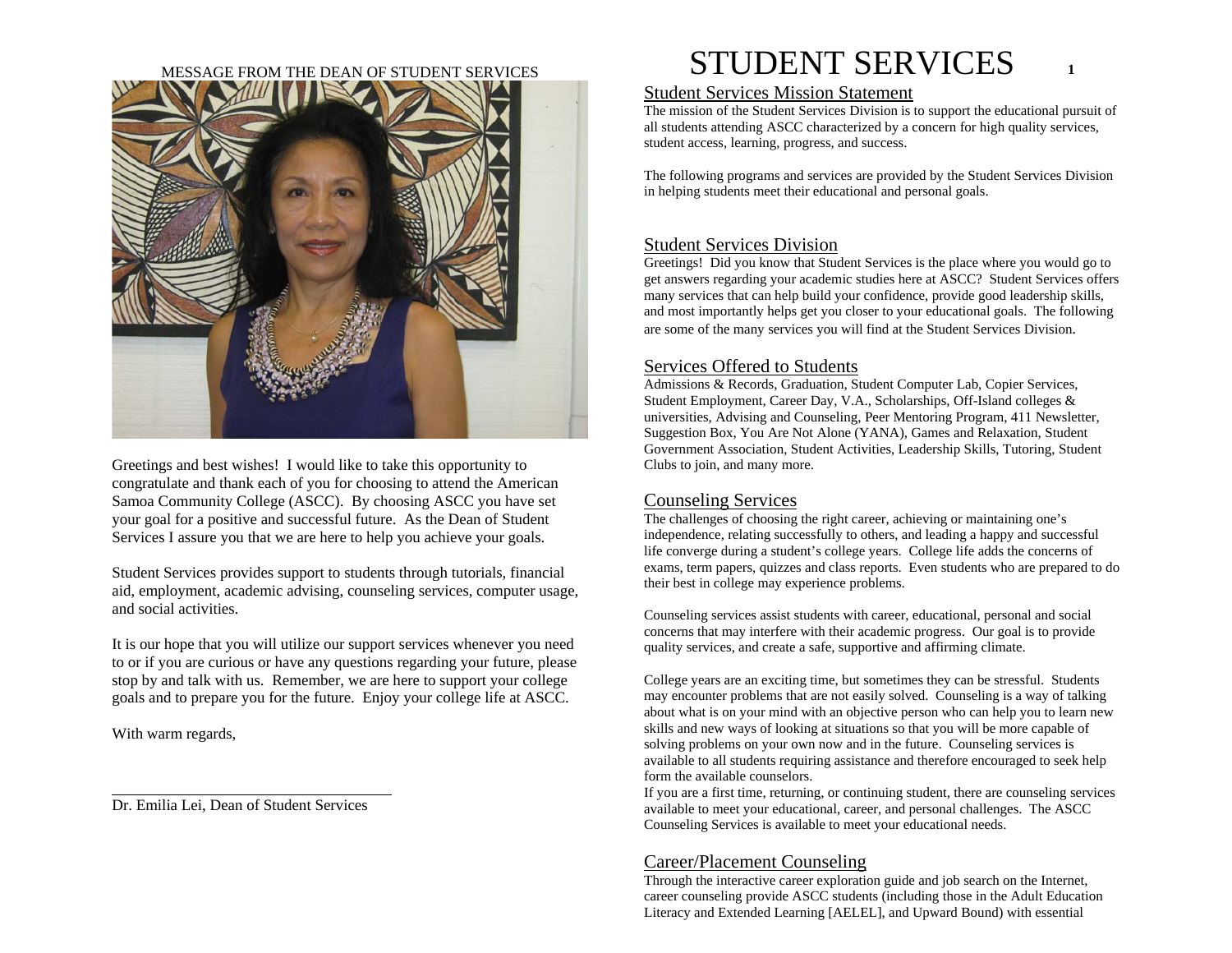information to guide them in the development of career choices and educational goals. This information is to guide them in the development of career choices and educational goals. This information can effectively determine their aptitudes, achievements, interests, personality, and values to assist them with decision making and planning for a career field or career transition. Career/Placement Counseling is available for job search strategies and resumes assistance. Filling out job applications and resume critiques on a walk-in basis are also available.

# College and Life Planning Courses (CLP)

College and Life Planning courses provide students with the opportunity to cultivate the skills necessary to become confident, successful students in their academic and personal goals.

# Drug and Alcohol Awareness Program

An on-campus Drug and Alcohol Awareness Program is available to assist students through counseling and education to overcome the usage of drugs or alcohol, and to assist students who have friends or relatives who are dependent upon drugs and/or alcohol. Again, ASCC does not condone the use, sale, possession and consumption of ANY narcotics, illegal drugs or alcohol by any student of ASCC for which said student does not have a valid prescription. Any student caught under the influence of drugs and/or alcohol on or off campus during college activities will be subject to disciplinary action.

## Diversity and Tutorial Services

Students who need assistance with their studies are encouraged to visit the Counseling Office and sign up for consultation, scheduling, and tutorial services.

Traditional, non-traditional, multicultural, and students with disabilities who need assistance with their studies are encouraged to visit the Counseling Office and sign up for consultation, scheduling and tutorial services.

Other tutorial services are available on campus through the Student Support Services (SSS) Program, Upward Bound Program, Veterans Affairs (VA), Tutorial Counselor and student tutors.

The Counseling Tutorial Center is located next to the Dean of Student Services office (Coleman Building [Cafeteria], lower campus). Contact Phone: (684) 699-9155 extension 362, 326, 377, or 376.

## Disability Access and Accommodation Services

The Counseling services provide academic access services to students with certified disability. Services include academic advising, disability counseling, tutoring, technology access, etc. Students with disabilities who may require such services are strongly encouraged to contact the Student Services as far in advance as possible to ensure special accommodations.

New and prospective students should contact the Student Services office for program orientation at least two months prior to the start of their entering semester to assure accommodations for registration, handout materials, special assistance, etc. Although ASCC strives to ensure campus access for student with disabilities, it is necessary to note that ASCC does pose structural barriers that are being addressed by on-going projects.

Creating equal access for students with disabilities is a responsibility shared in partnership by the students and the rest of the campus community.

## You Are Not Alone (YANA) Program

The Student Services Division offers a support program called the YANA (You Are Not Alone). Its purpose is to reach out to youth who are experiencing personal problems.

Qualified counselors are available to assist anyone who is in need of help. Students mentors are also available to help out students who are not comfortable talking to an adult. If you need someone to talk to, or know of someone who needs help, contact us at:

Phone: (684) 699-9155 extension 376 or 252-9262 from Monday-Friday, 8:00 a.m. – 4:00 p.m., Email: yana@amsamoa.edu

## Student Employment and Training Center

The purpose of the on-campus Student Employment and Training Center is to provide temporary employment to students while pursuing their academic career at ASCC. While the period of employment is short and temporary in nature, the lifetime experience gained will enable students to know what is expected of them and be able to transition into the workforce will ease.

The Student Employment and Training Center provides financial assistance to students who are ineligible for federal financial assistance, commonly known as PELL Grant. The financial assistance available through the Student Employment and Training Center in the form of employment with ASCC and is based solely on availability of local funds and willingness of various departments to participate, support, and employ students in a first come, first serve basis.

The Student Employment and Training Center will assist participating departments within ASCC in announcing, collecting and maintaining student personnel files on qualified candidates. Each student will complete and be selected based on his/her own merit as announced or listed in the job announcement. First priority is for students who are not eligible for federal financial aid, and are not current scholarship recipients of ASG and various private agencies of American Samoa.

## Veterans Educational Assistance

The American Samoa Community College is an approved educational institution for education and training under the Veterans Educational Assistance Act (GI Bill), the Veterans Readjustment Act, and the Dependent's Educational Assistance (DEA) Act. All students who are eligible to receive educational financial assistance form the U.S. Department of Veterans Affairs (VA) under Chapter 30, 31, 35 and 106 are advised to contact the ASCC Veteran Students Counselor for clarification and explanation of awards before registering with their assigned faculty advisor. It is important that their application is received and reviewed and that the Veterans Affairs Regional Processing Office in Muskogee, Oklahoma makes an official decision of denial or grant of benefits.

Eligible student may apply for veterans' benefits as soon as they have been admitted to ASCC. The ASCC Veteran Student Coordinator will assist you with detailed information regarding eligibility, entitlement, and authorized types of training. This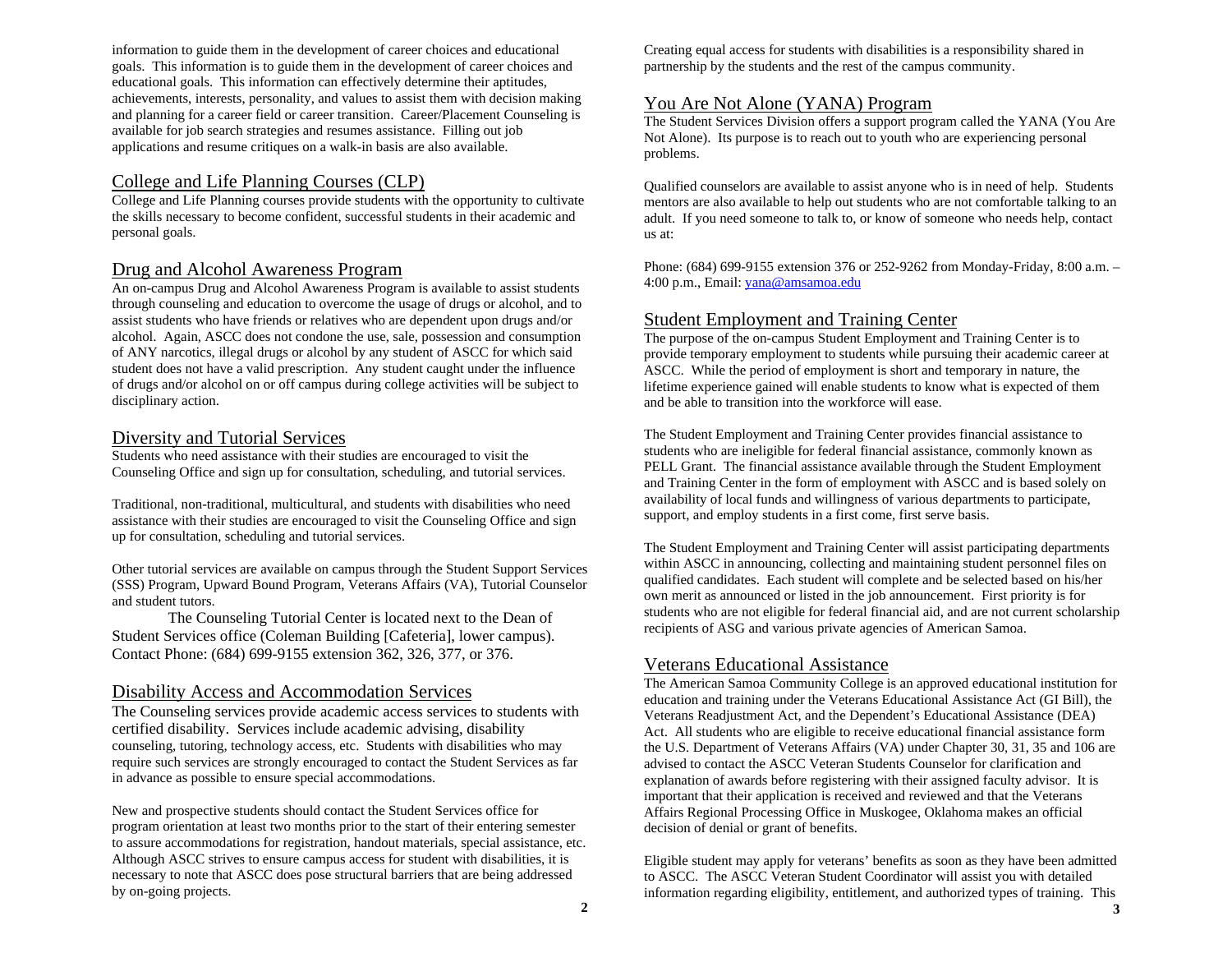#### information may also be obtained by visiting the official websites: www.gibill.va.gov/education/benefits.htm

All drops and withdrawals must be reported to the VA Student Coordinator for reporting to the U.S. VA Education Office in Muskogee, Oklahoma. This is the student's responsibility; otherwise the student will be required to repay any money that was overpaid.

Chapter 30 and Chapter 106 students are required to verify their monthly attendance to the ASCC VA Student Coordinator in order to receive monthly awards. Contact the ASCC VA Student Coordinator for further assistance. VA tutorials are also available through the Student Tutorial Services (see VA Student Coordinator).

## VA Transcript Evaluation

The regional office requires ASCC to review your military training and/or previous college courses to see if any of them will apply to your individual educational plan. The VA will allow payment for only a short period of time without this information. In order to avoid interruption of VA payments, complete the following:

- 1. Submit the copy of your DD Form 214 (Certificate of Release or Discharge from Active Duty) to the Admissions & Records Office for evaluation of your military training.
- 2. Request in writing to each of your previous college/universities to have one (1) official transcript sent directly to the Admissions & Records Office for an official evaluation.
- 3. For military personnel, request an official copy of our military educational transcript to be sent directly to the ASCC Admissions & Records Office. Once an official transcript is received, you may proceed to the Admissions & Records Office and request an official evaluation of credits.

## Student Government Association (SGA)

The Student Government Association (SGA) of ASCC exists to advance the democratic process of student government. SGA encourages professionalism and improve quality of activity and service at all levels of student government for the benefit of the total student population. It contributes to the analysis, understanding, and resolution of student issues by providing academic and social activities.

The SGA of ASCC includes all enrolled students. The SGA is governed by the executive officers and the representatives, who are elected from the freshmen and sophomore classes. SGA representatives also serve on various ASCC committees and also a member of the Board of Higher Education. SGA sponsors a number of activities each year, including the Miss ASCC pageant, Intramural Sports, cultural, assemblies and other club activities. Funding for these activities come from student activity fees collected during registration.

Students interested in serving as executive officer must have a cumulative 3.00 GPA at the time of the election. Any full-time student who maintains a 2.70 semester GPA, who has completed one semester in ASCC, and is in good academic standing is eligible to serve in the SGA as a representative. Applications are available from the SGA office located in the Coleman Building and additional information can be obtained from the Student Handbook.

## Club Activities

Student clubs are considered an integral part of every student's college career and joining a club is an excellent way to make new friends. Students are encouraged to participate in clubs that interests them. If a student cannot find a club that suits their interests, students may apply to start one of their own. All campus clubs and organizations must have a faculty or staff advisor and meet the requirements established by the SGA. Applications for new clubs can be obtained from the SGA office.

## Intramural Sports Program

The intramural sports programs are planned and conducted by the Student Government Association and technical assistance from the Chairperson for Physical Education department. A variety of team sports are scheduled throughout the school year.

## Student Computer Labs

Various computer labs are available to the students and faculty members. One is located in room 16 and lab hours are 8:00am to 4:00pm, Monday through Friday except Holidays. Two other labs are located on the lower campus area in the Institution of Trades & Technology (ITT) building across from the Fale Samoa. Lab hours are posted accordingly. Please refer to the student handbook for computer lab fees for printing (black and color), making copies, scanning, and also rules and regulations for the facility and its equipment. A monitor is ready to assist you at each location.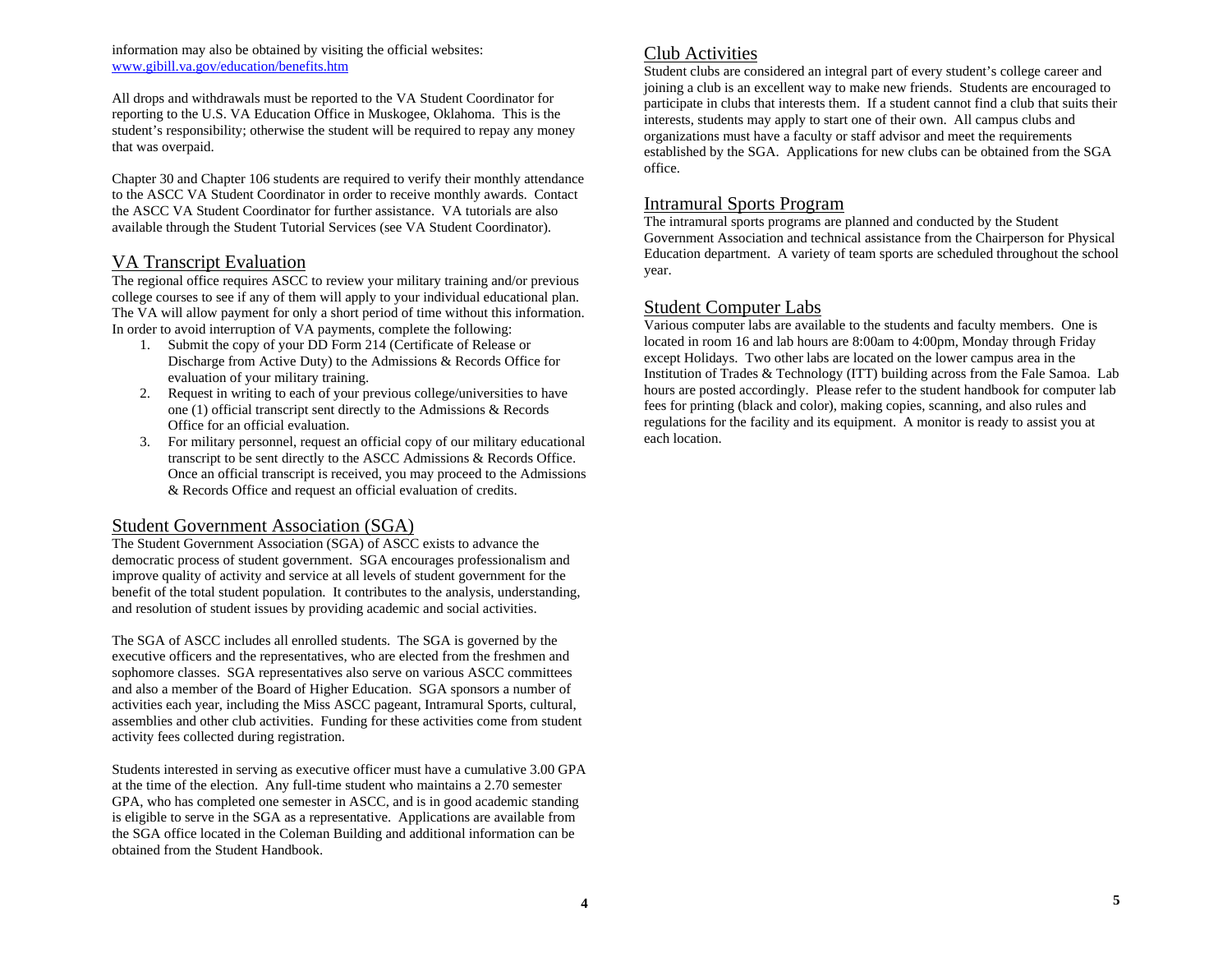# ZERO TOLERANCE POLICY

As with any community educational environment certain policies are established to ensure health and safety of all students and employees of the institution.

ASCC defines zero tolerance as the strict application of consequences regarding violation of ASCC's rules on weapons, explosives, fighting, drugs, and alcohol. If a student is found to have violated any of the aforementioned rules, then the consequences shall be applied without exception.

## Drugs

The American Samoa Community College strictly prohibits the unlawful manufacture, distribution, dispensation, possession or use of non-prescribed use of illegal drugs or controlled substances in College. College students who violate this prohibition are subject to disciplinary action including suspension or expulsion in accordance to the severity of the offense.

## Alcohol

The American Samoa Community College is a designated alcohol-free campus. Students attending ASCC must abide by the policy that alcohol is not permitted regardless of students' age. Illegal acts commonly associated with alcohol include public intoxication, driving while intoxicated, provision of alcohol to a minor, bringing alcoholic beverage into the college and minor in possession of alcohol. Violations of these laws subjects students to disciplinary actions.

Students who violate the alcohol policy of the college are subject to disciplinary action in accordance with the above mentioned drug policy. The American Samoa Community College reserves the right to disclose to a parent or legal guardian of a student, information regarding any violation of any Federal, State, or local law, or of any rule or policy of the institution, governing the use of possession of alcohol or a controlled substance, regardless of whether that information is contained in the student's records, if a student is under the age of 21 and the institution determines that the student has committed a disciplinary violation with respect to such use or possession.

## Weapons

Students are prohibited from possessing the following weapons on school property. A person commits a crime if he knowingly possesses, manufactures, transports, repairs, or sells an explosive weapon, a machine gun, a gas gun, a short barreled rifle or shot gun, a firearm silencer, any knife, bush knife or machete, and knuckles. Also, students shall not possess toy guns, knives or other replicas of any of the weapons mentioned above on the school property at any time. College students who violate these prohibitions are subject to suspension and expulsion.

## Fighting

Students shall be prohibited from the following actions while on school property:

- 1. purposely or knowingly causes serious physical injury to another person;
- 2. attempting to kill or cause seriously physically injury to another person;
- 3. recklessly engage in conduct which creates a grave risk of death to another person and thereby causing serious physical injury to another person;
- 4. knowingly causing or attempts to cause physical injury to another person by means of a deadly weapon or dangerous instrument;
- 5.recklessly causing serious physical injury to another person;
- 6.attempting to cause or recklessly causing physical injury;
- 7. with criminal negligence, causing physical injury to anther person by means of a deadly weapon;
- 8. purposely places another person in apprehension of immediate physical injury;
- 9. recklessly engaging in conduct which creates a grave risk of death or serious physical injury to another person;
- 10. knowingly causing physical contact with another person knowing the other person will regard the contact as offensive or provocative;
- 11. Fighting or violent, tumultuous, or threatening behavior.

Fighting on campus shall result in suspension or permanent expulsion from the American Samoa Community College in accordance to the severity of the action.

Violating the College Drug Policy may cause a student to lose their eligibility for financial aid. According to 20 United States Code 1091 ® a student who has been convicted of a drug offense shall not be eligible to receive any grant, loan, or work assistance.

The Drug-Free Schools and Communities Act Amendments of 1989, Public Law 101-226, require that, as a condition of receiving funds or any other form of financial assistance under any Federal program, an institution of higher education (IHE), State Educational Agency (SEA), or Local Education Agency (LEA) must certify that it has adopted and implemented a program to prevent the unlawful possession, use, or distribution of illicit drugs and alcohol by students and employees.

In addition to disciplinary sanctions imposed by the College for violation of alcohol, drug, weapons and fighting policies, students may also be prosecuted under Territorial and Federal Laws.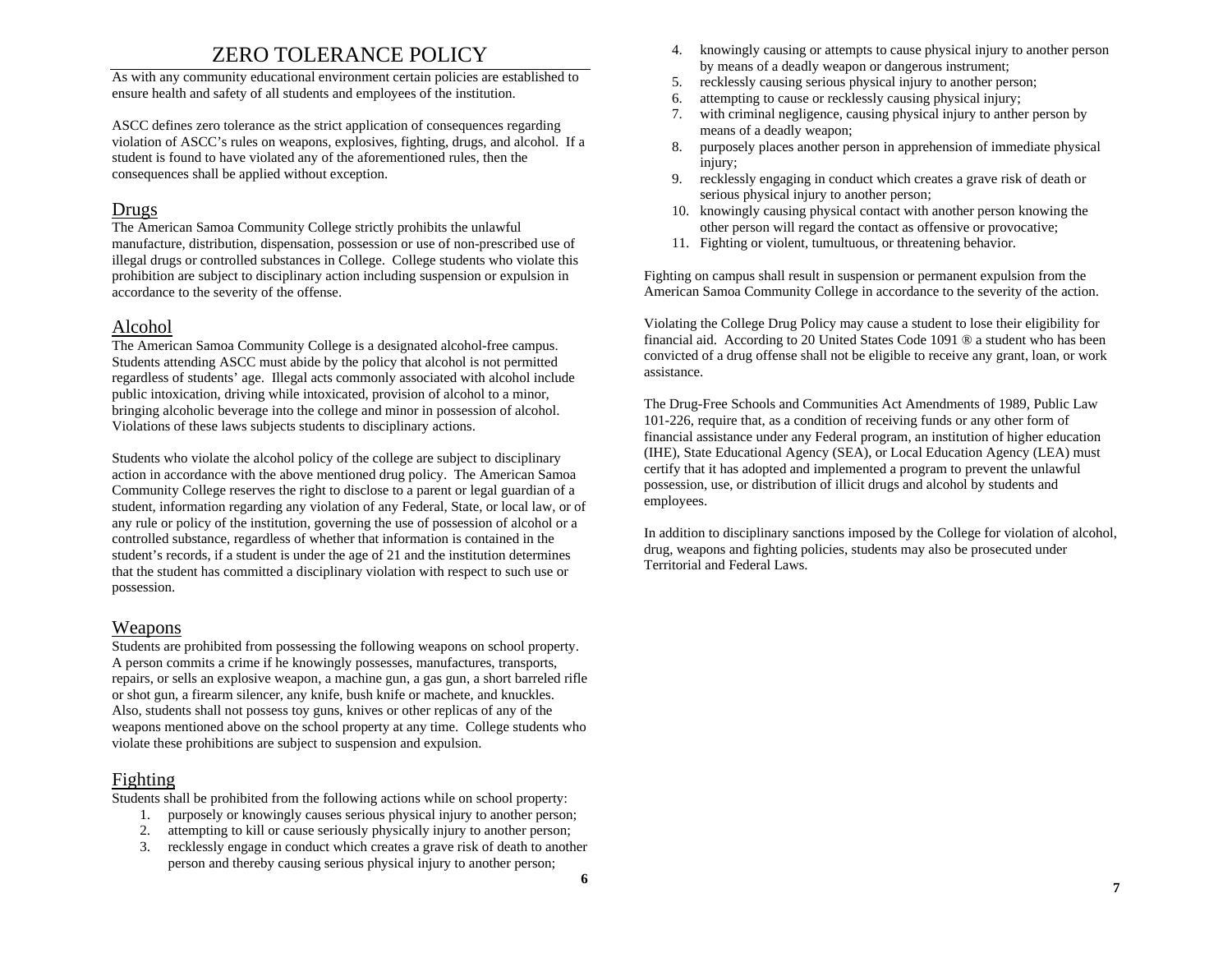# STUDENT RIGHTS AND RESPONSIBILITIES

The Office of Student Services also plays a role in administering campus discipline and encouraging high standards of citizenship. Those standards involve complying with the policies and regulations governing the campus. Students are responsible for all information and/or directives contained in this handbook and in the ASCC Catalog. It is the responsibility of the student to contact a member of the ASCC administration to clarify any points in question.

The academic community, by its very nature, places emphasis on individual responsibilities. The college campus should be a place that is conducive to learning and to the free exchange of ideas. Students at ASCC are expected to show respect for the rights of others, preserve a social and academic atmosphere that promotes the College's goals, show care and respect for College property and for the property of others, bring respect, goodwill and honesty to the College.

Students who interfere with the personal rights or privileges of others or with the educational process of the College are subject to immediate disciplinary action. Acts specifically prohibited include possession, use or sale of alcohol, narcotics or illicit drugs on school property or at school functions; destruction of ASCC property; stealing, vulgarity, continued willful disobedience, cheating, plagiarizing, forgery and all other dishonest practices. Students are expected to adhere to a modest and tasteful dress code. Please refer to the "Dress Code" section of the Student Handbook.

# Dress Code

Students are expected to dress in attire appropriate of those attending an institution of higher learning. Current trends in clothing are accepted only if they fall within the realm of modest dressing. Students must present themselves on campus in a neat and tidy manner. No tight fitting, short, vulgar clothing for men and women or unkempt hairstyles will not be permitted. This interpretation shall be left to the discretion of the Dean of Student Services.

# Plagiarism

The American Samoa Community College forbids plagiarism, cheating and academic dishonesty. Plagiarism includes but is not limited to; submitting any document to satisfy an academic requirement that has been copied in whole or in part from someone else's work without identifying that individual; neglecting to identify as a quotation a documented idea that has not been paraphrased into the student's language and style, or paraphrasing information so closely that the reader is misled as to the source; submitting the same oral or written material in more than one course without obtaining authorization from the instructors involved; or obtaining and using experimental lab data from other students or from other sections of the course. Instructors may notify the Dean of Student Services and request that the student be disciplined and/or counseled.

# Cheating

Cheating includes but is not limited to receiving or giving any unauthorized help during an examination, obtaining unauthorized information about an examination before it is administered, using inappropriate sources of information during an examination, altering the record of any grades, changing answers after an examination has been submitted, falsifying office College records, and misrepresenting the facts in order to gain exemptions from course requirements.

Instructors have sole responsibility for dealing with students caught plagiarizing or cheating and may assign an "F" grade as a result. Instructors may notify the Dean of Student Services and request that the Student be counseled or disciplined or that the incident be entered into the student's record.

# Academic Conduct

The American Samoa Community College prohibits plagiarism and cheating. Plagiarism is submitting one person's written ideas or thought as one's own, without giving proper citation of credit to the original author. Cheating includes, but is not limited to, giving unauthorized information about an examination before it is administered. Instructors may notify the Dean of Student Services and request that the student be disciplined and/or counseled.

# General Student Grievance

Students having grievance with the general operation of the college may petition the Grievance Committee for redress. The petition shall set forth in detail the nature of the grievance and shall state for whom the grievance is directed. It shall contain factual data, which the petitioners deem pertinent to their case. The Committee shall have the right to decide whether or not the petition merits investigation. Petitions must be submitted to the Dean of Student Services, who will appoint a Grievance Committee, and supervise the grievance process.

# Academic Grievance

Before an academic grievance is filed, the student must first discuss and seek to resolve the issue with the instructor of the course and the appropriate Department Chairperson. If the matter cannot be resolved, the procedures outlined below should be followed:

- 1. A letter describing the nature of the complaint and all supporting documents should be submitted to the Dean of Academic Affairs, Dean of Student Services, and/or the Dean of Institution of Trades & Technology (ITT) when appropriate. These documents may be the course syllabus outline, evaluation procedures, exams with grades, term paper assignments with grades, quizzes or other pertinent supporting documents.
- 2. The Dean of Student Services will call a meeting of all available parties involved (instructor, Department Chairperson, Dean of Student Services and Dean of Academic Affairs and/or the Dean of Institution of Trades & Technology (ITT) when appropriate) to review the submitted documents and find a possible solution.
- 3. If the matter remains unsolved, the Dean of Student Services will refer the submitted written grievance to the Grievance Committee (Dean of Student Services, Dean of Academic Affairs and/or the Dean of Trades and Technology (ITT) when appropriate, one administrator, one counselor, one faculty member and a student representative) for appropriate action and to schedule a hearing.
- 4. The Grievance Committee will notify the student in writing within three (3) working days of the hearing outcome. All recommendation made by the Grievance Committee are final.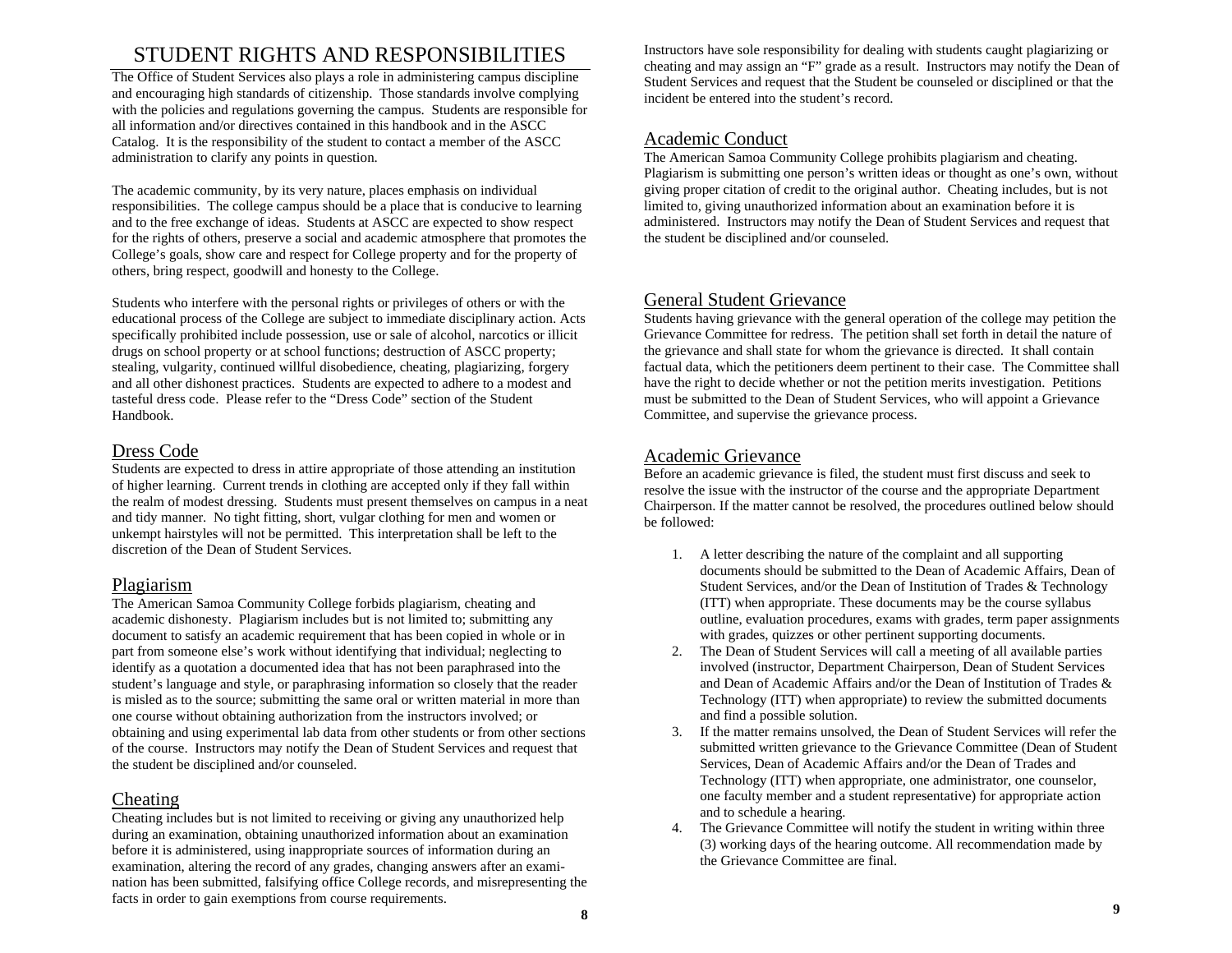# Board of Retention and Dismissal

Members of the Board will include the Dean of Student services, Dean of Academic Affairs and/or the Dean of the Institution of Trades & Technology (ITT) when appropriate, one counselor, one faculty representative, and the SGA President or designee. The student has a right to present his/her case in person before the Board's decision. Documentation of the Board's action becomes part of the student's permanent file. Students are not permitted to attend class while the case is pending.

Responsibilities of the Board of Retention and Dismissal are:

- • To study the case being considered for disciplinary action that may result in a student's dismissal from the College.
- To decide the nature and gravity of the student's offense relative to the rest of the student body, the overall function and purpose of the College, the student's academic life and College regulations as stated in the Student Handbook and the College Catalog.
- • To decide whether the student will be retained or dismissal and whether such dismissal shall be temporary or permanent.

Actions to be taken by the Board of Retention and Dismissal after hearing a case:

- 1. Warning-Notification to a student that the continuation or repetition of a specific violation may result in serious disciplinary action.
- 2. Probation-Formal action placing conditions on the student's continued attendance in the College. Such notice will be given in writing and specify the period of probation and conditions.
- 3. Suspension-suspended students will be placed on temporary dismissal from the college. Such notice will be given in writing, specify the duration of the suspension and any specific conditions to be met before readmission into College.
- 4. Expulsion or Exclusion-Exclusion or exclusion is the indefinite or permanent dismissal from ASCC and termination of student status. The Board of Retention and Dismissal will take the final action on such cases, with overall supervision from the Dean of Student Services, No refund of tuition and/or fees is granted for expulsion or exclusion cases.

Students may appeal an academic decision by a faculty member and/or a disciplinary action taken by a faculty member, the administration or by the Peer Review Council by submitting a written request to the Dean of Student Services.

The Student may appeal decision made by the Board of Retention and Dismissal to the ASCC President.

## Student Appeals

Students may appeal a disciplinary action taken against them by, submitting a written appeal to the Dean of Student Services, who will forward the request to an appointed ad-hoc Student – Faculty- Administration Appeal Board. The written appeal must be submitted within one week from the issuance of the disciplinary action/decision in question. The disciplinary action shall stand during the Appeal Board's deliberations on the submitted appeal. The Ad-Hoc Board's decision and/or recommendation are final.

# Peer Review Council

The council is made up of students selected by the Students Services Division at the beginning of each school year. The council will include two SGA representatives and two representatives selected at large.

## Sexual Harassment

ASCC does not condone sexual harassment by any student, instructor, supervisor, or employee. Sexual harassment may be manifested in, but is not limited to, the following forms:

A. Unwelcome sexual conduct, whether it is verbal or physical that interferes with another person's work performance or creates an intimidating, hostile, or offensive classroom or campus environment.

B. Decisions affecting students (such as grades) made by an instructor or ASCC personnel based on submission to/or rejection of sexual advances.

C. Submission to a sexual advance used as a condition of obtaining a particular grade, whether expressed in explicit or implicit terms.

D. Slurs, name calling, and other inappropriate and unwelcome comments and behavior based on the sexual orientation of students.

E. Display in the classroom or on campus of sexually suggestive objects or pictures.

If any student feels subjected to sexual harassment he/she should report the incident to any Student Services Counselors at any time or specifically to the Dean of Student Services, Dean of Academic Affairs, Dean of Institution of Trades & Technology (ITT) when appropriate, or the Human Resources Director. The Student Grievance Committee will conduct an investigation into the allegations.

To the best extent possible, ASCC will attempt to keep the identity of the person(s) reporting the incident involving sexual harassment confidential.

# DISCIPLINARY PROCEDURES

A recommendation will be forwarded to the Retention and Dismissal Board when there is an infringement or violation on the interests of ASCC policies and the individual's pursuit of education.

# General Student Grievance

Students having a grievance with the general operation of the college may petition the Grievance Committee for readiness. The petition shall set forth in detail the nature of the grievance and shall state for whom the grievance is directed. It shall contain factual data, which the petitioners deem pertinent to their case. The committee shall have the right to decide whether or not the petition merits investigation. Petitions must be submitted to the Dean of Student Services, who will appoint a Grievance Committee, and supervise the grievance process.

The student may appeal decisions made by the Board of Retention and Dismissal to the ASCC President.

# Grievances Procedures

Before an academic grievance is filed, the student must first discuss and seek to resolve the issue with the instructor of the course and the appropriate Department Chairperson. If the matter cannot be resolved, the procedures outlined below should be followed: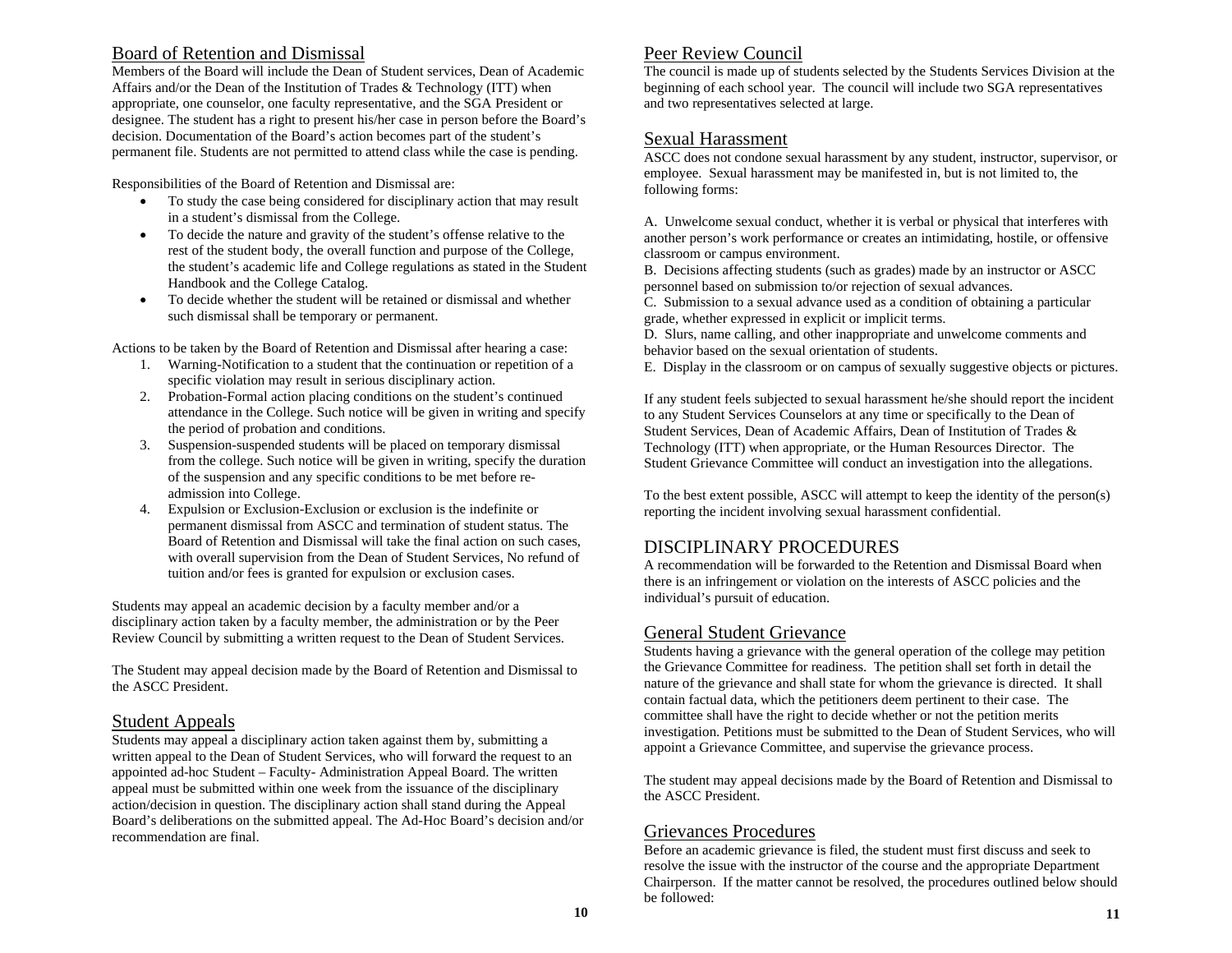- 1. A letter describing the nature of the complaint and all supporting documents should be submitted to the Dean of Academic Affairs, Dean of Student Services, and/or the Dean of Institution of Trades & Technology (ITT) when appropriate. These documents may be the course syllabus outline, evaluation procedures, exams with grades, term paper assignments with grades, quizzes or other pertinent supporting documents.
- 2. The Dean of Student Services will call a meeting of all available parties involved (instructor, Department Chairperson, Dean of Student Services and Dean of Academic Affairs and/or the Dean of Institution of Trades  $\&$ Technology (ITT) when appropriate to review the submitted documents and find a possible solution.
- 3. if the matter remains unsolved, the Dean of Student Services will refer the submitted written grievances to the Grievance Committee (Dean of Student Services, Dean of Academic Affairs and/or the Dean of Institution of Trades & Technology (ITT) when appropriate, one administrator, one counselor, one faculty member and a student representative) for appropriate action and to schedule a hearing.
- 4. The Grievance Committee will notify the student in writing within three (3) working days of the hearing outcome. All recommendations made by the Grievance Committee are final.

Refer to ZERO TOERANCE POLICY

# Non-Smoking Policy

The goal of this policy is to support the rights of the non-smoker and to insure that smoke free environments be designated and protected. It is the policy of ASCC to designate all enclosed rooms and spaces as "NON- SMOKING AREAS". Air conditioning, doors, and windows will consider an enclosed area. The following areas on campus will be considered non-smoking areas:

- 1. Any public service areas where clientele of ASCC is served. This includes but is not limited to the Administration Office, Business Office, Admission and Registrar's Office, the Student Services Office, the Cafeteria, the Bookstore, and the Gymnasium
- 2. All Classrooms, Offices, Computer Labs, Conference rooms, restrooms, and Hallways and quad areas.

Smoking will be allowed only in designated areas where smoking signs are posted. An on-campus program is available to assist students and college employees through counseling and education to overcome habitual drug or alcohol usage, and to assist students who have friends or relatives who are dependent upon drugs and/or alcohol. Alcohol and illicit drug possession and/or use are prohibited on the ASCC campus. Anyone caught under the influence of drugs and/or alcohol on campus will be subject to disciplinary action. The use, consumption, distribution or sale of any alcoholic beverages by any recognized student organization on or off campus is prohibited, unless the ASCC President gives special approval. If that is so, the following rules must be observed:

- 1. There will be no function where alcoholic beverages are the main focal point of the event. Any advertising will not include special references to the fact that alcoholic beverages will be provided or allowed
- 2. any activity, which contributes to alcohol overindulgence or abuse is prohibited
- 3. at all other functions, the sponsoring organization will take reasonable measures to insure that all local and state laws regarding the consumption of alcohol are followed
- 4. No function shall be given official approval unless a plan is reviewed and approved for assuring compliance with such policy during the event
- 5. at a student function, before anyone receives and consumes alcoholic beverages, a driver's license or official identification, which lists the age of that individual, must be checked by a person designated by the student organization hosting the event to insure that each individual is of legal drinking age
- 6. No intoxicated person shall be allowed at any function, and any individual who becomes intoxicated at the event will be asked to leave the premises. Academic and/legal actions may be taken by the Dean of Student Services may taken by the Dean of Student Services against the individual
- 7. the Dean of Student Services may develop additional guidelines and explanation of this policy in order to assist students in understanding and complying with the policy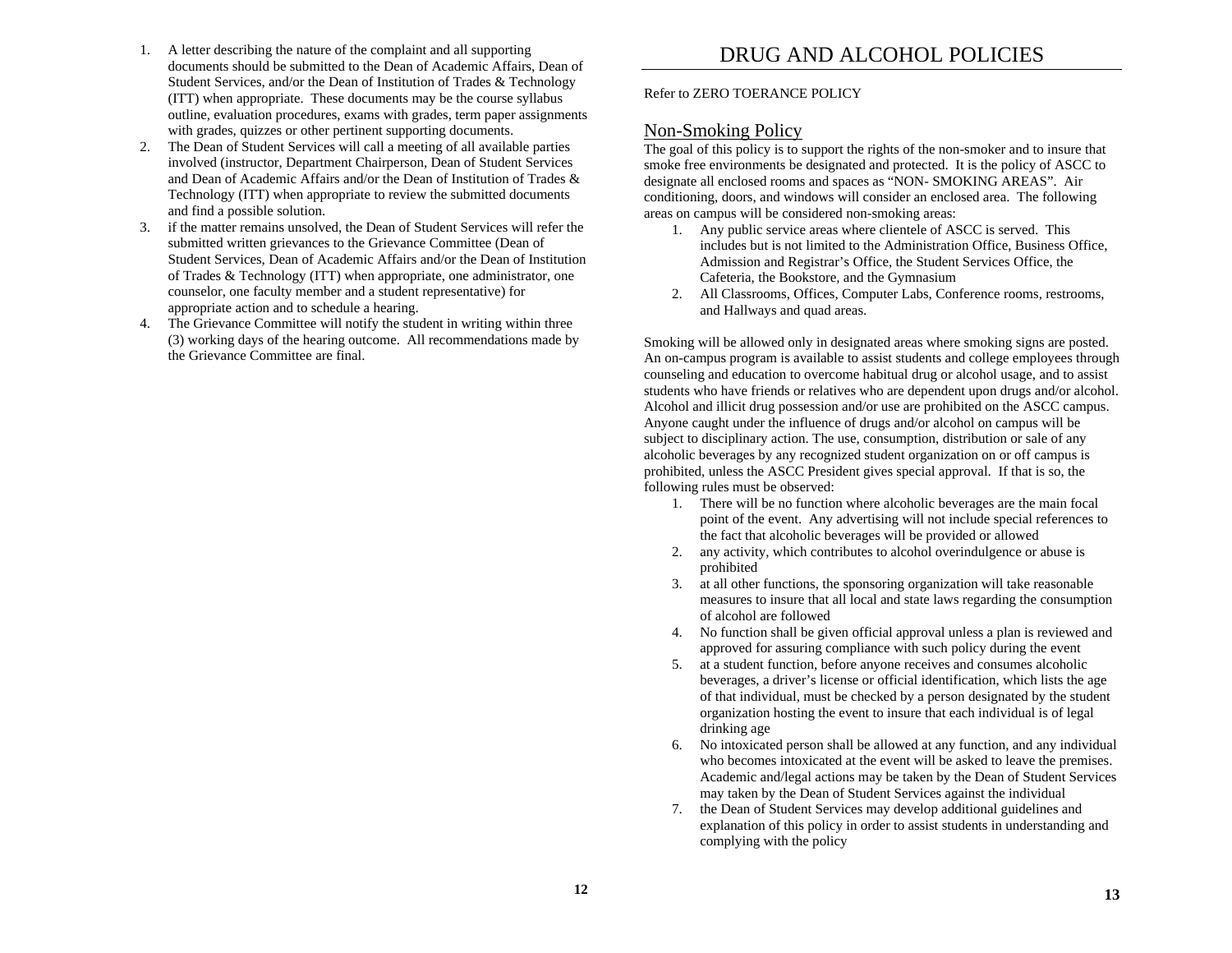## Enforcement

- 1. the adherence to these policies on alcohol and drugs shall be the individual and personal responsibility of each member of the student body, staff, faculty or administration of the College
- 2. accountability for the enforcement of these policies is imposed upon students, members of the staff, faculty or administrators of the college who, in the course of their duties, participate in the arrangement, sponsorship, supervision thereof, or any organization requiring approval by the college or otherwise
- 3. direct responsibility for the enforcement of these policies is imposed upon: the direct administrative supervisors or members of the staff of administrators of the college (having duties described in the aforementioned paragraph 2 to insure strict compliance with these policies).
- 4. all approved student organization must implement a self-monitoring system to ensure that no drug or alcohol abuse occurs
- 5. each organization will certify in writing to the Office of the Dean of Student Services that the organization is aware of and will comply with the provision of the policy
- 6. on occasion, faculty/staff advisors will be present to monitor student groups/functions where alcohol abuse is a concern
- 7. advisors, all student organizations, faculty and staff administration: must be familiar with the alcohol and drug policy and the sanctions for noncompliance; and (b) are required to report to the Dean of Student Services any case of alcohol abuse, drug use, or illegal services of alcoholic beverages on campus or at any college sponsored activity
- 8. every member of the American Samoa Community College is encouraged to refer any student, staff member, administrator, or faculty member with drug or alcohol problems to the appropriate Dean or Director
- 9. the Dean of Student Services with the assistance of campus security will retain any person caught in possession of illegal drugs until the Department of Public Safety has been notified and has responded
- 10. The drug related portion of this policy shall apply to all individuals living on campus. The consumption and dispensing of alcohol within the limits of personal property of tenants, however, shall be governed under appropriate provisions of the American Samoa Code Annotated or other Government rules and regulations. Furthermore, the ASCC reserves the right to declare special sanctions or governing action if it is deemed required for the proper control on the institutions property, or if such action is deemed necessary to the accomplishment of its (ASCC) objectives

# Sanctions for Violations of the Alcohol Abuse and Drug Policy

Refer to ZERO TOLERANCE POLICY

# COUNSELING AND GUIDANCE

The challenges of choosing the right career, achieving or maintaining one's independence, relating successfully to others, and leading a happy and successful life converge during a student's college years. College life adds the concerns of exams, term papers, quizzes and class reports. Even students who are prepared to do their best in college may experience problems. Counseling is available to all students on a voluntary basis. The counselors are located at the Student Services Office. Students requiring assistance with personal or social problems that interfere with their academic progress are encouraged to seek help from the available counselors and the student mentors (from the YANA program) whom are made up of SGA and student peer mentors. The student government and peer mentors are available if you want to talk to them (to learn more about the YANA program please look under YANA).

# Tutorial Services

Students who need assistance with their studies are encouraged to visit to Counseling Office and sign up for consultation, scheduling, and tutorial services. Other tutorial services are available on campus through the Student Support Services (SSS) Program, Upward Bound Program, Veterans Affairs (VA), Tutorial Counselor and student tutors. The Tutorial Center is located next to the Dean of Student Services office (Coleman Building [Cafeteria], lower campus). Contact phone: (684) 699-9155 extension 430 or 376.

# Career/Placement Counseling

Through the interactive career exploring guide and job search on the Internet, career counseling provide ASCC student (including those in the Adult Education Literacy and Extended Learning [AELEL], and Upward Bound) with essential information to guide them in the development of career choices and educational goals. This information can effectively determine their aptitudes, achievements, interests, personality, and values to assist them with decision making and planning for a career field or transition. Career/Placement Counseling is available for job searches strategies and resumes assistance. Filing out job applications and resume critiques on a walk-in basis are also available.

# YANA

# You Are Not Alone (YANA) Program

The Student Services Division has created a program called You Are Not Alone (YANA) and was established in the fall semester of 2003. Its purpose is to reach out to youth who are going through stressful situations, feelings of helplessness, withdrawal, alcohol/drug problems, school problems, isolation, and personal difficulties with parents, siblings and friends.

Qualified counselors are available to assist anyone who is in need of help. Student mentors are also available to help out students who are not comfortable talking to an adult. Various professionals from the Human and Social Services Department, Drug Free Specialist from Pacific Resources Educational laboratory (PREL), and many other professionals, have trained college students and staff to assist students. Sometimes a person will not know that he/she is in need of help until it's too late. Some of the warning signs are: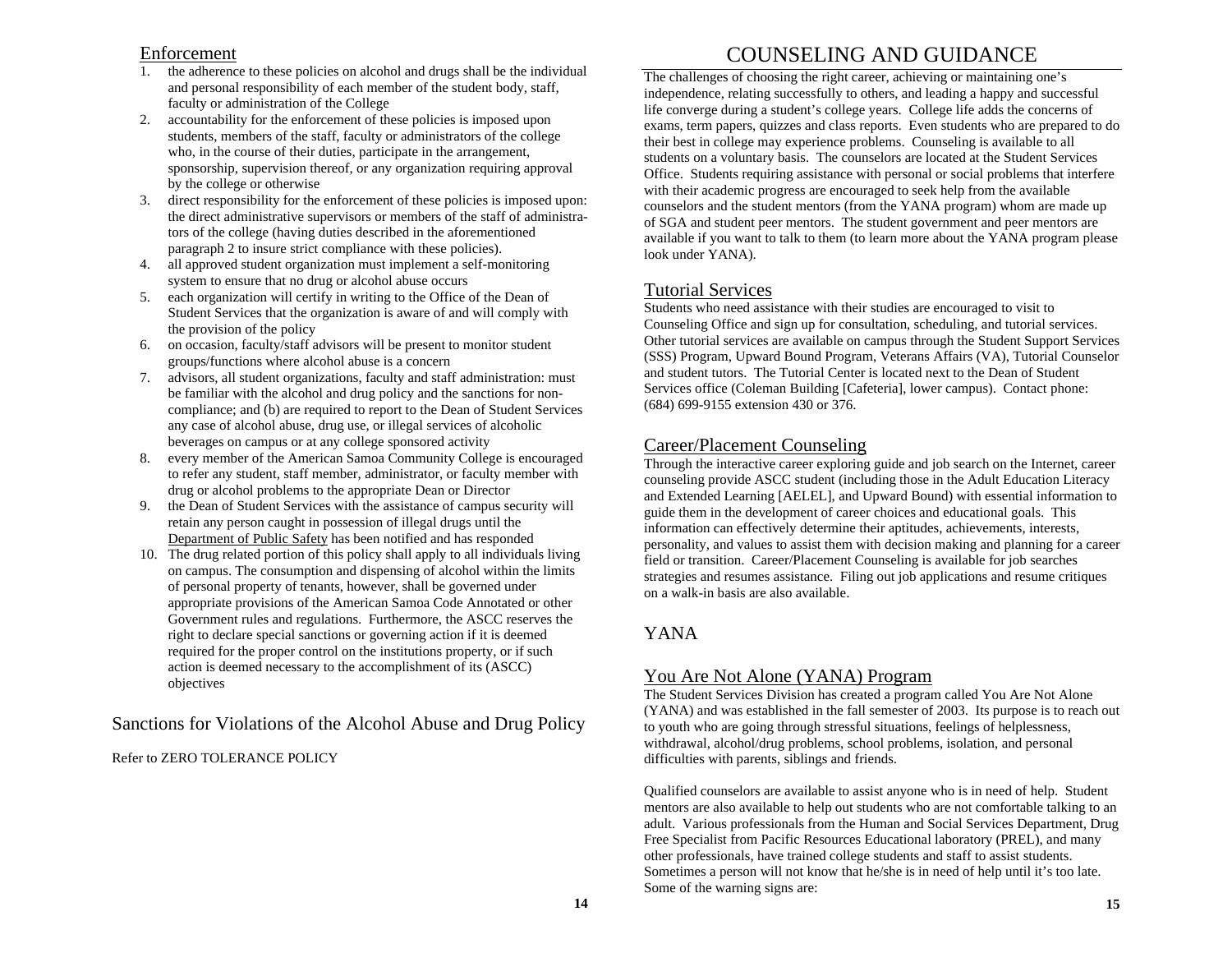-when a person talks about suicide and has made previous attempts -loses interest in activities, schools, hobbies, and work -takes unnecessary risks and increases the use of alcohol or drug use

#### IF YOU ENCOUNTER SOMEONE WHO MEETS THESE CRITERIAS SOME OF THE STRATEGIES TO HELP THEM ARE -allow person to talk mainly listen to their problem -offer to get outside help and check for a plan -tell them you want to know about tomorrow's plan

-initiate a tomorrow contract and never leave the person alone

#### IF YOU NEED SOMEONE TO TALK TO OR KNOW OF SOMEONE WHO NEEDS HELP CONTACT THE FOLLOWING

Phone: (684) 699-9155 ext. 326 or 252-9262 from Monday – Friday, 8:00 a.m. – 4:00 p.m. or write a note in the YANA box. Ask a mentor for the location of the box or email at: yana@amsamoa.edu

# Phi Theta Kappa Honorary Society

The Alpha Epsilon Mu Chapter of the Phi Theta Kappa (PTK), the international community/junior college honor society, is open to all ASCC continuing and transfer students. Students, who have completed twelve (12) or more credits, have a 3.5 cumulative GPA, passed ENG 150 and ENG 151 and MAT 90 are eligible for membership. PTK members are eligible for special scholarships.

(a) cumulative GPA of 3.5 or higher, (b) completion of ENG 150 and 151, (c) completion of Math 90 and must have satisfactorily completed 12 credits. Note: ASCC reserves the right to change the criteria for Phi Theta Kappa Honor Fraternity. Please see Ms. Tafa Mamea, Mr. Elvis Zodiacal, and Mr. Randall Baker.

Transcript-To ensure accuracy, transcript request may take up to four weeks to process. Transcripts are processed on a first-come, first-served basis. Please apply early to allow sufficient time to process your transcript.

Note that transcript request **will not be taken or processed** during general registration and add/drop periods. See "Transcript Request Form" for transcript fees. The fee may be paid by check or cash if in person. Off-island requests must be p aid by a money order or certified check. No off-island personal checks will be accepted. Transcript fees are \$5.00 for an official transcript and \$2.50 for an official copy issued to the student.

#### **Note that most institutions will only accept an official transcript that is sent directly from ASCC to the institution.**

- To request your transcript in person:
- (1) Pick up transcript request form from the Admission and Records Office
- (2) Make the appropriate payment to the Business and Finance Office
- (3) Submit the payment receipt and the completed form to the Admission and Records Office. Request will then be logged in and handled on a first-come, first served basis.
- If a student is unable to apply in person:
- (1) Fax or mail a request to the Admissions and Records Office, giving permission
- to release your transcript. Please include your signature. The signature is required before processing begin. No exceptions will be made to this policy.
- (2) State the name of any person authorized to pick your transcript. If the name is not authorized by you in your letter, then the transcript cannot be released. No exceptions will be made to this policy.
- (3) Make payment arrangements through the Business and Finance Office.
- (4) Your request will be logged in and handled on a first, first-served basis.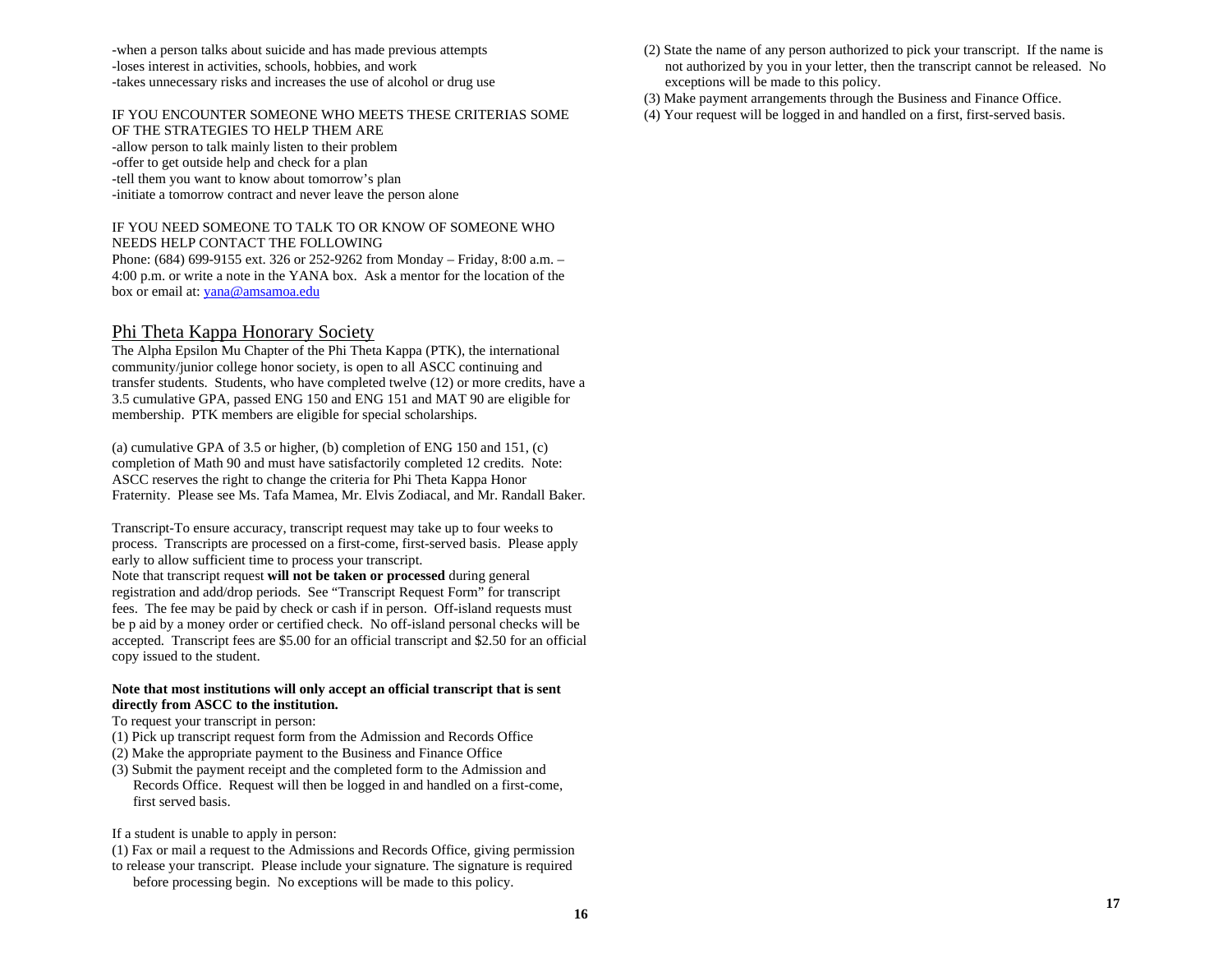# ADMISSION'S OFFICE

Admission is open to all that can benefit from instruction at American Samoa Community College (ASCC) provided they meet the following conditions:

- •The student is a legal resident of American Samoa and
- •The student is at least 18 years of age or
- •The student is a High School graduate or
- •The student is a General Education Diploma (GED) recipient or
- • Student bears a Secondary School Certificate if entering from a British system or
- •Student bears an U.S. Military Form DD214
- •If student is admitted under the Early Admission Program

## Application for Admission

An application for admission must be completed by each candidate seeking admission to any course for credit or program offered. Admission application forms may be obtained from:

Admission Office American Samoa Community Office Post Office Box 2609 Pago Pago, AS 96799 Telephone: (684) 699-9155, ext. 411/412 Fax: (684) 699-1083 E-mail: admission@amsamoa.edu Website: www.amsamoa.edu

## Admission Procedures

Prospective students should submit a completed Admission Application to the Admissions and Records Office prior to registration along with the required documents. Copies of all documents will be made and the originals returned to the student. No fee is required.

### RESIDENT STUDENTS

- 1. Fill out the admission application and submit copies of the following documents:
- (a) Passport or Birth Certificate If you are providing your birth certificate, then an American Samoa Government identification card is required.
- (b) Social Security Card
- 2. Applicants under the age of 18 must submit:
- (a) High school diploma, or
- (b) General Education Diploma (GED) or
- (c) Secondary School Certificate if entering from British system, or
- (d) U.S. Military Form DD214

#### NON-RESIDENT STUDENTS

- 1. Fill out the admission application and submit copies of the following documents:
- (a) Passport or Birth Certificate
- (b) Social Security Card (if any)
- (c) Alien Registration Identification Card from A.S. Immigration Office AND
- (d) Immigration Board Authorization document (authorization to attend ASCC)
- 2.Applicants UNDER the AGE of 18 must submit:
- (a) High School Diploma or
- (b) General Education Diploma (GED) or
- (c) Secondary School Certificate if entering from the British System, or
- (d) U.S. Military Form DD214

Transfer students (or any student requesting credit for courses taken at another institution) should request all prior institutions send an official transcript directly to ASCC, Admissions and Records Office. See section on Credit for Transfer Courses on pg. 37, ASCC Catalog.

Unclassified students are students taking undergraduate courses at ASCC, but are not seeking a degree. These individuals should follow the regular Admission policies and procedures. Please note that non-degree seeking students are not eligible for financial aid. Unclassified student are limited to one class per regular semester or summer session. Application for change to classified status must be made upon the accumulation of a total of 15 credits. All other cases must be approved by the Dean of Academic Affairs and/or the Dean of Institution of Trades & Technology (ITT) when appropriate.

# Early Admission Policy

High school students entering their junior year as well as seniors may be admitted early to ASCC and register for the summer sessions.

Students are limited in the number of courses they may take. The courses must meet the required pre-requisites. Test scores such as the ASCC Placement, SAT, TOEFL, or ACT are required for English and Math placement. Summer session students will be limited to two classes.

Required documents for early admission will include the following:

- 1. A letter initiated and signed by the high school principal or the counselor.
- 2.A letter of consent from the parent or legal guardian.
- 3.High school transcript with a CGPA of 3.00.

ASCC will only allow admission of high school students entering their senior year during the fall and spring semesters. Students will be limited to one class per semester.

# Placement Test

All new students are required to take placements tests in Math and English. The TOEFL exam may be used for English placement, but must have been taken within 12 months prior to the date of application for admission. Current SAT or ACT examination scores may be use for placement. It is the responsibility of the student to either sit the ASCC placement test or provide alternate test scores prior to registering for classes.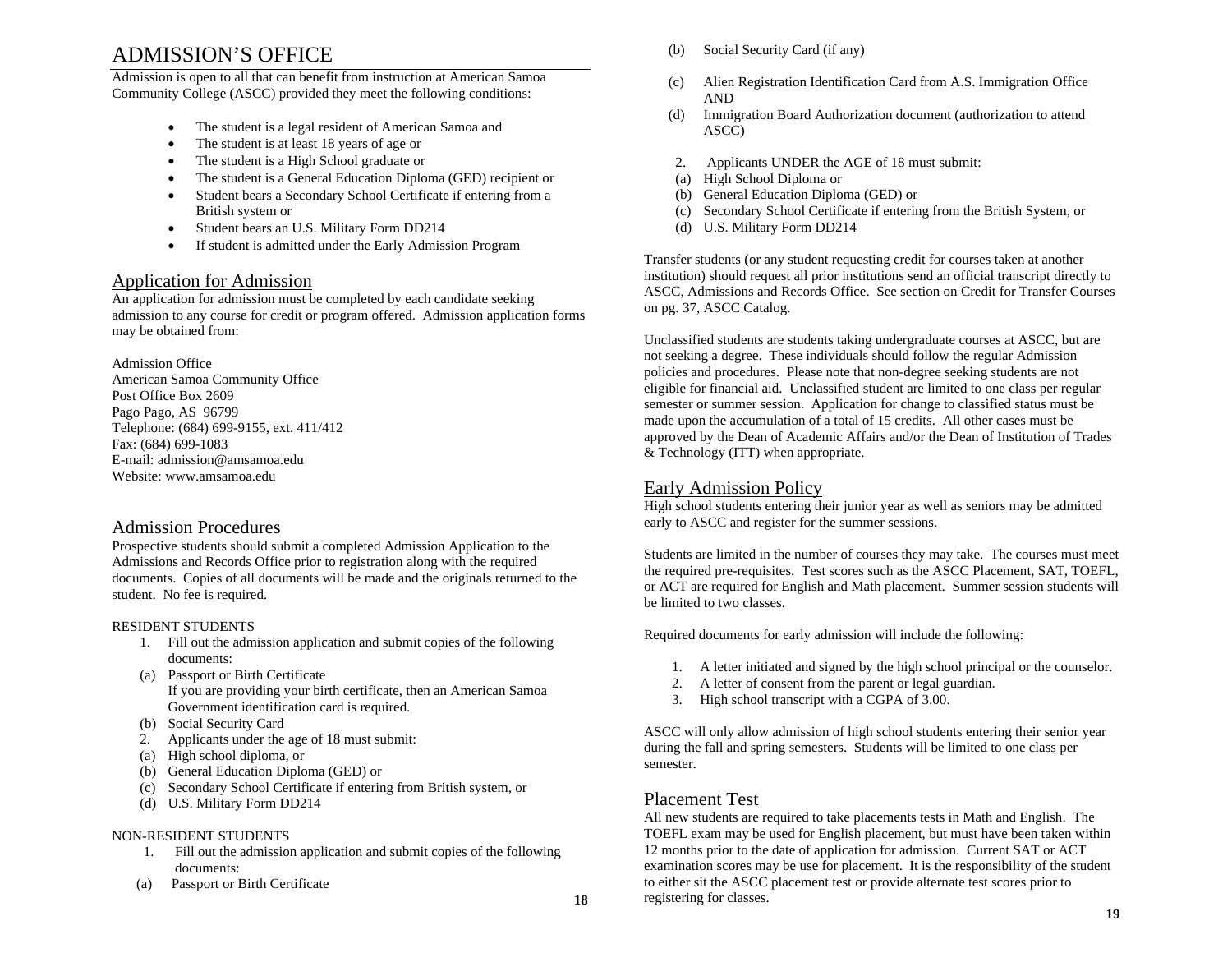Refer to the section on Testing Fees for placement test fees. Students who have graduated from an accredited college or university and have provided official transcript may have the placement test waived by the Admissions and Records Office. The SAT and ACT tests are administered by the American Samoa Department of Education. TOEFL is administered by LBJ Sylvan Testing Center. Students interested in taking one of these test should contact the appropriate testing center.

# Testing Fees

ASCC placements test in Math and English are administered together as one test. However, special programs may require only Math or English testing; the fees remain the same. Testing dates and times are available from the Admissions and Records Office and are published locally prior to registration. Refer to the Academic Calendar for dates. Testing fees are: scheduled test \$10 late testing \$20, unscheduled test\$30.

## Residency Requirements

Non- U.S. Citizens or Non-U.S. Nations are required to provide a current American Samoa Government (ASG) Immigration Board Authorization and a valid identification. Regular Admissions procedures apply.

Additionally, a non-U.S. Citizens/Nationals can apply for "American Samoa Residency Tuition Status" if the student has resided in the Territory of American Samoa for FIVE consecutive years prior to applying for admission. Application for AS Residency Tuiton Status is available at the Admissions and Records office. Supporting documents must be submitted along with the application. Tuition and Fees for non-US Citizens/Nationals are listed under the "Tuition & Fees" section on page 32.

# REGISTRATION & RECORDS

## Student Credit Loan

#### Semester Enrollment Status

- 1. A Full-Time Students is classified as enrolled in 12 or more credits
- 2. A Three-Quarter Time Student is classified as enrolled in 9-11 credits
- 3. A Half-Time Student is classified as enrolled in 6-8 credits
- 4. A Less than Half-Time Student is classified as enrolled in 0-5 credits

A student who wishes to enroll in seventeen (17) or more credits must have a CGPA of 3.00 or higher and the approval of the Dean of Academic Affairs and/or the Dean of Institution of Trades & Technology (ITT) when appropriate.

## Summer Session Enrollment Status

A Full-Time student is classified as enrolled in six (6) or more credits

# Student Classification

- • **Classified**- students follow a declared, organized program of study leading to a degree and are subject to regulations and requirements of the program study.
- • **Unclassified**- students are non-degree-seeking students and are not candidates for a degree, although registered for credit.
- • **Auditors**- are qualified students who are permitted to attend classes with the written permission of the instructor. Auditors receive no credit and may participate in class discuss only with prior permission of instructors.
- •**Freshmen**- are those who have completed less than 30 semester credits.
- •**Sophomores**- are those who have completed 30 or more semester credits.

### Student Status

- • **Continuing**- a student who is seeking a degree or certificate, and has been enrolled in classes during the previous semester.
- •**Inactive**- a former student that is not currently enrolled at ASCC.
- • **New**- a new, degree seeking student, and has never been enrolled at ASCC and, has completed the admission process.
- • **Returning**- a student defined as a former degree-seeking student, who as not been enrolled for one or more semesters. Returning students are required to update their admissions file before registration. They must follow the same admissions and registration guidelines as new students.

# Prerequisite Courses

Pre-requisites are required courses to be taken before entry into more advanced courses (see course descriptions). For example, most courses number 150 and above require the completion of ENG90 as a pre-requisite. Course prerequisites are specifically identified in the course description section of the catalog. For many classes, a grade encouraged to consult their academic advisors regarding course prerequisites and proper course sequencing in the student's selected fields of study.

If a student enrolls in a class and does not meet the course prerequisites, they will be administratively dropped from the class. Refer to the Administrative Drop policy for more information.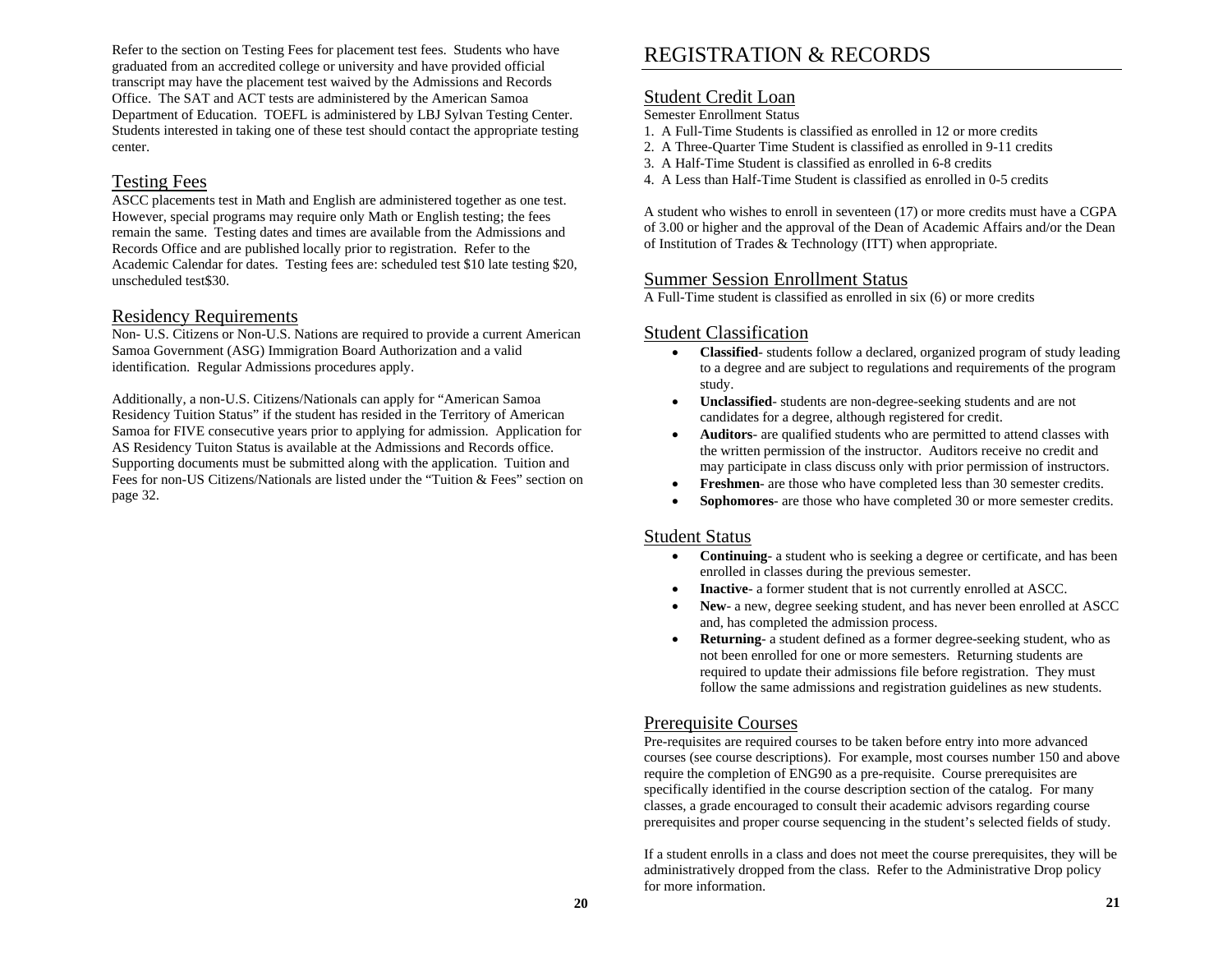# Auditing Courses

Auditors must complete all admission and registration requirements and procedures, including payment of tuition and fees. Students are permitted to audit classes with the written approval of the instructor. Students who audit a course may attend classes, take part in class discussion and activities, and take quizzes examinations on a voluntary basis. An "AU" grade will be entered on the transcript with no credit given. Audited courses cannot be changed to a credit courses without the approval of the instructor. Schedule changes to audit a course or to receive credit for a course cannot be made after the six weeks of instruction.

## Registration

Registration for new students is conducted during the week prior to the beginning of instruction. Priority registration is open to continuing students in good academic standing with a cumulative GPA of 2.00 and above and is held before the end of each semester.

# Late Registration

Students registering after the regularly scheduled registration period are required to pay the late registration fee.

# CHANGE IN REGISTRATION

# Add & Drops

Adding or dropping a course is official only after the student has completed and submitted an Add/Drop Form to the Admissions and Records Office, and has paid the required fee (s) to the Business and Finance Office.

In order to add/drop a course, a student must first pay the required fee to the Business and Finance Office and then pick up the form from the Admissions and Records Office. The student must obtain the advisor's signature and then submit the completed Add/Drop Form to the Admissions and Records Office for posting. Classes dropped during the Add/Drop Period are not reflected in the student's transcript or permanent record.

Following the Add/Drop Period is the Drop Only Period. Students may only drop classes at this time. The same \$5.00 fee applies.

At the end of the priority registration period for continuing students there is a scheduled Early Add and Drop Period. There is no fee for Early Add and Drop.

Please refer to the academic calendar for the add/drop, drop only and early add/drop deadlines for each semester or term. Refer to the ASCC Refund Policy also for the percentage of refundable tuition.

## Administrative Drop

An administrative drop is a drop from a class that is not initiated by the student and is not reflected in the student's transcript or permanent record. An administrative drop is initiated for one of the following conditions: students with excessive absences during the first two weeks of instructions and initiated by the Admissions & Records Office in consultation with the approval of the instructor. If a student fails to follow attendance, prerequisite, or textbook policies the instructor may initiate an administrative drop. **22** 

# WITHDRAWALS

# Class Withdrawal

In order to withdraw from class (es), a student must first pay the appropriate withdrawal fee to the Business and Finance Office and then pick up the form from the Admission and Records office. The student must obtain the instructor (s) and advisor's signatures and submit the completed withdrawal form to the Admissions and Records Office for posting. Class changes during the withdrawal period (Refer to the Academic Calendar for the approved withdrawal (dates) are reflected in the student's transcript with a grace of "W", "W/NP", OR "W/F".

Student may withdraw from a class without academic penalty during the first 60% of that course's term and receive a grade of "W" (refer to the Academic Calendar). After this date, the student who withdraws will receive a grade of "W/F", or "W/NP" for developmental course (s).

# Complete Withdrawal

Students who wish to withdraw completely from ASCC should obtain the appropriate form from the Admissions and Records Office and follow official procedures. The procedures for complete withdrawal follow the same as a class withdrawal. Students who completely withdraw before the ninth week of instruction will receive a "W" for each of the courses in progress at the time of withdrawal; for ASTEP students, it will be for the first six weeks to receive a "W" for each of the courses in progress. After this date, the student who withdraws will receive a "W/F" or "W/NP" (for development course (s). Students may complete withdraw from ASCC up to the last day of instruction. (Please refer to the Academic calendar for the specific dates).

## Unofficial Withdrawal

It is the responsibility of the student to complete the process of withdrawing from a class or to completely withdraw from ASCC. If a student fails to file the withdrawal form with the Admissions and Records Office, a "UW" (Unofficial Withdrawal) will be recorded. The "UW" will be calculated in the GPA in the same ways as an "F" and "NP".

# Grade Report

Students may receive their final grade report each semester from the Admissions and Records Office during the semester or term interim. Questions about a particular grade should be addressed to the instructor. Any suspected error in the grade report should be reported to the Admissions and Records Office as soon as possible after receiving the report. The time limit for any grade change is within the first six weeks of the subsequent semester or term in which the original grade was given. Grade conflicts can also be settled through the grievances process. (See section on Grievance Policy).

# **Transcripts**

To ensure accuracy, transcript request may take up to four weeks to process. Transcripts are processed on a first-come, first-served basis. Please apply early to allow sufficient time to process your transcript. Note that transcript requests will not be taken or processed during general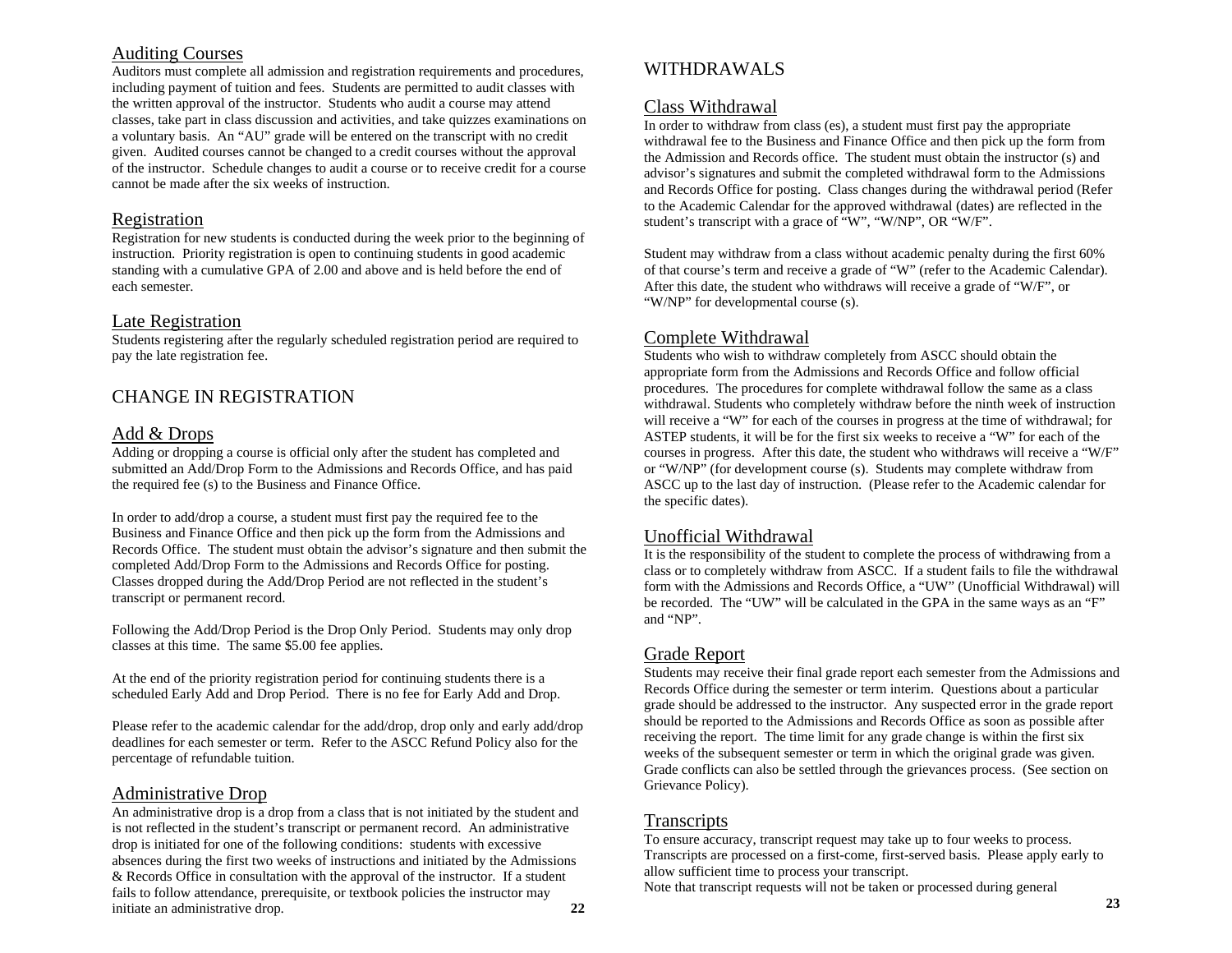See "Transcript Request Form" for transcript fees. The fee may be paid be check or cash if in person. Off-island requests must be paid by a money order or certified check. No off-island personal checks will be accepted.

#### **Note that most institutions will only accept an official transcript that is sent directly from ASCC.**

To request your transcript in person:

- 1. Pick up transcript request form from the Admission and Records Office.
- 2. Make the appropriate payment to the Business and Finance Office.

3. Submit the payment receipt and the completed form to the Admissions and Records Office. Request will then be logged in and handled on a first-come, firstserved basis.

#### If a student is unable to apply in person:

1. Fax or mail a request to the Admissions and Records Office, giving permission to release your transcript. Please include your signature. The signature is required before processing begin. No exceptions will be made to this policy.

2. Please stat the name of any person authorized to pick up your transcript. If the name is not authorized by you in your letter, then the transcript cannot be released. No exceptions will be made to this policy.

- 3. Make payment arrangements through the Business and Finance Office.
- 4. Your request will be logged in and handled on a first-come, first-served basis.

## Transcript Record Holds

Official transcripts and other student's records at ASCC will not be released to the student or to any other person or institution until:

1. all the student's outstanding financial obligations have been paid or until satisfactory arrangements have been made, or

2. special conditions of a disciplinary nature has been met.

These obligations include, but are not limited to outstanding tuition and fees, library books, etc.

# STUDENT FEES

## Tuition

Tuition at the American Samoa Community College is \$65.00 per credit hour for resident students and \$75.00 per credit hour for not-resident students.

All regular ASCC students are also required to pay the following fees at the time of registration: Student activity fee, \$15.00; and a registration fee of \$15.00. Students who are unable to complete registration and payment during the scheduled registration period will be required to pay a late registration fee of \$70.00. These fees are non-refundable. Laboratory fees are assessed by some classes for the use of equipment and materials. Some may have additional costs for special supplies. (Refer to the Laboratory Fees section in the catalog for a complete listing). ASCC reserves the right to charge a student a dishonored check fee of \$30.00.

# Student Activity Fee

Each student shall pay a student activity fee of at least fifteen (US \$15.00) per student per semester. Other student fees shall be paid as determined by the Student Government Association and Dean of Student Services and shall be published in the College Catalog. **24**

# Student Record Fees

Registration \$50, Late Registration \$70, Add/Drop/Withdrawal \$5.00, Evaluation of Credits (Includes transfer of military credits and job/life experience) \$10, Student Transcript Copy \$5.00, Official Transcript \$5.00, Rush Copy \$15.00 – \$20.00, Complete Withdrawal from ASCC \$10.00, Independent Study \$25.00, Technology \$5.00, Application \$10.00, Graduation \$100.00, Exception policy \$25.00

# **ACADEMIC POLICIES AND PROCEDURES**

## Course Classification System

Course numbered below 100 are developmental or preparatory in nature, and are not counted toward a degree program of study. However, due to the unique content structure of some degree programs, specific courses in English and Math numbered below 100 will be required. Students are advised to check with their advisors about these degree programs. The following numbering system is used to classify courses: 01-99Developmental/Preparatory Courses

- 100-199 Freshmen Level Courses
- 200-299 Sophomore Level Courses
- 300-399 American Samoa Teacher Education Certification Program (ASTEP)

# Academic Credits

Academic credit is granted for work completed successfully in courses specifically outlined below:

-a lecture course carries one semester credit hour for each hour of classroom instruction per week.

-Instructor supervised laboratory work carries one credit hour for these hours of lab time per week.

# Academic Advising

The entire ASCC Faculty is committed to helping each student pursue a course of study to fulfill his/her individual Education Plan (I.E.P.) for the future. Academic advisor bring to their responsibilities as educators not only knowledge of academic disciplines, but also an understanding of the rationale that underlies the curricula of ASCC. Students are strongly encouraged to seek assistance early in their college careers.

Academic advising includes:

- • Assisting students in clarifying, articulating, and attaining academic and life goals;
- •Facilitating each student's academic adjustment to the campus;
- • Educating students to assess academic progress and to develop educational plans;
- • Explaining and clarifying college core courses, graduation requirements, and academic rules and regulations;
- • Advise students on issues as they relate to academic progress, which may include referral to appropriate College programs and community agencies; and,
- •Serving as advocates and mediator for students.
- •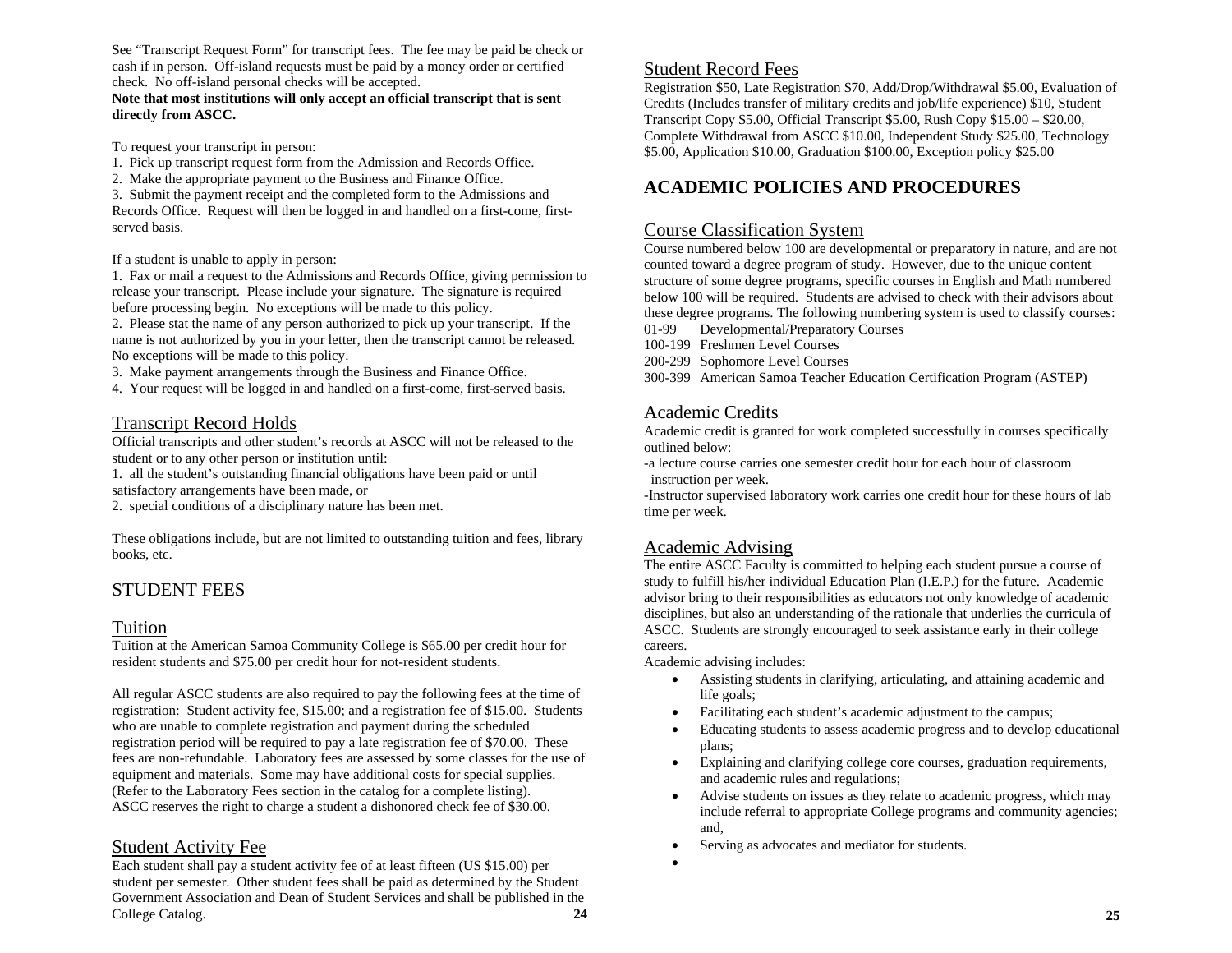## Academic Standards

Academic standing is based upon the students' cumulative grade point average (CGPA). The academic standing designations are: Good Standing, Academic Probation,  $1<sup>st</sup>$  Suspension and  $2<sup>nd</sup>$  Suspension.

### Good Standings

A student is in good academic standing when his/her cumulative grade point average (CGPA) is above 2.00 or above.

## Academic Probation

A student who's CGPA is less than 2.0 will be place on academic probation. A student on academic probation can only enroll in up to 6 credits or up to 9 credits with the recommendation of his/her advisor and the approval of the Dean of Academic Affairs. Students on academic probation can enroll in only one course for summer school. A student who achieves at least a semester GPA of 2.0 while on academic probation may then continue to enroll at the college. A student is removed from academic probation when a cumulative CGPA of 2.0 or higher is reached.

# 1<sup>st</sup> Suspension

A student will be placed on 1<sup>st</sup> suspension if, while on probation he or she fails to maintain a semester GPA of at least 2.0. This is equivalent to two consecutive probationary semesters. The student may not be suspended as a result of academic performance during the summer session. The student may re-enroll after one semester of suspension, not including the summer session.

# $2<sup>nd</sup>$  Suspension

A student, who re-enrolls at the college after returning from  $1<sup>st</sup>$  suspension, can enroll up to 6 credits (or up to 9 credits with the Dean of Academic approval), must achieve at least a 2.0 semester GPA, and must meet the qualitative and quantitative requirements for Satisfactory Academic Progress (SAP).

Otherwise, the student will be placed on second suspension. The second suspension is for at least one calendar year. After this period of time the student may apply for at least one calendar year. After this period of time the student may apply for readmission under the same provisions as those required of a suspended student.

# Attendance Policy

All Students attending ASCC are expected to attend all of their scheduled classes. Students with excessive absences during the first two weeks of instruction will be administratively dropped. Instructors are required to include in their course syllabi the College's attendance policy and have it distributed to students during the first week of instruction. A student cannot exceed six (6) absences for Monday, Wednesday, Friday classes, four (4) absences for Tuesday, Thursday classes; and three (3) absences for summer sessions. Students with excessive absences, in accordance to this policy, will receive a lower or failing grade for the semester or session.

A student can be excused from classes at the discretion or upon verification by the instructor, for the following reasons: medical reasons, family emergency, special curricular activities, military obligations, jury duty, and related official College sponsored activities. It is the responsibility of the instructors (s) for work to be made up for absences to the Dean of Academic Affairs for approval. **26**  Veteran students are to refer to the Student Services Veterans Educational Benefits sections for additional attendance requirements.

# Academic Renewal

The changing of previously recorded substandard academic performance (D and F grades), completed here at the American Samoa Community College, which may not be reflective of a student's demonstrated ability, will be considered upon submission of a petition by the student to the Registrar's Office. Upon approval by the Dean of Student Services, the academic record of the student will be annotated with the appropriate adjustments made to the grade point average (GPA). All previously recorded work, however, will remain on the transcript, ensuring a true and complete academic history. The changed grade will be recorded as "AR" with the original grade in parenthesis. For example, a grade of "D" will appear as AR (D). A maximum of 24 credits of course work can be alleviated. This policy is applicable under any of the following cases:

-Completion of 24 credits as "C" (2.00" level or above since the semester of substandard work.

-Passage of at lest 4 years since the substandard work was recorded. -Demonstration that pre-recorded work is not reflective of the student's present ability. Such evidence might include, but is not limited to, documented proof of experience, awards, degrees and honors since the notation of the substandard work.

## Stopped/Non-Attendance

A grade of "F" or "NP" will be recorded if a student stops attending, never attended a class, or exceeds the maximum allowable absences, and does not properly drop or withdraw from a class.

Date of last attendance is periodically collected from the instructors by the Admissions and Records Office. In addition, instructors are required to report the date of last attendance when a final grade of "F","W","W/F","W/WNP", "UW" or "NP" is submitted. The date of last attendance is recorded on the student's record and is made available to the Financial Aid Office for recipients of Federal Financial Aid as required by Federal Law.

Veteran students are to refer to the Student Services Veterans Educational Assistance sections for additional attendance requirements.

## Course Substitutions

Courses may be substituted with another course that is similar in scope and content with general education course requirements for degree or program requirements. All program course requirements needed for a certificate or degree may not be substituted. All course substitution must be approved by the Dean of Academic Affairs. A limit of two courses may be substituted. A course substitution form is available form the Admissions and Records Office.

# Course Repetition

Students may only repeat course(s) with an earned grade of "C","D","F", or "W/F" (Nursing courses may be repeated with an earned grade of "C") twice. All grades will be retained on record after all attempts made to repeat a course. The highest earned grad will be used to compute semester and cumulative grade point averages.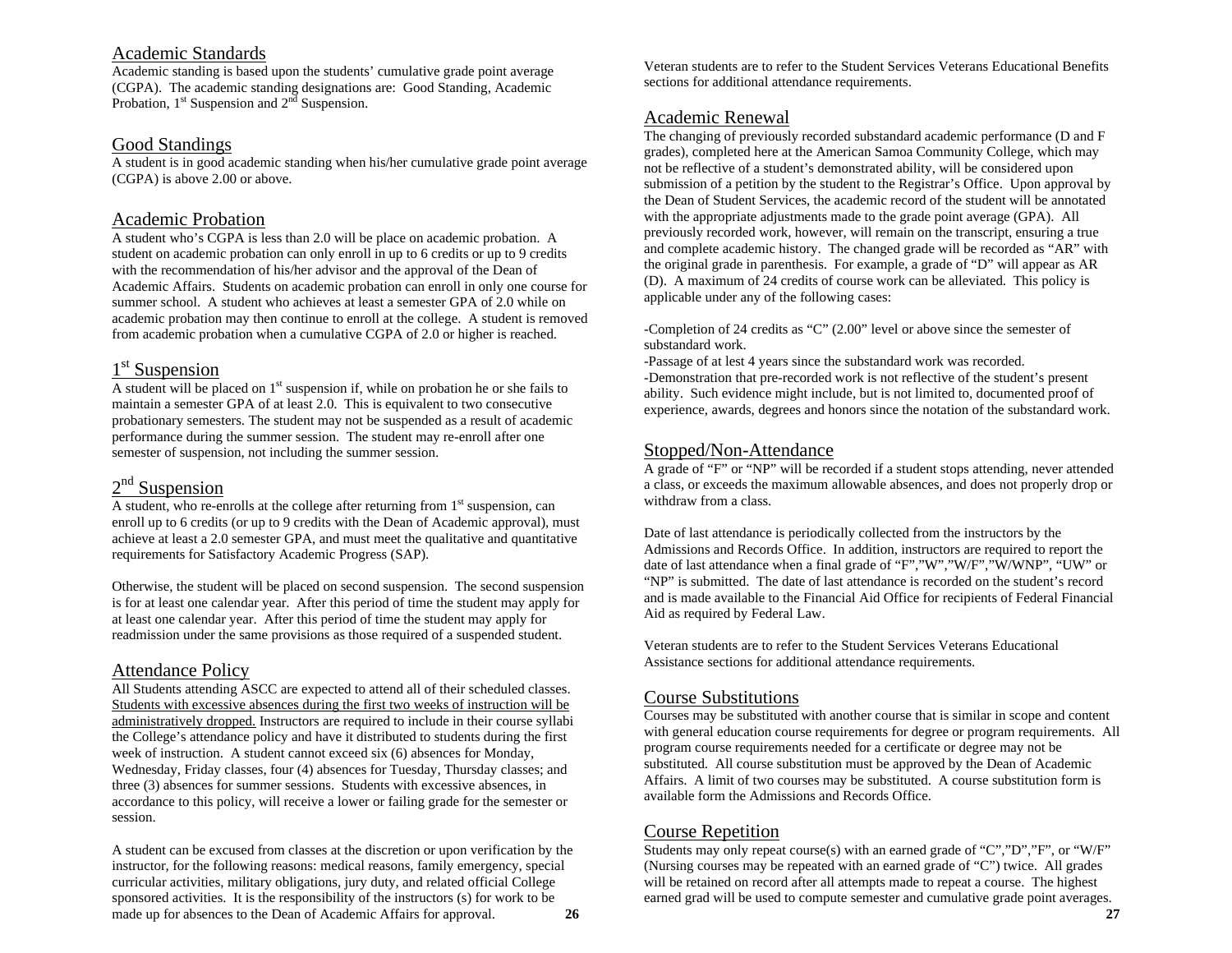# Coursework Expiration

The normal duration of time to complete coursework for an approved degree or certificate program of study is ten years. Students may be asked to repeat courses taken more than ten years before graduation, due to the change and currency of subject matter specific to a program of study Evaluation and approval of coursework will be conducted by each Academic department and signed by the Department Chairperson.

## Credit for Transfer Courses

A request to accept credits earned at other colleges or universities, or military or life experience credits must be made to the Admissions and Records Office. The transfer of credit process takes approximately six weeks. An official transcript must be submitted directly from the institution to the Admissions and Records office. Military transfer requests must include the ACE evaluation Transfer credit is awarded on a course-by-course basis, based on the following conditions:

- 1. The transcript used is an official copy received directly by ASCC from the institution where the credit was earned.
- 2. The transferred courses must be similar scope, content, and institutional format to an ASCC course.
- 3. The transfer credits must be a "C" grade or better.
- 4. The transfer credits must be approved by the instructional Department Chairperson and the Dean of Academic Affairs and when appropriate the Dean of Institution of Trades & Technology(ITT)

# Credit By Examination

All requests to challenge course by examinations must be approved by the Instructional Department Chairperson. For developmental courses numbered below 100, the student must register for the class prior to courses numbered 100 or above the student must register for the class prior to challenging the class. If the student succeeds in passing the examination with a "C" grade of better, the student will be awarded an "E" grade. If the student fails the examination, no grade is entered and the student may continue with course. Examinations for course credit may be taken only once. "E" grades for credit by examination will not be counted toward overall GPA and CGPA. Additionally credits earned by examination are not covered under federal financial aid. Please check with the Financial Aid Office for the information.

# Credit for Work/Life Experience

Credit for experiential leaning through work and life experiences may be granted toward meeting requirements for all undergraduate degrees. Such learning completed since high school must be validated by documentation or examinations. These experiences must be appropriate to the degree and students' major. A student applying for work/life experience credit must file with appropriate instructional Department Chairperson a portfolio documenting experiential learning. Evidence of learning may include written or oral examinations, tapes, projects, demonstrations and performances. Verification of employment and training must be for a minimum of two years. In general, work/life experiences are equated with the learning expected from a formal course in the ASCC catalog. Approval of credit begins with the appropriate Department Chairperson with final approval by the Dean of Academic Affairs. Credit for work/life experiences is limited to 15 semester credit hours.

# Grading System

The Instructor, base on the student's assignments, examinations, class attendance and other criteria outlined in the course syllabus, evaluates student's scholastic achievement and awards a letter grade. The Grade Point Average (GPA) is computed base upon rules associated with the letter grade as listed in the char below. The letter grade rules determine whether credits attempted and credits earned are counted in the GPA and the value of the points per credit.

|      | <b>GRADE POINTS</b> |                                | <b>GRADE POINTS</b> |     |                  |
|------|---------------------|--------------------------------|---------------------|-----|------------------|
| A    | 4.0                 | <b>Exceptional Achievement</b> | F                   | 0.0 | Fail (no credit) |
| А-   | 3.7                 |                                | W/F                 | 0.0 | Withdrawal/      |
| $B+$ | 3.3                 |                                |                     |     | Fail (no credit) |
| B    | 3.0                 | <b>Above Average Quality</b>   | UW                  | 0.0 | Unofficial/      |
| B-   | 2.7                 |                                |                     |     | Withdraw         |
| $C+$ | 2.3                 |                                |                     |     |                  |
| C    | 2.0                 | Acceptable Work                |                     |     |                  |
| C-   | 1.7                 |                                |                     |     |                  |
| D+   | 1.3                 |                                |                     |     |                  |
| D    | 1.0                 | Not Fully Satisfactory         |                     |     |                  |
| D-   | 0.7                 |                                |                     |     |                  |

The following grades have no point value; the Credits Attempted is not counted in the GPA calculation.

#### Codes

| <b>COUC</b> |                   |                                  |
|-------------|-------------------|----------------------------------|
| W           | Withdrawal        | Does not affect GPA              |
| W/NP        | Withdraw/Not Pass | 66                               |
| P           | $Pass*$           | 66                               |
| <b>NP</b>   | No Pass*          | $\zeta$ $\zeta$                  |
| E           | Credit by Exam*   | Does not affect GPA              |
|             |                   | But the credits are counted      |
|             |                   | towards credit earned            |
| I           | Incomplete*       | Does not affect GPA              |
|             |                   | until instructor submits a final |
|             |                   | grade for the course             |
| X           | No show           | Does not affect GPA              |
| R           | Repeat            | 66                               |
| AU          | Audit             | $\zeta$ $\zeta$                  |
| AR          | Academic Renewal  | $\zeta$ $\zeta$                  |
|             |                   |                                  |

(\*Used only for developmental courses numbered below 100)

# GPA Calculation

The semester Grade Point Average (GPA) is calculated as follows:

-find the points per credit value for each letter grade

-multiply the points per credit value by the Credits Attempted (CA) for each class to Equal Quality Points

-total all the Quality Points (QP)

-total all the Credits Attempted (CA)

-divide the total Quality Points (QA) by the total Credits Attempted (CA) to equal the GPA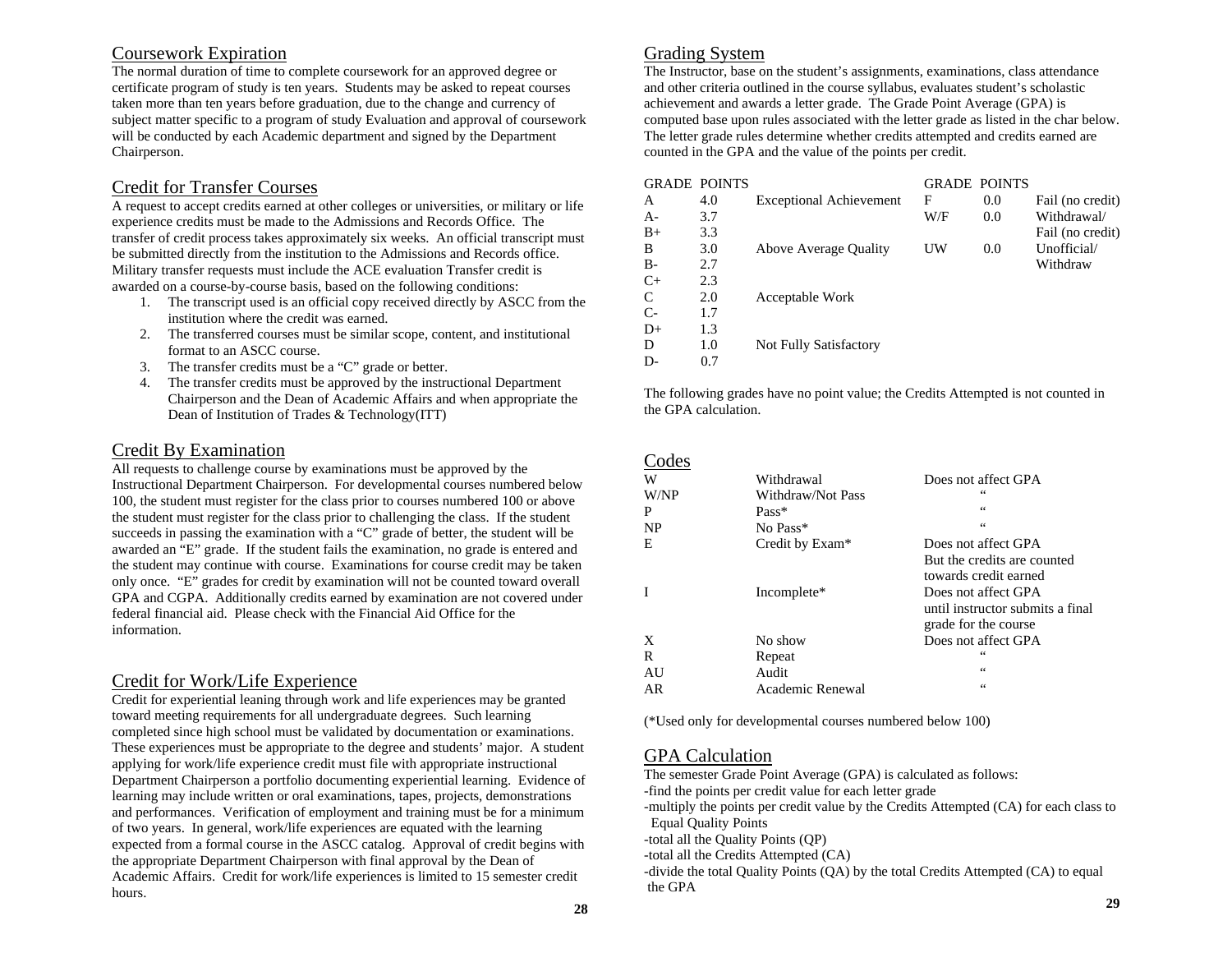Example:

| Grade                                                       |     | Points per Credit X Credits Attempted $(CA) =$ Quality Points $(QP)$ |          |
|-------------------------------------------------------------|-----|----------------------------------------------------------------------|----------|
| A                                                           | 4.0 |                                                                      | 12.0     |
| $B+$                                                        | 3.3 | 4                                                                    | 13.2     |
| B                                                           | 3.0 |                                                                      | 9.0      |
| W/F                                                         | 0.0 | 3                                                                    | 0.0      |
|                                                             |     |                                                                      |          |
| 1. Total of Quality Points (QP) = $12.0 + 13.2 + 9.0 + 0.0$ |     |                                                                      | $= 34.2$ |
| 2. Total of Credits Attempted $(CA) = 3 + 4 + 3 + 3$        |     |                                                                      | $= 13$   |
| 3. Quality Points (OP) divided by Credits Attempted         |     | $= 2.63$                                                             |          |
| 4. GPA                                                      |     |                                                                      | $= 2.63$ |

The Cumulative Grade Point Average (CGPA) is calculated the same way, taking ALL letter grades and ALL Credits Attempted (CA) from the first semester through the last semester and calculating as above.

# Incomplete Grades or "I"

An incomplete grade (I) may be reported only if the student is unable to successfully complete all course requirements by the end of the semester. An I grade is given only when extenuating circumstances beyond the control of the student make it impossible to complete the required work within the prescribed time. Arrangements must be made between the instructor and the student before the end of the semester.

A "Report of Incomplete" form is available from the Admission and Records Office. This form must be signed by the instructor AND the student and submitted by the instructor and along with their other grades by the end of the semester. Courses may not be repeated to remove the incomplete. Incomplete grades must be removed by completing unfinished course requirements before the deadline. It is the student's responsibility to submit the change of grade form before the deadline (See Change of Grade Policy).

## Independent Study

Independent Study is an option for students who are unable to enroll in course due to a schedule conflict, class cancellation, program requirement change, graduation or a transfer requirement. Initiating an independent study is base entirely on an instructor's willingness to do so.

Independent study contracts must have attached course syllabus that is commensurate in content and coverage to the actual course, with modifications only to the meeting times, dates and topical outline. Students are limited to no more than two (2) independent study contracts can only be approved for courses in the current catalog. Independent contracts are not valid for courses offered during summer session, courses that require laboratories, ASTEP, service leaning and Distance Learning classes.

Students will be charged \$25.00 (non-refundable fee) in addition to the cost of the course. Please note that an independent study course is not covered by Financial Aid.

# Change of Grade

An instructor may change a student's grade within the first six weeks of the

subsequent semester in which the original grade was given. The instructor initiating the change of grade must obtain a "Change of Grade" form from the Admissions and Records Office.

Faculty must hand-carry "Change of Grade" form throughout the entire process securing signatures of the Department Chairperson and the Dean of Academic Affairs. Upon review and approved by the Dean of Academic Affairs, the form will then be forwarded to the Registrar's Office for final review and approval before final processing. The Dean of Academic Affairs will not review change of grade requests hand-carried by personnel other than the instructor of the course.

Change of grads approval may not result in a grade above a "B" unless approved by the Dean of Academic Affairs. This is to ensure equal and fair treatment of all students enrolled in that particular course.

# Programs, Policy, And Fee Changes

The American Samoa Community College reserves the right to change policies, programs, or fees, as approved by the Board of Higher Education without previous written notice.

## Student Right-To-Know-Disclosures

In compliance with the Student-Right-to-Know and Campus Security Act of 1990 is the policy of the American Samoa Community College to make available its completion and transfer rates to all current and prospective students.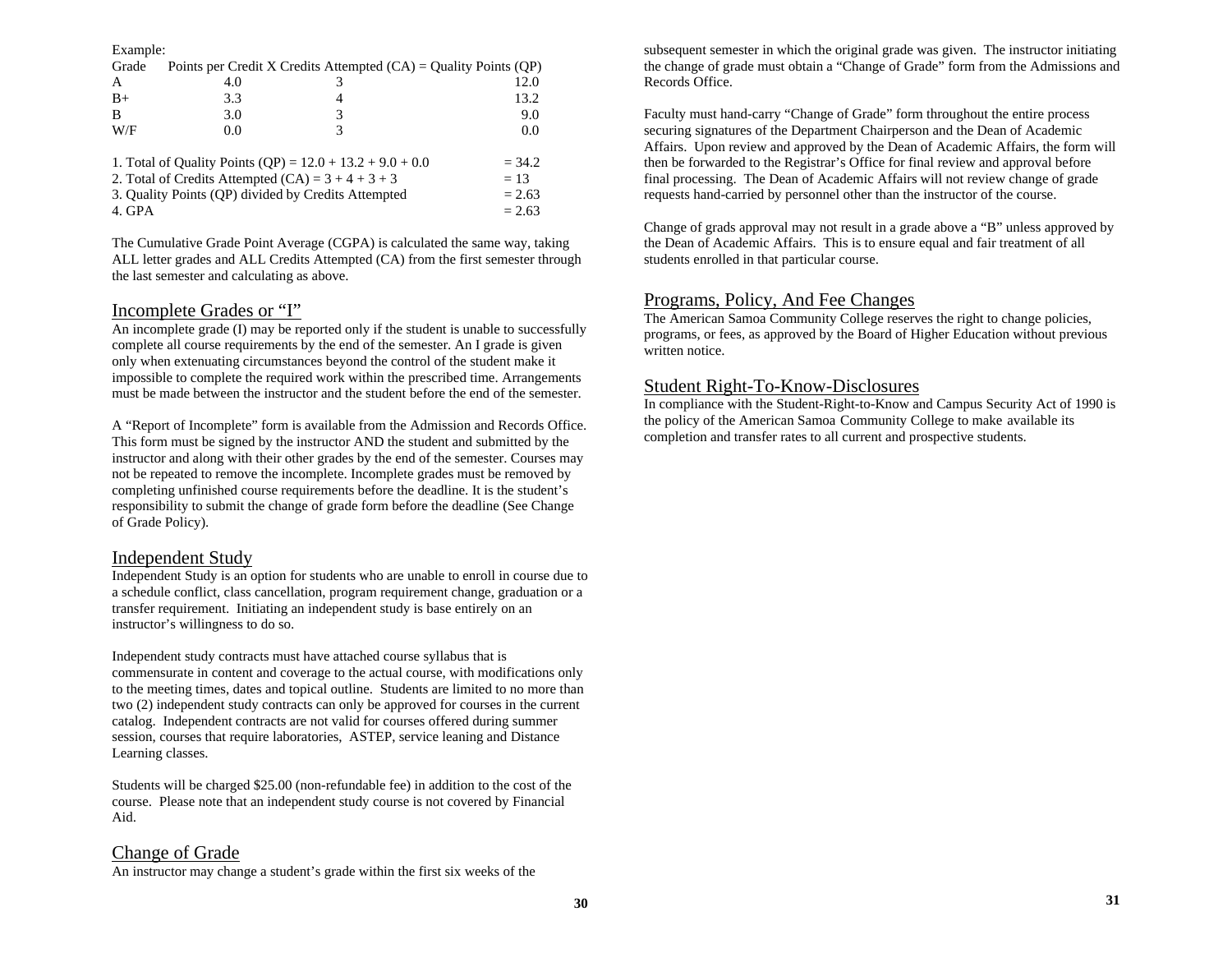# THE FAMILY EDCUATIONAL RIGHTS AND PRIVACY ACT-FERPA

Pursuant to Section 99.7 of the rules/ regulations governing the Family Educational Rights.

Privacy Act of 1974 (Hereinafter the Act), students in attendance at the American Samoa Community College are hereby notified of the following: 1. It is the policy of the American Samoa Community College to subscribe to the requirements of Section 438 of the General Education Provision Act, Title IV, of the Public Law 90-247, as amended, and to rules and regulations governing the Act, which protect the privacy rights of students.

2. The Family Educational Privacy Rights Act affords students certain rights with respect to their educational records. They are:

- • The right to inspect and review the student's education records within 45 days of the day the College receives a request for access. Students should submit to the Registrar, Dean of Student Services, or other appropriate official, written requests that identify the record (s) they wish to inspect. The College official will make arrangements for access and notify the student of the time and place where the records may be inspected. If the records are not maintained by the college official's to whom the request was submitted, that official shall advise the student of the correct official to whom the request should be addressed.
- • The right to request the amendment of the student's education records that the student believes is inaccurate or misleading. Students may ask the College to amend the recorded that they believe is inaccurate or misleading. They should write to the College official responsible for the record, clearly identify the part of the recorded they want to change, and specify why it is inaccurate or misleading. If the College decides not to amend the record as request by the student, the College will notify the student of the decision and advise the student of his/her right to a hearing regarding the request for amendment. Additional information regarding the hearing procedures will be provided to the student when notified of the right to a hearing.
- • The right to consent to disclosures of personal identifiable information contained in the student's education records, except to the extent that FERPA authorizes disclosure without consent. One exception which permits disclosure without consent is disclosure to the College officials with legitimate educational interests. A College official is a person employed by the College in an administrative, supervisory, academic research, or support staff position; a person or company with whom the College has contracted (such as an attorney, auditor, or collection agent); a person serving the Board of Trustees; or a student serving on an official committee, such as a disciplinary or grievance committee, or assisting another College official in performing his/her tasks. A College official has legitimate interest if the official needs to review an education record I order to fulfill his/her professional responsibility.

3. The right to file a complaint with the U.S. Department of Education concerning alleged failures by State College to comply with the requirements

of FERPA. The name and address of the Office that administers FERPA are: Family Policy Compliance Office, U.S. Department of Education, 600 Independence Avenue S.W., Washington, D.C. 20202-4605. 4. Students are advised that certain personally identifiable information listed below is considered by the College to be directory information and, in response to public inquiry, may be disclosed in conformance with Federal law, at the College's discretion, without prior consent of the student unless the student otherwise so informs the College not to disclose such information: Name of Student, Address of Student, Telephone Number, Email Address, Major Field of Study, Dates of Enrollment, Enrollment Status (full time, part time, etc.), Degrees, academic honors, and awards received, and Student Status (new, continuing, returning)

A student has the right to request that any or all of the above items not be designed directory information with the respect to that student. Should student wish to exercise this right, he/she must present in person and in writing a request, not earlier than the first day of instruction and no later than 14 (fourteen) calendar days from the first day of instruction for the academic term or semester, or the fourth day of a summer session.

5. A parent, spouse, sibling, or any other relative of a student is advised that information contained in educational records, except as may be determined to be directory information, will not be disclosed to him/her without the prior written consent of the student. This includes, but is not limited to, the release of the student transcript. Please refer to the Transcript section on page 10 for more information.

> Family Policy Compliance Office U.S. Department of Education 600 Independence Avenue S.W., Washington D.C. 2020-4605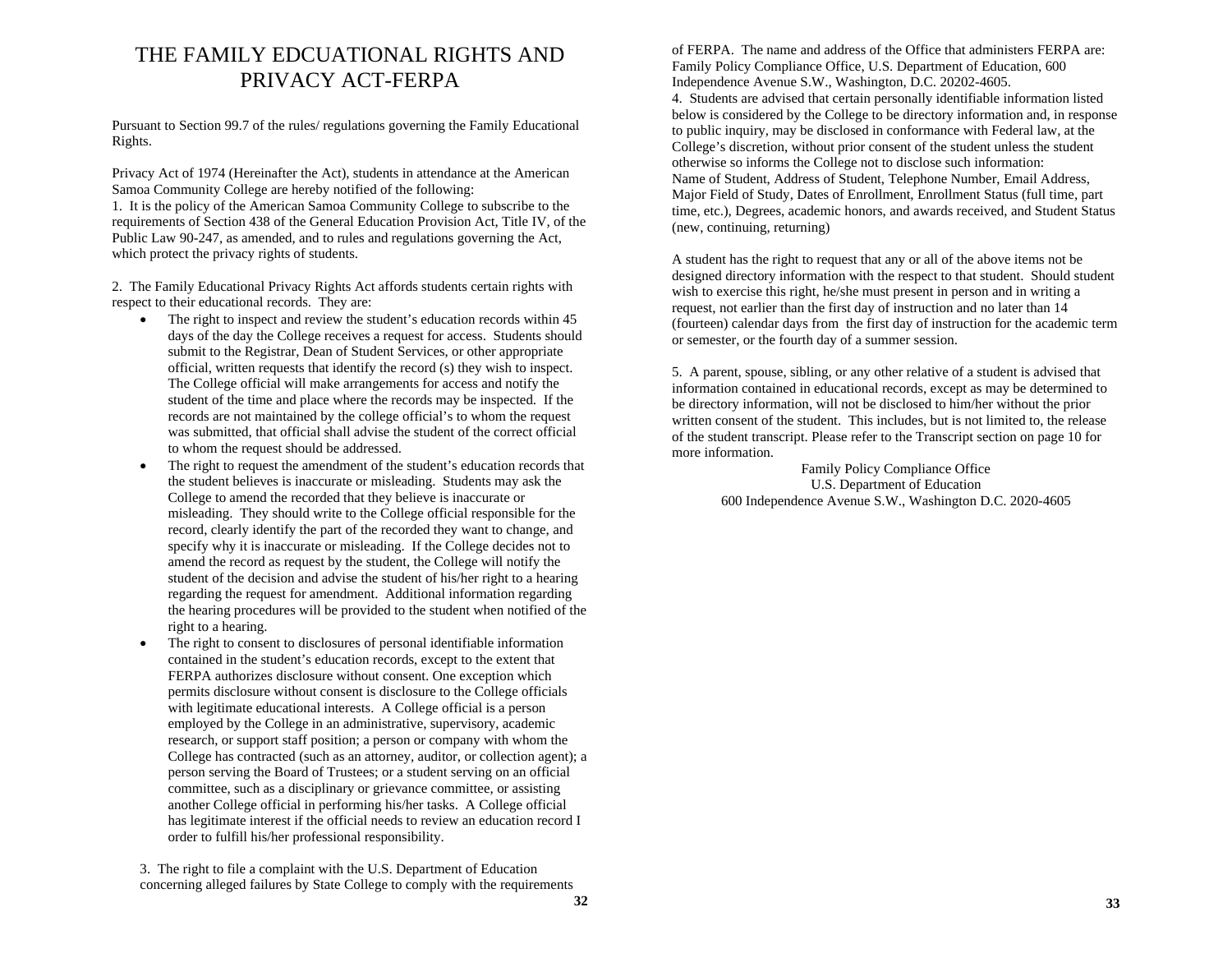# CAMPUS SECURITY

## Mission Statement

To endeavor to protect all property within the limits of the college's property boundaries and to endeavor to protect students, employees and other persons on the college property:

A. by the prevention of fire, disorderly conduct, vandalism, espionage or spying, stealing and carelessness

B. by the promotion of safety, public relations, in order to plant good will, discipline and respect for and confidence in ourselves and others

C. by enforcement of rules of conduct, rules of safety and college policy and procedures

# Working Together

Safety on Campus involves everyone and ASCC campus security encourages all of you to help keep our campus safe. Begin by reporting any unsafe areas throughout the school day or evening events.

Also, keep our campus classrooms, grounds cafeteria, hallways and restrooms free of litter. Park in the appropriate areas avoids parking in the restrictive zones. Utilize parking in the gymnasium area if you plan to be on campus all day. Together, we can make a difference in the safety of our campus. We are open daily, around the clock, on-campus protection for all ASCC students and personnel. Any student, faculty, or staff member interfering with the personal rights of others on campus is subject to immediate disciplinary action. It is the duty of students, faculty and staff members to immediately notify security or the Dean of Student Services of any disturbances or violations occurring on campus.

# Campus and Parking Lot Signs

The ASCC Campus Security has signs to direct students/ employees vehicles to where the appropriate and available parking areas are located. All parking areas on ASCC campus require ASCC parking stickers which is free of charge. Parking stickers can be picked up at the Security office. The following campus security policies to adhere by are:

- A. WARNING: Vehicle will be towed away on Owner's Expense
- B. No Parking
- C. Restricted Area
- D. No Smoking
- E. Slippery When Wet
- F. Reserved Parking for People with Disability
- G. Do Not Park on Grass

## Other Signs on Campus Grounds are:

- H. IDs Must Be Worn At All Times
- I. Do Not Disturb
- J. Class in Session
- K. QUIET
- L. Outsiders are off Limits
- M. This Area is off Limits
- N. Radios, Boom Boxes, CD/Cassette Players are Restricted in this Area.

A violation of the policies will be handled accordingly to ASCC policies and procedures violations.

# Security Measures

1. Emergency access road restricted for evacuation, fire, a medical emergency, loading, and unloading.

2. Designated 24 – hour telephone line for assistance and emergency situations. Telephone is 699-6299.

3. Stickers for I.D. employee vehicles. Student's stickers can be obtain from the Campus Security Office.

4. Employees or student on campus after hours and on the weekend College activities using facilities must have proper approval and campus security has been notified of the event.

## Nondiscrimination and Affirmative Actions

The American Samoa Community College (ASCC) is an Equal Opportunity/Affirmative Action Employer. It is the policy of ASCC to comply with Federal and State laws that prohibit discrimination in College programs and activities, including but not necessarily limited to the following laws which cover students and applicants for admission to ASCC. Title VI of the Civil Rights Act of 1964: Age Discrimination Act of 1975; Titles VII and VII of the Public Health Service Act; Title IX Education Amendments of 1972; Section 504 of the Rehabilitation Act of 1973; and Section 402 of the Vietnam Era Veteran's Assistance Act of 1974. The President of the American Samoa Community College has declared and reaffirmed commitment to the Colleges pursuit of equal education and employment opportunities, and further declared that any harassment of students' or employees on the basis of sex is prohibited. The College's Human Resources Office will handle complaints of this nature.

# ASCC Drug and Alcohol Policy

#### *(Note: We acknowledge that alcohol and nicotine are legal yet hazardous.)*

The use, consumption and possession of ANY narcotics, dangerous drugs or controlled substances by any student of the College for which said student does not have a valid subscription is strictly prohibited on the American Samoa Community College campus or at any other ASCC off-campus function. ASCC will not tolerate the use of Alcohol by any student, staff, or faculty. If caught, disciplinary actions will be enforced including suspension or expulsion from school.

# ASCC Statistical Crime Report 2004-2008

The Right-to-Know and Campus Security Act of 1990. As mandated by the Student Right-to-know and Campus Safety Act of 1990, the College provides crime statistics and security information for all students and employees who request the information. The following statistics concern criminal offense reported to have occurred on the American Samoa College campus during the most recent years. The Statistics are based on the academic year, which includes fall, spring, and summer semesters. Statistics concerning arrests for the following crimes occurring on campus during the same period. The statistics are base on the academic year, which includes fall, spring, and summer semesters. Any student or employee witnessing a criminal activity should report the matter to the Dean of Student Services.

| Fall – Spring – Summer | 2004 |  |
|------------------------|------|--|
| Aggravated Assault     |      |  |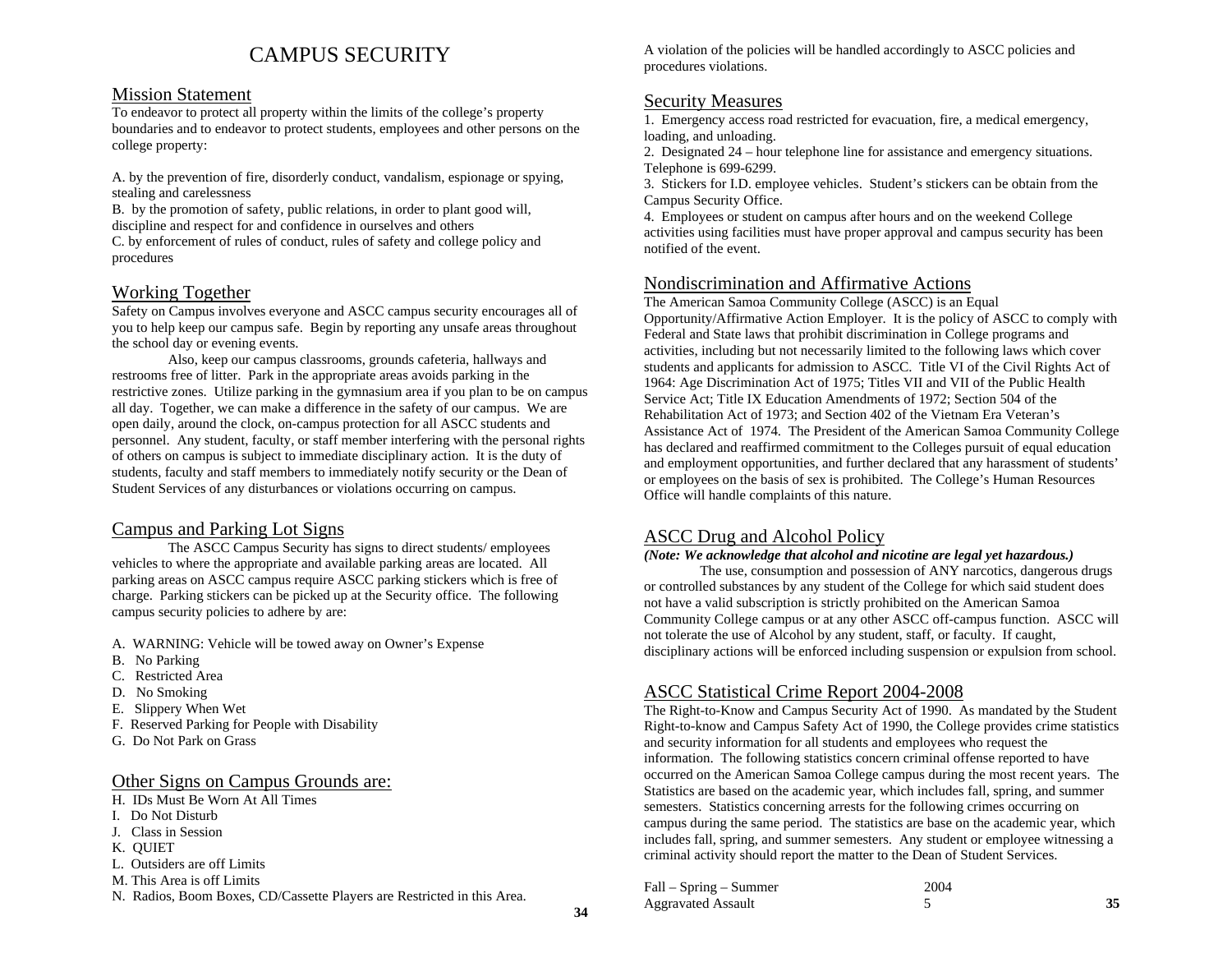| <b>Burglary</b><br>Robbery<br>Theft<br><b>Liquor Violation</b><br>Drug Violation<br>Vandalism | 3<br>$\overline{0}$<br>$\theta$<br>6<br>3<br>$\overline{c}$ |
|-----------------------------------------------------------------------------------------------|-------------------------------------------------------------|
| <b>Weapon Possession</b>                                                                      | $\mathbf{1}$                                                |
|                                                                                               |                                                             |
| Fall - Spring - Summer                                                                        | 2005                                                        |
| <b>Aggravated Assault</b>                                                                     | 5                                                           |
| <b>Burglary</b>                                                                               | 5                                                           |
| Robbery                                                                                       | 1                                                           |
| Theft                                                                                         | 1                                                           |
| <b>Liquor Violation</b>                                                                       | 6                                                           |
| Drug Violation                                                                                | 1                                                           |
| Vandalism                                                                                     | $\overline{c}$                                              |
| <b>Weapon Possession</b>                                                                      | $\overline{\mathcal{L}}$                                    |
| Fall – Spring – Summer                                                                        | 2006                                                        |
| <b>Aggravated Assault</b>                                                                     | 12                                                          |
| <b>Burglary</b>                                                                               | 10                                                          |
| Robbery                                                                                       | $\overline{0}$                                              |
| Theft                                                                                         | 1                                                           |
| Liquor Violation                                                                              | 21                                                          |
| Drug Violation                                                                                | 5                                                           |
| Vandalism                                                                                     | 5                                                           |
| <b>Weapon Possession</b>                                                                      | $\theta$                                                    |
| <b>Fall-Spring-Summer</b>                                                                     | 2008                                                        |
| <b>Aggravated Assault</b>                                                                     | 21                                                          |
| <b>Burglary</b>                                                                               | $\overline{0}$                                              |
| $D_0$ hharv                                                                                   | ↑                                                           |

| Duigiai y                |                   |  |
|--------------------------|-------------------|--|
| Robbery                  | ◠                 |  |
| Theft                    |                   |  |
| Liquor Violation         |                   |  |
| Drug Violation           | $\mathbf{\Omega}$ |  |
| Vandalism                | $\mathcal{L}$     |  |
| <b>Weapon Possession</b> | $\theta$          |  |
|                          |                   |  |

## Type of Campus Crime

In an effort to approach full cooperation from the student body of ASCC, the following definitions are provided to define what constitutes crime on college campus:

-aggravated assault: an attack by one person upon another in which physical injury occurs, a deadly or dangerous weapon is used, a person enters campus housing to commit the assault, or the person assaulted is a security officer.

-arson: unlawful setting fire to or damaging by explosion to a property or structure. -burglary: the unlawful entry into a building or other structure with the intent to commit a theft or felony. The use of force or threat of force, anything of value is impaired.

-criminal damage: damaging property (other than your own) so that its function or value is impaired.

-sexual offenses: these offenses consist of such crimes as rape, indecent exposure

and public sexual indecency.

-drug violations: any illegal possession, manufacturer, sale, or use of dangerous drugs and alcohol on campus.

# ASCC Safety Tips

For safety, we urge students, faculty, and staff to consider the following tips:

- If you are going to be on campus beyond normal hours inform Campus Security.
- •Report any unusual behavior, incidents or events occurring on campus.
- • Have your vehicle pick you up in front of the Administrative Building by the Campus Security Office.
- •Lock and secure your car.
- •Get to know your Campus Security Guard by name.
- •Call Campus Security hotline: 699-6299 or ext. 305
- •Keep our Campus clean and litter free.
- •ASCC is a Drug and Alcohol Free Campus.

## Fire Prevention

The time to stop a fire is before it starts. Good housekeeping is an important factor in the prevention of fires. See that rags soaked with flammable liquids or greases are disposed of in approved containers. Make sure NO SMOKING rules are enforced where they are in effect. See that flammable liquids are always in closed, approved containers. See that all welding and burning jobs have a welding and burning permit prominently displayed, if a permit system is used in the plant.

# Safeguards Employee and Students

Consist of evacuating and excluding all unnecessary person from areas, which may become dangerous and giving first aid to any injured.

# First Aid

Security Officer should respond immediately to a medical problem or emergency by seeking proper assistance. First aid is the immediate, temporary care of an injured or ill person before a physician arrives or regular medical aid can be obtained, or the patient is taken to a physician.

# Procedures in a Medical Emergency

It is critical that you remain calm. Call for emergency aid. Assist the law enforcers and medical personnel in any way you can. Keep the crowd away from the injured person. ALWAYS keep emergency telephone numbers conveniently available.

Campus Security- 699-9155/ 699-6299 ext. 305 ASCC Operator- 0 Police Emergency- 911 Campus Nursing- ext. 352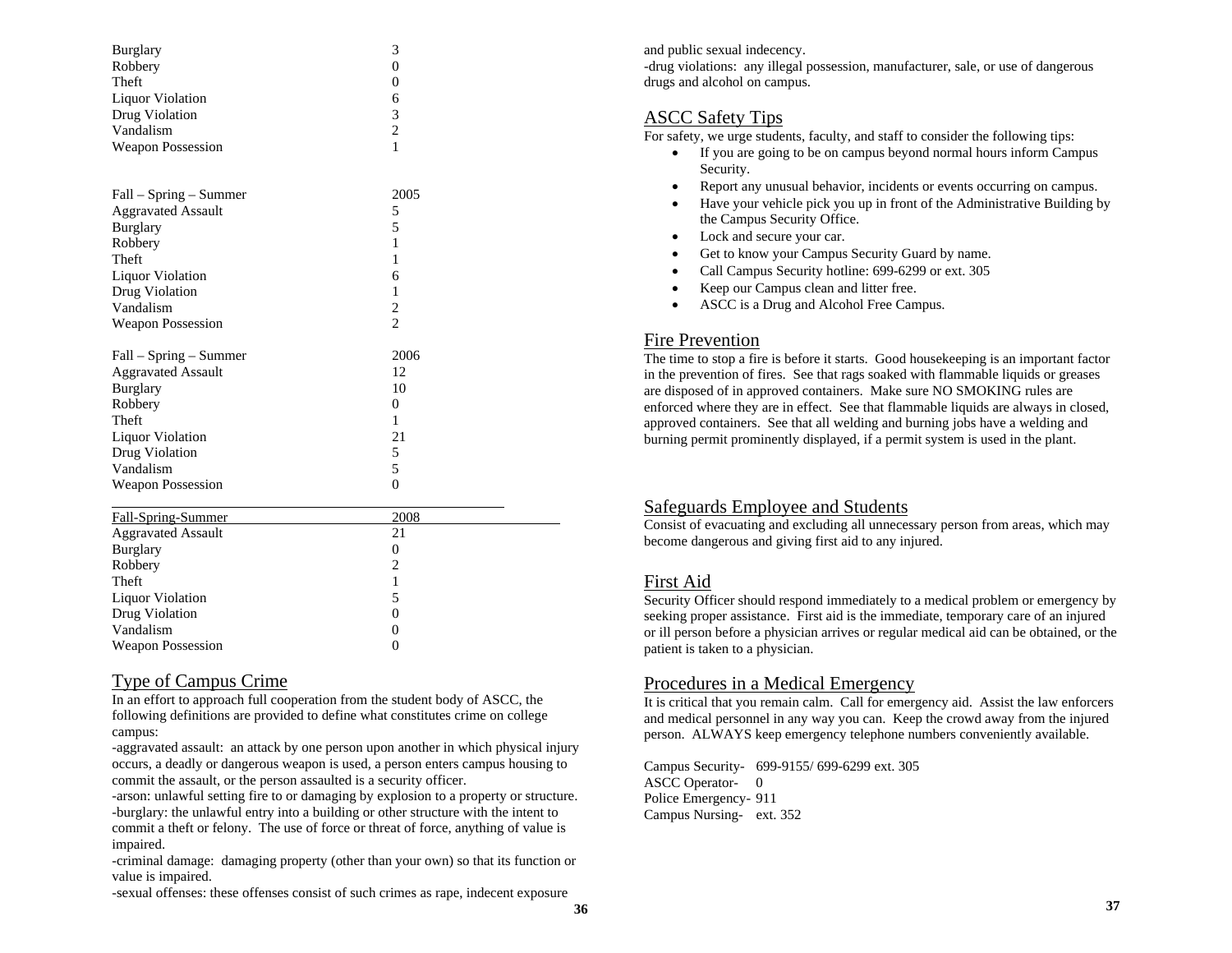# Lost and Found

Lost and found articles are to be turned in to the Security office or the Student Services Office. Reasonable description of lost item (s) must be given to the Campus Security in order to retrieve lost articles.

 (b) request in writing to each of your previous college/universities to have (1) official transcript sent directly to the Admissions & Records Office for an official evaluation.

(c) for military personnel, request an official copy of your military educational transcript to be sent directly to the ASCC Admission & Records Office. Once an official transcript is received, you may proceed to the Admissions and Records Office and request an official evaluation of credits.

# FINANCIAL AID

# Federal Student Aid (FSA) Progra*<sup>m</sup>*

The Federal Student Aid Program at the American Samoa Community College is intended to help students who need financial assistance to continue their education.

While financing of education is primarily the responsibility of the student, there are a variety of resources for financial assistance. Federal student aid is made available to students whose family resources are not sufficient to meet their educational expenses. The student's financial need is determined by taking the student's cost of attendance (COA) less the expected family contribution (EFC). In order to be eligible for financial aid, the student's financial need must be established. This is done by the timely completion of the Free Application for Federal Student Aid (FAFSA), which is available from high school counselors or the ASCC Financial Aid Office and/or applying electronically through the FAFSA at www.fafsa.ed.gov.

Students can complete their FAFSA online at the ASCC Computer Laboratory. A representative is there to assist you with completing the electronic application.

Apply any time starting January 2 for Financial Aid. Your correct, complete application information must be received by the ASCC Financial Aid Office on the last day of your enrollment or by the date indicated in the U.S. Department of Education "The Student Guide", whichever is earlier (see Financial Aid Manager for more information).

A Financial Aid package will be developed and an award notification letter will be sent to the student when the following steps have been fulfilled:

- 1. Complete the FAFSA and submit it to the application processor.
- 2. Provide the ASCC Financial Aid Office with a copy of the following required documents:
	- a. U.S. Passport
	- b. Birth Certificate
	- c. Valid picture identification card (The only acceptable identification cards are the American Samoa Voters Identification card (American Samoa Driver's License, and the U.S. Military Identification Card, valid American Samoa Driver's License, and the U.S. Military Identification Card)
	- d. Social Security Card (Student name on Social Security Card must match the name that was used on the FAFSA to apply for financial aid)
	- e. High School diploma, GED Certificate or Equivalent (School Certificate for those who graduated from Samoa and a signed certification)

A Financial Aid award notification will include information of available grants, campus-based programs (Pell, Federal Work Study (FWS) and Federal Supplemental Educational Opportunity Grant (FSEOG), Academic Competitiveness Grant (ACG), Teacher Education Assistance for College Higher Education (TEACH), President's Merit Scholarship, American Samoa Government Scholarships, and all other internal/external financial resources.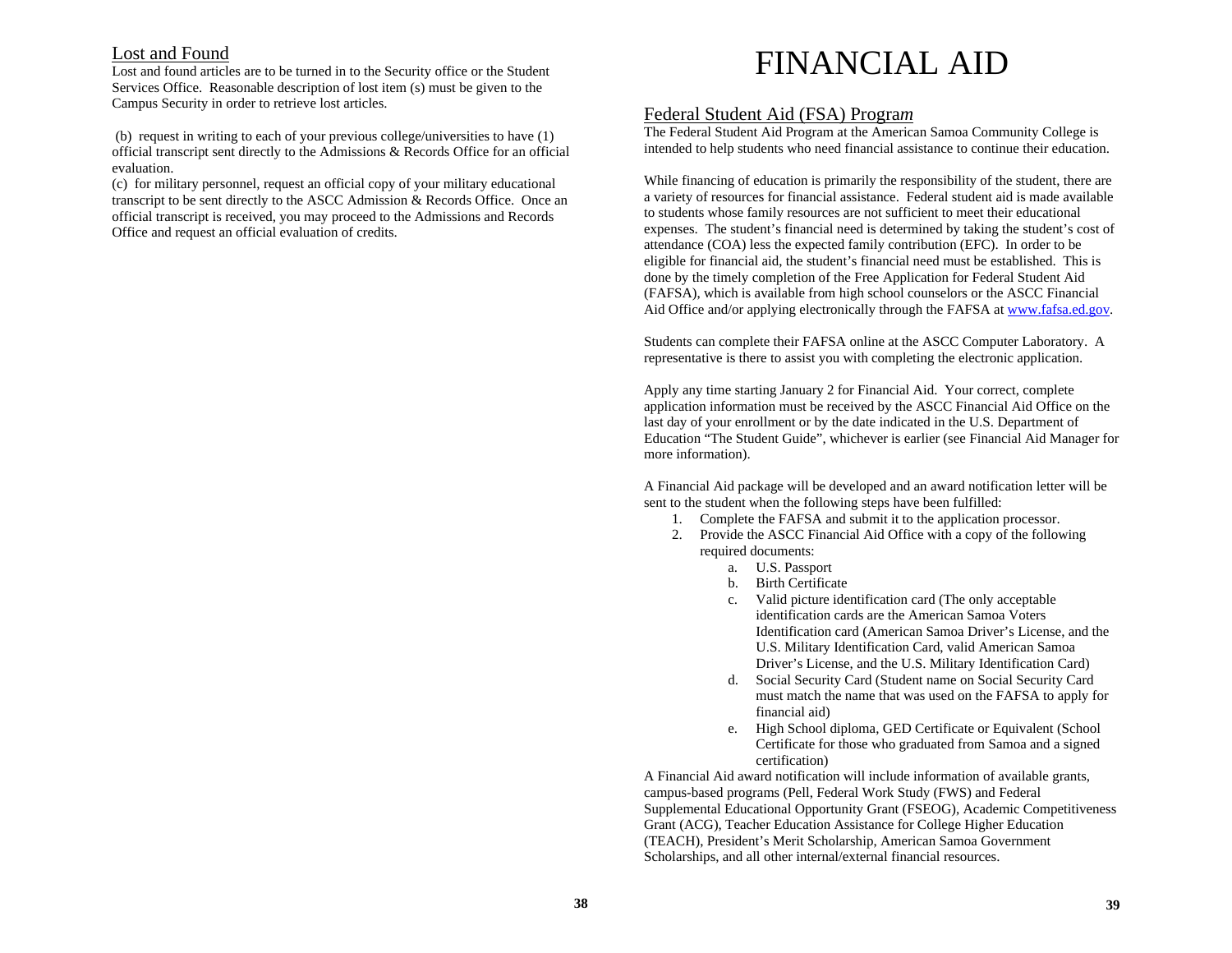To be eligible for financial aid, students must be accepted into an eligible program and once enrolled students must meet the ASCC Financial Aid Satisfactory Academic Progress (SAP):

- 1. Declare a major course of study
- 2. Maintain a semester grade point average (GPA) and a cumulative grade point (CGPA) of 2.00 or better
- 3. Maintain a semester credits completion rate and a cumulative credits completion rate of 66.667% or better
- 4. Must not exceed the maximum time frame of 150% of the published length of the program measured in academic credits. For example, if your program requires 60 credits to graduate, 150% of your program is 90 credits.

For further information please refer to the Financial Aid Student Handbook available at the ASCC Financial Aid Office.

# Selective Service

Men who are from age 18 through 25 are required to register with the Selective Service System in order to receive financial aid. An application is available from the United States Postal Service, or log in at www.sss.gov to register on –line. This requirement covers both citizens of the United States/U.S. Territories. Student who has questions about Selective Service registration may contact the Selective Service at 11-847-688-6888. It is the U.S. Federal Law to register with the Selective Service.

# GENERAL GRADUATION REQUIREMENTS

## Eligibility for Graduation

Students planning to graduate must meet with their advisor to review degree or certificate program requirements. The advisor will indicate on the advising sheet if the student may apply for graduation. If the student is eligible, he/she must apply for student graduation with the Admissions & Records Office by the deadline date and pay a graduation fee. The Admissions & Records Office will determine if academic requirements have been completed.

## Application and Graduation Fees

Students who complete all program requirements should apply for graduation before their final semester. Graduation applications are accepted during specific deadlines are listed in the college catalog. A fee is charged to each graduating student to cover the costs of all graduation expenses (See "Tuition and Fees" on page 32).

#### General Education Credits

Core requirements for specific degree programs cannot be applied to the Associate of Arts Degree electives. The total educational credits required for an Associate of Arts, Associate of Science degree or a Certificate of Proficiency for graduation are identified under each of the Educational Plans in the ASCC General Catalog 2006- 2008.

## Catalog Requirements

A Student must satisfy either the graduation requirements in effect at the time he/she first enrolled as a classified student in a specific ASCC degree or certificate program, or the requirements in effect at the time of his/her graduation.

A student whose enrollment is interrupted for two consecutives semesters (excluding summer sessions) must complete the requirements in effect at the time the student is readmitted or the requirements in effect at the time of his/her graduation. Any exceptions must be petitioned to the Dean of Academic Affairs.

The college reserves the right to change the requirements for graduation at any time, and candidates may be required to comply with all changes pertaining to the incomplete portions of their requirements.

# Program Credits

Upon Completion of all degree requirements as specified in this catalog, a student may qualify for more than one degree given the following:

- 1. The 12 credits required for the major are not applied as electives for the second degree.
- 2. The 12 credits required must be taken at ASCC.

# Awarding a Degree or Certificate

All specified program requirements must be completed for the Associate Degrees and the Certificates of Proficiency in order to be awarded a Degree or Certificate.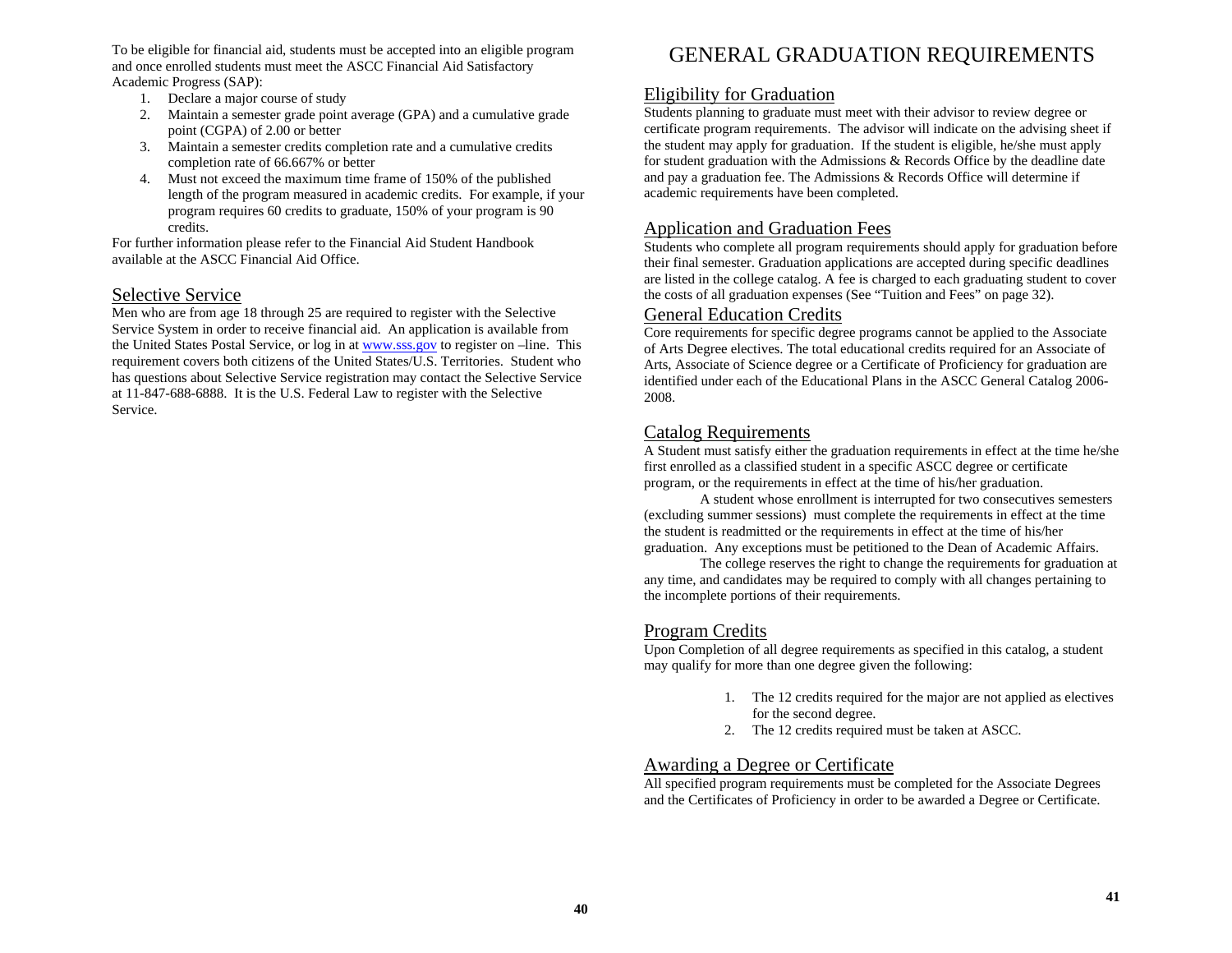# Residency Credits

At least 15 credits must be completed at ASCC in order to earn an Associate Degree or Certificate of Proficiency from this Institution. Any exception must be petitioned to the Dean of Academic Affairs or the Dean of Institution of Trades & Technology when appropriate.

## Grade Point Average

A student must have cumulative grade point average of 2.00 or higher for all coursework towards a degr5ee or a certificate.

## Graduation Clearance

Prospective graduates are required to clear all ASCC obligations (outstanding fees, refund of PELL grant or FSEOG overpayment disciplinary action, and overdue/lost library book fees.

## Graduating with Honors

Students who have earned a CUM GPA of 3.50 or above, and with no "F", "WF" or "UW" grades, or grades for courses that have been repeated, and a maximum of three (3) withdrawals will graduate with honors. Student approved for Academic Renewal (AR) are qualified to graduate with honors. Students meeting identified criteria will receive special recognition during graduation exercises.

Candidates for the Associate degrees or Certificate of Proficiencies who attain the final cumulative grade point average will receive the following distinction:

- •3.50-3.74 Cum Laude
- •3.75-3.89 Magna Cum Laude
- •3.90-4.00 Summa Cum Laude

## Commencement

Degrees and certificates are publicly awarded bi-annually at fall and spring commencement exercises. After applying and being approved for candidacy, it is recommended that candidates attend the commencement exercises.

# Dean's List

Full-time students who attain a Grade Point Average (GPA) of 3.50 in course numbered 100 or above in any given semester, with no failing grades (F), withdrawal (W), withdrawal fail (WF), unofficial withdrawal (UW), incomplete (I), and repeated (R) grades during that semester will be placed on the Dean's List.

A letter of recognition from the Dean of Academic Affair's Office will be made available for pick up during the semester interim. The Dean's List designation will appear on the transcript under the appropriate semester and a copy of the letter of recognition will be placed in the student's file with the Admissions and Records Office.

# THE LIBRARY /LEARNING RESOURCE CENTER (LRC)

The ASCC Library has a collection of approximately 35,000 volumes, along with the subscribed periodicals and computer database for student and faculty research. The library is designated as a federal depository library, and houses federal government publications. The library owns DVDs, CDs and audios, and videotapes for instructional purposes. The Follett Automation System is currently available at the ASCC Library.

Library Hours: Monday-Friday/Fall & Spring 7:30am-5:00pm Monday-Friday/Summer 7:30am-4:00pm

Closed Weekends and Holidays

Card catalog and Online Public Access Catalog (OPAC) provides information and easy access to the location of books. There are computers with Internet access and computer software for students and faculty.

The Teacher Education Resources Center (TERC) contains a growing collection of circulation books, sets of reference books, educational journals, and instructional videos. The room is equipped with computers that can access the Knowledge-Box software, an educational database resources for students enrolled in education courses.

The special Collection Room houses research materials on Pacific Islands and Nations, Pacific journals, video and audio cassettes, rare books, as well as Samoan History information.

Books may be borrowed from Feleti Barstow Public Library via interlibrary loan and from the University of Hawaii Libraries and other libraries in the South Pacific region.

# HEALTH SERVICES

The American Samoa Community College provides emergency health services and minor care only. Faculty and staff, who are certified in Cardiopulmonary Resuscitation (CPR) and us of the Automated External Fiber Defibrillator (AEFD) provide emergency services while awaiting Emergency Medical Services (EMS). Minor cases are treated and referred to the Tafuna Health Center or LBJ Tropical Medical Center in the village of Faga'alu.

# COLLEGE BOOKSTORE

Students may purchase all required instructional materials (unless stated otherwise in the syllabus), books, schools supplies, art supplies and trade tools at the ASCC Bookstore during normal business hours.

The ASCC Bookstore carries textbooks, school supplies, catalog, and ASCC t-shirts. The Bookstore is open from 8:00am to 4:00pm Monday through Friday.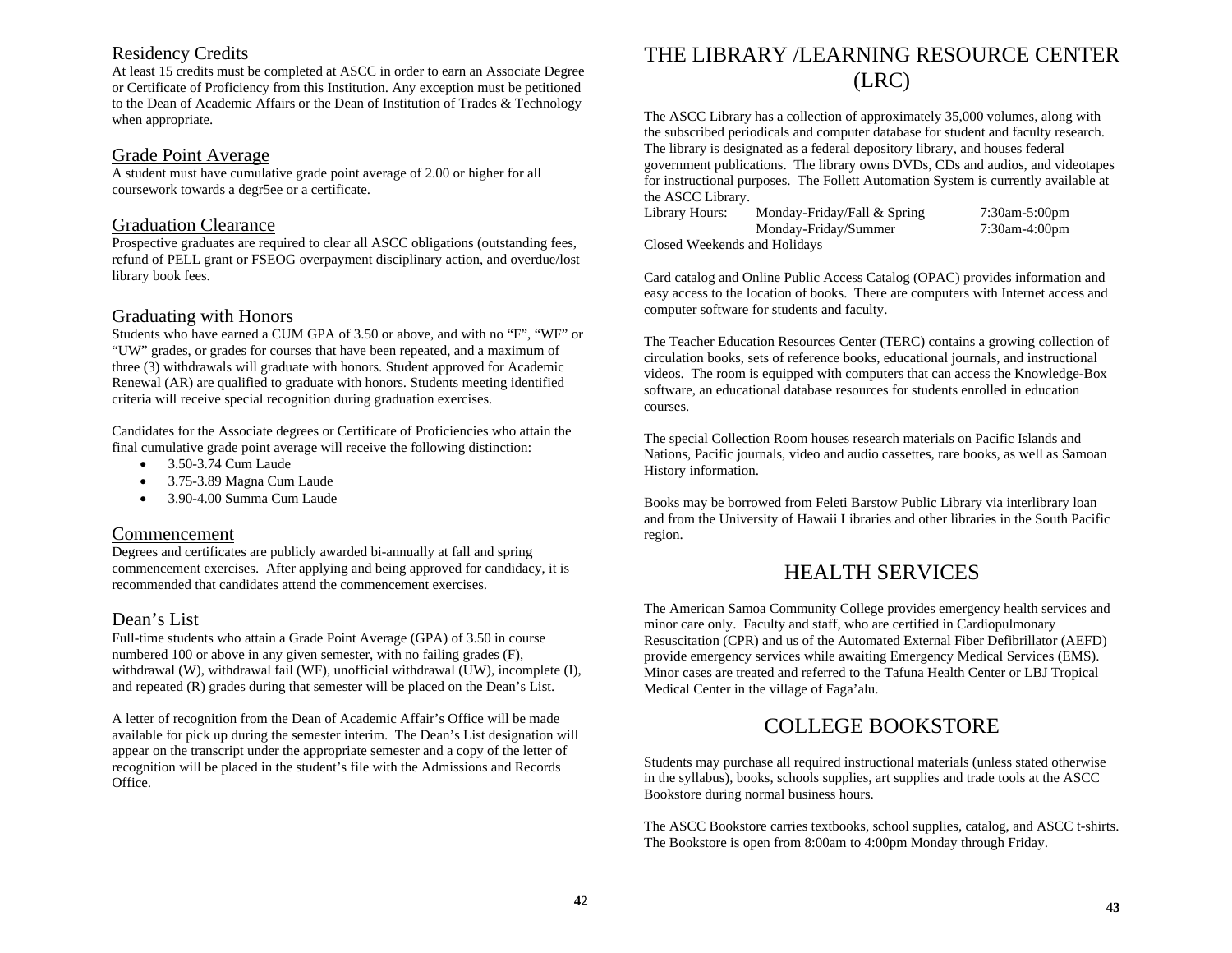# FOOD SERVICES

A variety of nutritious hot plates lunches, sandwiches, and beverage can be purchase at the ASCC Cafeteria (located in the lower campus area) for a reasonable price.

# STUDENT COMPUTER LAB

Various computer labs are available to the students and faculty members. One is located in room 16 and Lab hours are 8:00a.m. to 4:00 p.m., Monday through Friday except Holidays.

There are two computer labs, one under the direction of the ITT, ITC computer lab and the PC lab, available to the students and faculty members. One is located in room 15 and the other is located on the lower campus areas across from the Fale Samoa. Lab hours are 8:00 a.m. – 4:00 a.m., Monday – Friday except Holidays. Please refer to the student handbook for the computer lab fees for printing (black and color), making copies, scanning, faxing, and also rules and regulations for the facility and its equipments. A monitor is ready to assist you at each location.

# STUDENT GOVERNMENT ASSOCIATION

The Student Government Association consists of the following positions:

President

Vice-President

Secretary

Treasurer

Student Representative To The Board Of Higher Education

Parliamentarian

Sophomore Representatives

Freshmen Representatives

Miss ASCC

Mr. ASCC

Archivist

Phi Thetta Kappa

Peer Mentor

Diversity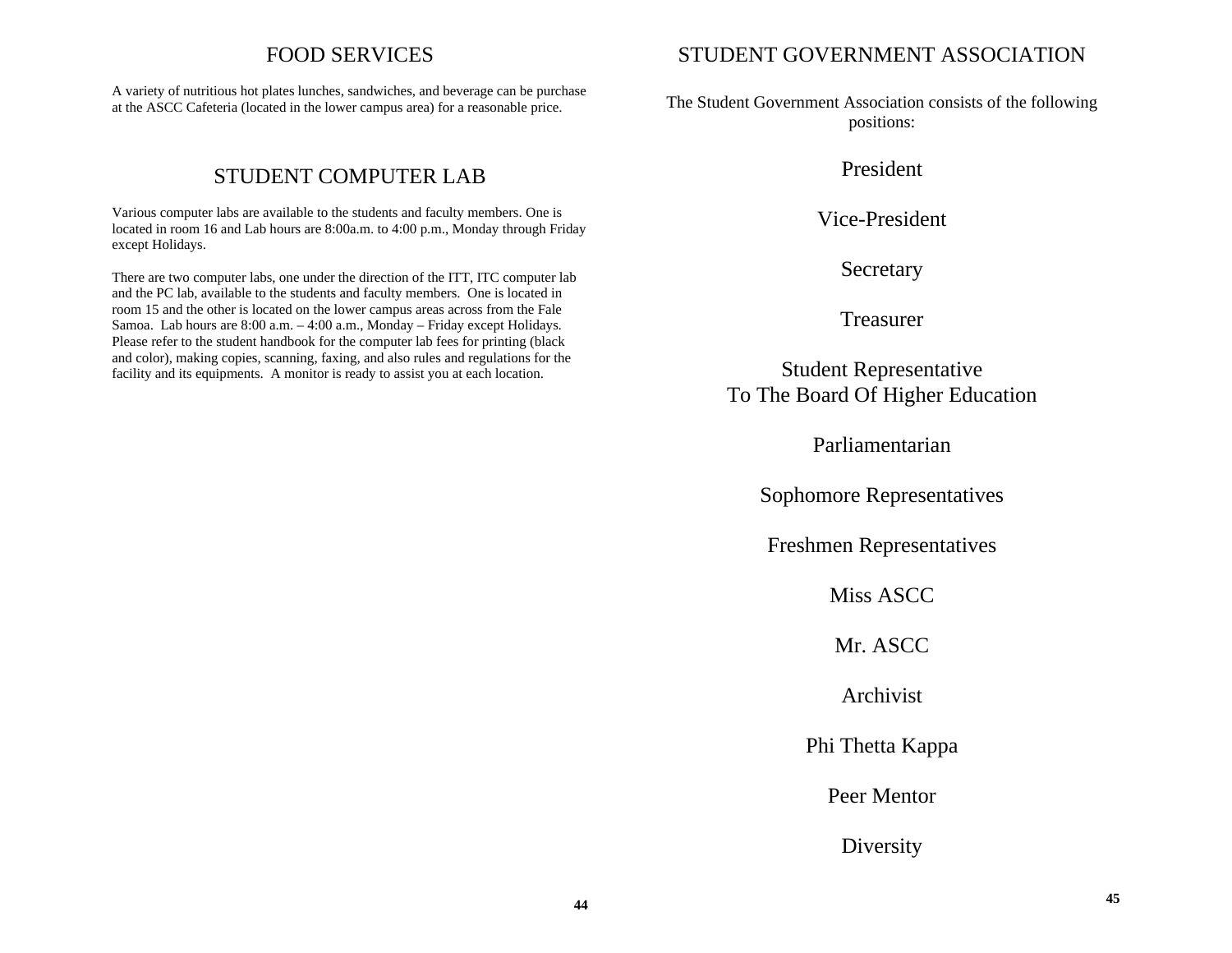#### MESSAGE FROM THE STUDENT GOVERNMENT ASSOCIATION PRESIDENT

"Trust in the Lord with all your heart and lean not on your own understanding, in all thy ways acknowledge him and he shall direct your paths." Proverbs 3:5, 6

Talofa and welcome! On behalf of the Student Government Association, I am privileged and honored as the new President, to welcome each and every one of you, new and returning students, to a new academic year at the American Samoan Community College. We thank you for making the decision to utilize ASCC as your instrument for taking the first step in higher education, and we pray that we will be able to not only facilitate but alleviate your learning experience in any way possible and necessary.

We would like you to know that we here at the Student Government Association are **"your"** representatives and it is our priority first and foremost to make sure that your academic needs are met and that everything required to aid the progression and improvement of that need are made readily available. If you have any questions, complaints, concerns or inquiries, please do not hesitate to stop by our office behind the Cafeteria or talk to anyone of our members.

In order for us to be able to effectively and accurately represent you we need you to work with us to make known your needs and requirements. Author Lewis Carrol once said, "If you don't know where you are going, any road will get you there." So I challenge you, students of ASCC, to work with us this new academic year to go about knowingly, that we may not take just any road, but one that will lead us to our destination of success. As individuals we can all make a difference and do much to improve that which may need improvement. But together, we can do much, much more.

So as we begin to delve deeper into the semester, I wish you the best in all that you strive towards achieving and remember that you are the determiner of your future.

God Bless ma i'a manuia

#### **MISSION STATEMENT**

The Student Government Association (SGA) of ASCC exists to advance the practice of equal opportunity within the student body. It contributes to the analysis, understanding and resolution of student issues by providing academic and social activities as well as counseling under the Student Services Division. The SGA is governed by the executive officers and the representatives who are elected from the Freshmen and Sophomore classes. Refer to Article IV-IX, page 54- 58 for SGA member's qualifications. The SGA committee includes the honorary members such as Mr. and Miss ASCC, Head Peer Mentor, Archivist, Diversity and PTK Representative. These members also serve on various ASCC committees such as the Clubs, Fundraising, Advertising and Set up.

#### **CODE OF ETHICS**

Certain principles and moral standards must guide the conduct of SGA members, not merely in preventing wrong, but in pursuing right through timely and energetic execution of responsibilities.

To this end, we, the member of the association, recognizing the critical role of conscienceless choosing courses of action and taking into account the moral ambiguities of college life, commit ourselves to:

1. Demonstrate the highest standards of personal integrity, truthfulness, honesty, fairness, and fortitude in all our student activities in order to inspire confidence and trust in the student government.

2. Serve the students with respect, concern, courtesy, and responsiveness, recognizing that service to the student population is beyond service to oneself.

3. Strive for personal professional excellence and encourage the motivation within our associates to develop professionally.

4. Approach our organizational and operational duties with a positive attitude and constructively support open communication, creativity, dedication, and compassion. 5. Serve in such a way that we do not realize undue personal gain from the

performance of our official duties.

6. Avoid any interest or activity, which is in conflict with the conduct of our official duties.

7. Respect and protect the privileged information to which we have access in the course of official duties.

8. Exercise whatever discretionary authority we have under the school law to promote student interest.

9. Accept as a personal duty the responsibility to keep up to date on emerging school issues and to administer the student's business with professional competence, fairness, impartiality, efficiency, and effectiveness.

10. Eliminate all forms illegal discrimination, fraud, and mismanagement of student funds, and support colleagues if they are in difficulty because of responsible efforts to correct such discrimination, fraud mismanagement, or abuse.

\*Note: adapted from the Code of Ethics and Public Administrators article by Ralph Chamber in "The Handbook for Public Administrators" by James L. Perry.

### **CONSTITUTION**

#### **PREAMBLE**

We the student body of the American Samoa Community College, in order to establish a representative government; to encourage the development of leaders and citizens for school and country; to stimulate an awareness of the rights and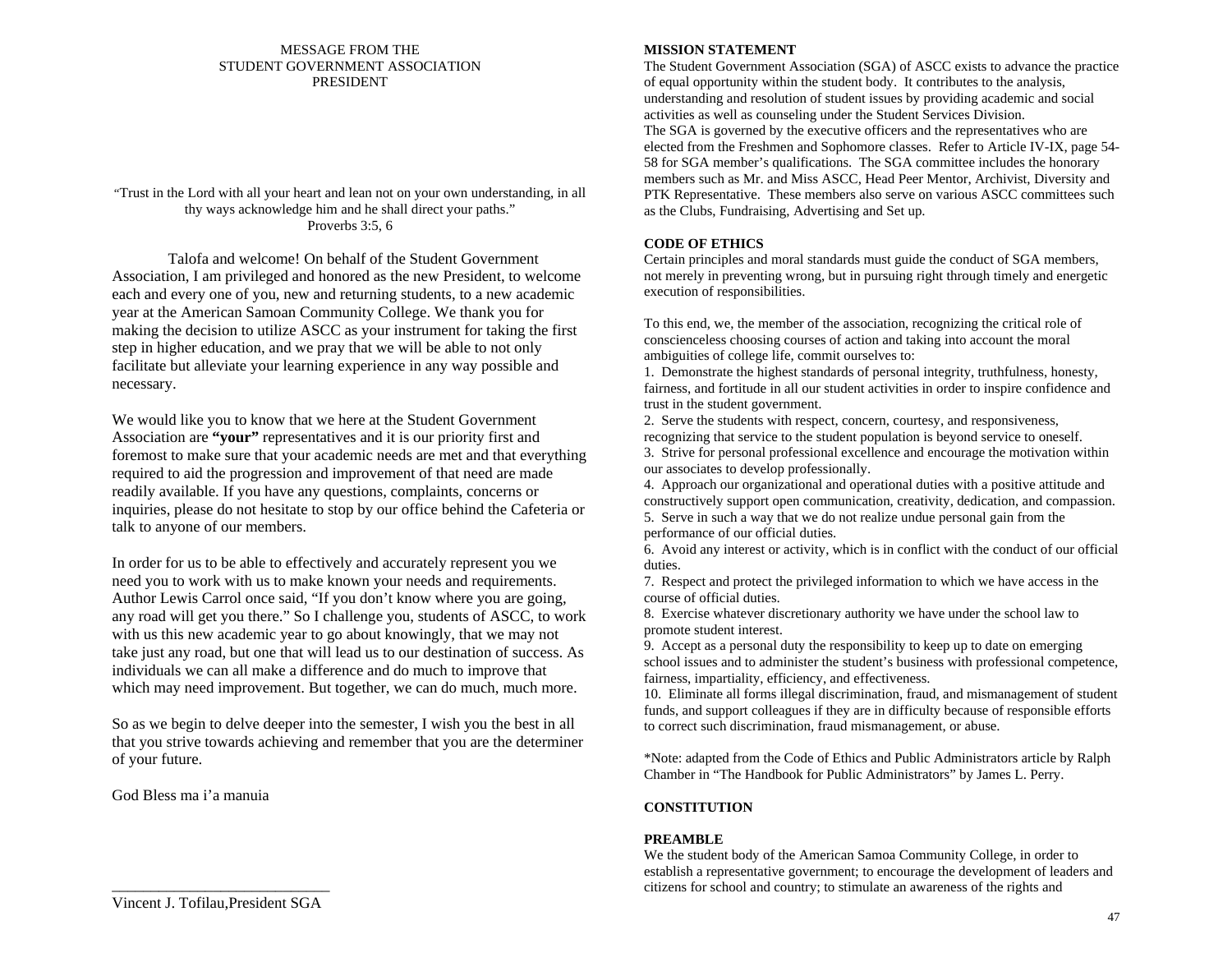responsibilities of students in relation to the community; to improve student cultural, social, and physical welfare and to promote the general welfare of this institution, do hereby ordain and establish this constitution.

#### **ARTICLE I- NAME**

This organization shall be known as the Student Government Association of the American Samoa Community College.

#### **ARTICLE II- PURPOSE**

This organization shall be known, as the Student Government Association is to provide the planning of activities and affairs of college life for the students of ASCC supplementary to the institutional program.

#### The organization will:

- 1. Act as an intermediary agency for the students, act as a liaison between college administration and students and serve those who wish to appeal a decision made by the administration.
- 2. Provide avenues through which interaction may occur between students, the faculty, staff and the administration.
- 3. Provide policies, procedures, and guidelines aimed to; (a) protect members of the student body from those who cannot practice self restraint and/or whose self interest impose upon others rights; (b) advise members of the established code of behavior; and to (c) assist student sponsoring or conducting activities by establishing procedures which past experience has shown to be effective.
- 4. Provide for clubs and special interest groups approval to functions within the Student Government Association within the guidelines established in order that such groups may accomplish goals of their special interests.
- 5. Provide a program and calendar of activities for the students.
- 6. Provide services and advantages to the entire membership including, a student handbook, a 411, and financial support expenses incurred in approved activities sponsored by this organizations.
- 7. Provide the means for communicating activities to all concerned groups of students, faculty, administration, Board of Higher Education, or the Community at large.
- 8. Provide a varied program of activities to include the community.
- 9. Provide ways to improve and/or maintain the physical appearance of the campus environment.
- 10. Fund all activities from fees collected from the student registration fee. Such activities as: Mr. & Mrs. ASCC pageants, Intramurals Sports, Congressional and Gubernatorial Forums, etc.

#### **ARTICLE III- OBJECTIVES**

In order that the stated purposes of the Student Government Association may be realized, the following main objectives are established for the organization to administer:

- 1. Sponsor and promote activities ( in the Fall and Spring semester only) supplementary to the instructional program covering as many areas of interest as possible including social, cultural, athletic, fine arts, service, scholastic events and entertainment.
- 2. Allow for and encourage clubs and special interest groups to function within the framework of this organization and lend support whenever possible. **48**
- 3. Work with the administration and faculty in as many areas as possible, and serve on committees in order to provide the means for better interpersonal relations, and interaction.
- 4. Publicize all activities as needed by means of bulletins, 411, correspondence, posters, reports, handbooks, and other media available to students.
- 5. Open as many activities as possible to the general public.
- 6. Conduct program to encourage the students to keep the campus clean, to advocate hygiene within the cafeteria, and the restrooms, remove outdated posters and publicity from walls, keep bulletin board neat in appearance, place trash in containers, and undertake projects which might help to improve the physical appearance of the campus.
- 7. Establish policies and procedures concerning the operation of student activities and have such information available to all interested organizations, and students.
- 8. Allow for members of the organizations to have the means to voice his/her opinion on matters of concern to the organization by having suggestion boxes. Concerned student may sit in any SGA meeting, and may be called upon by the SGA President to speak to the SGA only to clarify matters that are being discussed. If concerned students have new businesses to be brought up to the Government, they can be heard at the last five minutes or forward their ideas/suggestions to one of his/her representatives to be discussed at the next meeting.
- 9. Participate in evaluating the progress of the Organization as it affects students.
- 10. Establish additional objectives, and by-laws to this Constitution as needed to fulfill the stated purposes.
- 11. A standing committee will be formed, to audit and review clubs and organizations before establishing and reestablishing their charters, and will be subject to denial of club development allotments (\$100.00 per semester) based on review assessment of the committee.

#### **ARTICLE IV- MEMBERSHIP**

#### Section A – Regular Members

Every student of the American Samoa Community College shall become a Regular Member of the Student Government Association upon payment of the Student Activity Fee, which takes affect during the Fall and Spring Semesters only. Because there is no activity fee payment during the summer school, all activities are excluded during this time.

#### **ARTICLE V – EXECUTIVE OFFICERS**

#### Section A – Organization

 The Executive Officers shall be; The President, Vice President, Secretary, Treasurer, Representative to the Board of Higher Education, and Parliamentarian.

#### Section B – Qualification

- 1. Only full-time students, who have completed no more than 24 credits, completed English 150/151 and Math 090 shall be eligible for any Executive Officer post.
- 2. Each officer must have a cumulative grade point average of 3.2 at the time of his/her nomination.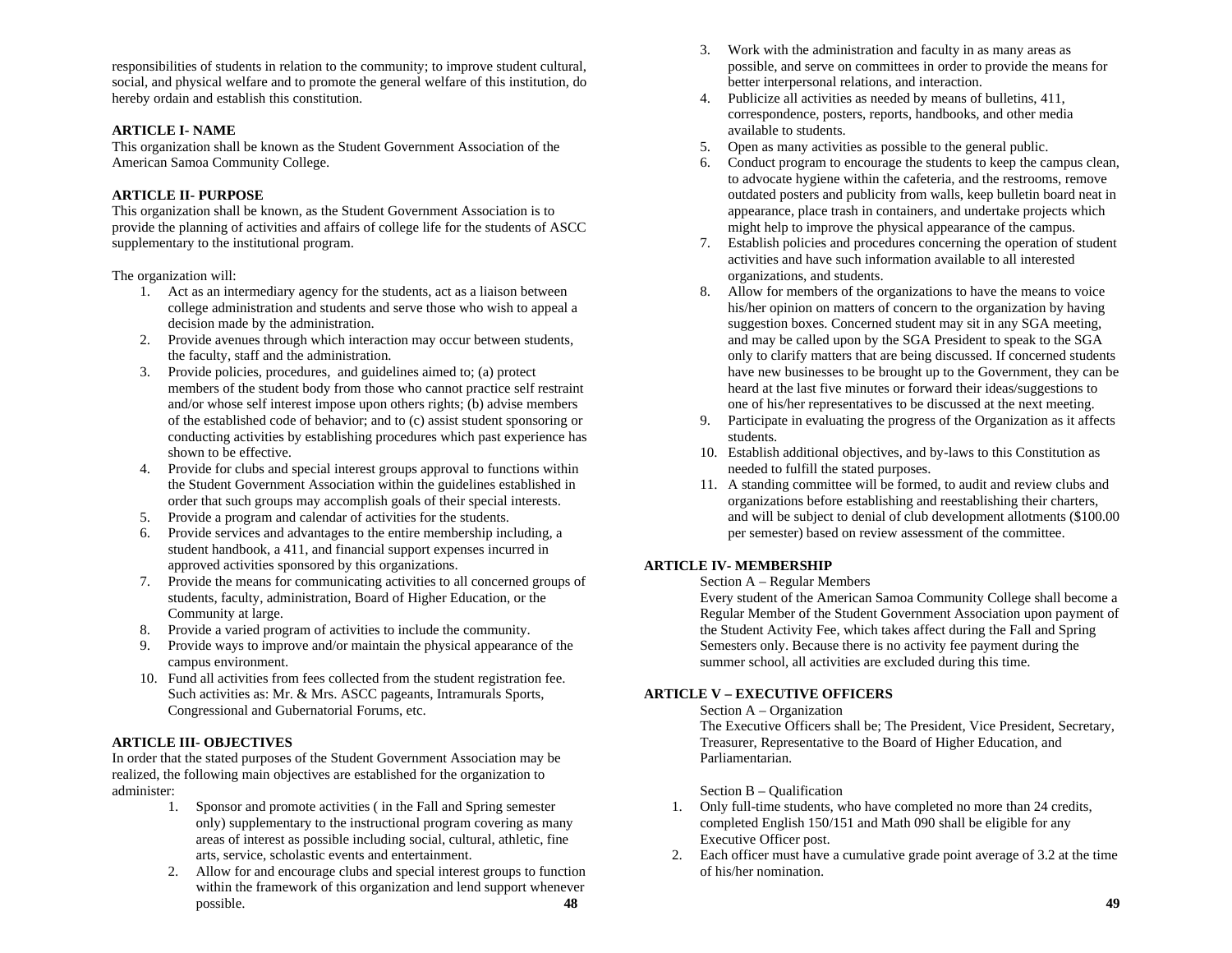- 3. Should the grade point average of an officer fall below 3.2 but above 3.0 at the end of the Fall Semester, a warning will be issued from the Student Government Advisor. If the grade point average of an executive officer falls below 3.0 at the end of the Fall Semester, the member will be removed from office. A replacement will be sought from the sophomore representatives or any other eligible SGA representative. It will be at the discretion of the SGA whether a special election will be held.
- 4. Any student applying for an executive office position must be committed to serve out the full academic year term.

#### Section C- President

- 1. The President shall be the chief executive officer of the student government association
- 2. He/she shall preside over the student government meetings of which he/she is president and chairman.
- 3. He/she shall vote only in case of a tie.
- 4. He/she shall represent the student body in all official dealings with the college administration, faculty and community.
- 5. He/she shall be responsible for the execution and enforcement of the constitution and laws passed by the student body.

#### Section D- Vice-President

- 1. The Vice-President shall assist the president in his/her duties and perform any duties delegated to him/her by the president.
- 2. In case of a vacancy in the office of president, and whenever the president is absent or incapacitated, his/her powers shall be exercised by the vicepresident for the duration of vacancy, absence, or incapacity.

#### Section E- Treasurer

- 1. Only full –time students who have satisfactorily completed at least one semester of any accounting course or its equivalent shall be for nomination or the office of the Treasurer.
- 2. The treasurer shall be responsible for all financial matters of the student government association; and maintain accurate and complete accounts of financial affairs.
- 3. He/she shall submit to the student government executive officers at the end of each semester a financial report that will be open to inspection by any student government association members or faculty member, and other reports as responsible for the preparation of a budget for the student government association
- 4. He/she shall be responsible for the preparation of a budget for the student government association.

#### Section F- Secretary

- 1. Only full –time students has satisfactorily completed at least one semester of any secretarial course or its equivalent shall be eligible for nominations for the office of secretary.
- 2. The secretary shall record and maintain an accurate and complete file of the minutes of all Student Government meetings.
- 3. He/She shall keep safely and open to inspection all correspondence with other schools, organizations, or individuals when authorized by the President of the Student Government Association.
- 4. He/She shall keep an accurate attendance record for all Student Government Association officers, representatives and honorary members, and shall report directly to the President.
- 5. He/she shall determine excused and unexcused absences of the student body members from meetings

#### Section G – Student Representative to the Board of Higher Education

- 1. Only a full-time, second year (sophomore) student who has successfully completed twenty four or more credits, may be elected for the position of Representative to the Board of Higher Education.
- 2. He/She will represent the Student Body on the Board of Higher Education to present issues dealing directly with student affairs upon the wishes of the majority of the Student Body.
- 3. Shall also be given the right to voice opinions and suggestion in Form of motions, amendments, and can also vote on open issues within student Government meetings.
- 4. Responsibilities are to gather necessary information concerning the needs of the students in regulation to the curriculum when called for, and act as Liaison to the Board of Higher Education.
- 5. Will report directly to Executive Officers on all matters that are pertinent to the Student Government Association or student population. Will also perform functions and duties pertaining to his/her role as an executive officer.

#### Section H – Parliamentarian

- 1. A full time student who has completed at least a semester of any government course (Samoan Government, American Government, etc.)
- 2. Only member of Student Government Officers that shall be nominated solely by the newly-elected President and confirmed by at least a 2/3 vote of the Student Government Association representatives as a member of President's staff to work hand in hand with the President to ensure a high efficiency level within the Student Government.
- 3. Has the right to speak upon matters that are being discussed. Will not be given the power to move motions or vote but may, if requested by a member of the S.G.A., clarify and/or restate motions.
- 4. Shall be well versed on the contents of the student handbook. Should the need arise, shall be called upon for clarification and correction.
- 5. Runs all SGA open and closed meetings according to Roberts Rules of Order.
- 6. Responsible for placing SGA members on Institutional Committees as well as follow up on attendance to committee meetings.
- 7. Assist in the development of the Policy Manual along with the Executive Board.
- 8.Develops Judicial Board and oversees proper procedures.
- 9.Assist with SGA sponsored events as needed.
- 10. Is available for 2 working days before term begins.

## **ARTICLE VI – STUDENT GOVERNMENT ASSOCIATION**

Section A – Membership

Executive Office

- a) The President
- b) The Vice-President
- c) The Treasurer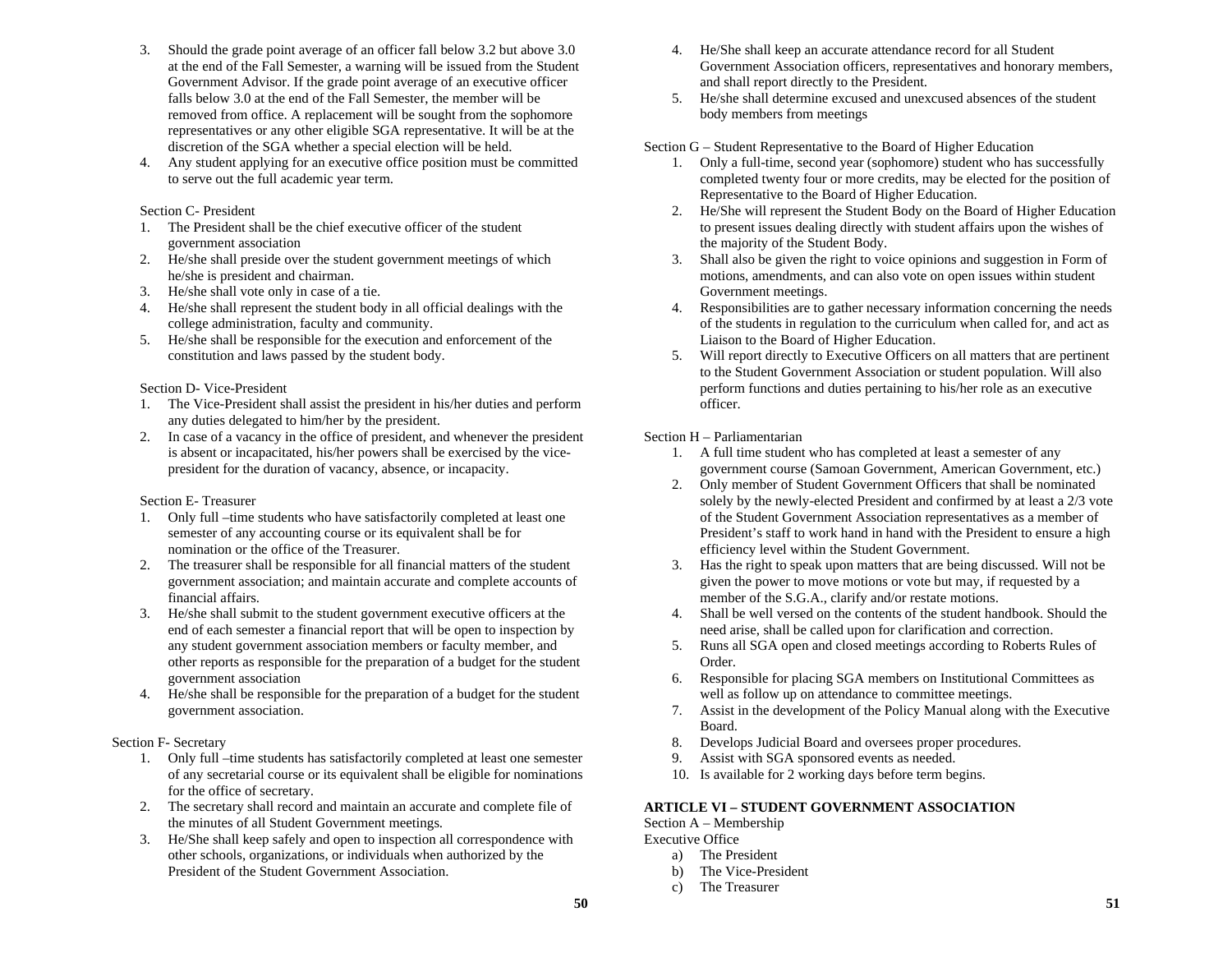- d) The Secretary
- e) The Representative to the Board of Higher Education
- f) The Parliamentarian

## Representatives

- a) Five Sophomore
- b) Five Freshmen

Honorary members

- a) Miss ASCC
- b) Archivist
- c) Minority
- d) PTK Member
- e) Head Peer Mentor

Student Government Advisor

Section B – Qualifications of Representatives

- 1. Any student applying as a freshman representative must be a full-time student who has completed no more than 12 credits and has a 2.7 accumulative grade point average.
- 2. Any student applying as a sophomore representative must be a full-time student, who has completed no more than 24 credits, successfully completed English 150/151 and Math 090, and has a 2.7 accumulative grade point average.
- 3. Should the grade point average of a representative fall below 2.7 but above 2.5 at the end of the fall semester, a warning will be issued from the Student Government Advisor. If the grade point average of a representative falls below 2.5 at the end of the Fall Semester, the member will be removed from office. It will be at the discretion of the SGA whether to hold a special election.
- 4. Any student applying for a representative position must be committed to serve out the full academic year term (Fall and Spring consecutively)

Section C- Duties and Powers of Executives and Representatives

- 1. The student member action in accordance with the Constitution shall be the final representative for the Student Body;
- 2. The student body may investigate and report on any area of student life;
- 3. It may make rules and regulations necessary for the proper administration of elections;
- 4. It may remove Executive Officers by a 2/3 vote at any regular meeting of the Student body confirmed in the following meeting by a ¾ vote of all members of the Student body
- 5. It may enact by-laws by majority vote;
- 6. It may review budget policy of any organization within the school which receives money from student fees;
- 7. Each Student Government Member shall have one vote excluding the Parliamentarian and Honorary Members;
- 8. The President may call a special meeting when necessary;
- 9. Any member may petition by a 2/3 vote of all member a special meeting of the Student body;
- 10. All executive officers must have awareness of all activities and keep records within the SGA office that shall be confidential.

# Section D – Meetings

- 1. The Student Government members shall vote to appoint time and dates or the fall and spring semesters. (Special sessions may be convened when warranted by the Executive Officers.)
- 2. Members are allowed only three absences from SGA functions/meetings/activities during the school year. The third unexcused absence will result in an automatic removal from office;
- 3. The Student body members shall take office on the first regular meeting of the Student Body after their election.
- 4. An amendment shall become effective upon ratifications.

# **ARTICLE VII – ENOFROCEMTN OF QUIET ZONES**

- 1. Red Quiet Zones Signs shall be placed on campus in or about areas whenever necessary, so as not to disturb fellow students in their effort to learn and study.
- 2. Names of students that violate such zones will be forwarded to the Dean of Student Services where upon action shall be taken.

### **ARTICLE VIII – AMENDMENTS**

## **Section A – Initiation**

- 1. Any student member at any regular meeting may propose an amendment. **Section B – Ratification** 
	- 1. A proposed amendment must be passed by the Student Government Association by a 2/3 vote of members present:
	- 2. It must be ratified by the Student Government Association by a 2/3 majority of members voting.

# **ARTICLE IX – HONORARY MEMEBERS**

1. Mr. & Miss ASCC are honorary members of the Student government Association.

- 2. Any student who runs for Miss ASCC must:
	- **a**. Must be a student at ASCC.

**b.** Be a full time student at the time of application and remain a full time student throughout their reign with credits of no more than 24.

**c.** Have completed or currently enrolled in English 90 and Math 90.

**d.** Have a 2.7 cumulative grade point average at the time of application. Should the cumulative grade point average of any honorary member fall below 2.7, a warning will be issued from the Student government Advisor. If the grade point average falls below 2.6, the member will be released and a new member is appointed or selected by SGA President.

**<sup>e</sup>**. Anyone applying must not have any Disciplinary Hearing record (s).

3. Duties and Responsibilities

**1.** If an honorary member misses three unexcused meetings or functions, a letter of termination will be issued by the Student Government Advisor. **2.** Present herself in speech, actions and dress in the manner befitting their respective titles. Their appearance at all times must be neat and tidy – no tight fitting, short, vulgar clothes, or unkempt hair styles will be permitted. This interpretation shall be left to the Dean of Student Services.

**3.** Refrain from indulging in any behavior that can be construed as deviant. Personal relationships should be kept private and not be on public display. Should the issue need to be addressed by the SGA or the Dean of Student Services, it may be cause for dismissal from their respective titles.

**4.** Refrain from smoking, consuming of alcoholic beverages, or drugs. Should this issue need to be addressed by the SGA or the Dean of Student Services, it may be cause for dismissal from the title.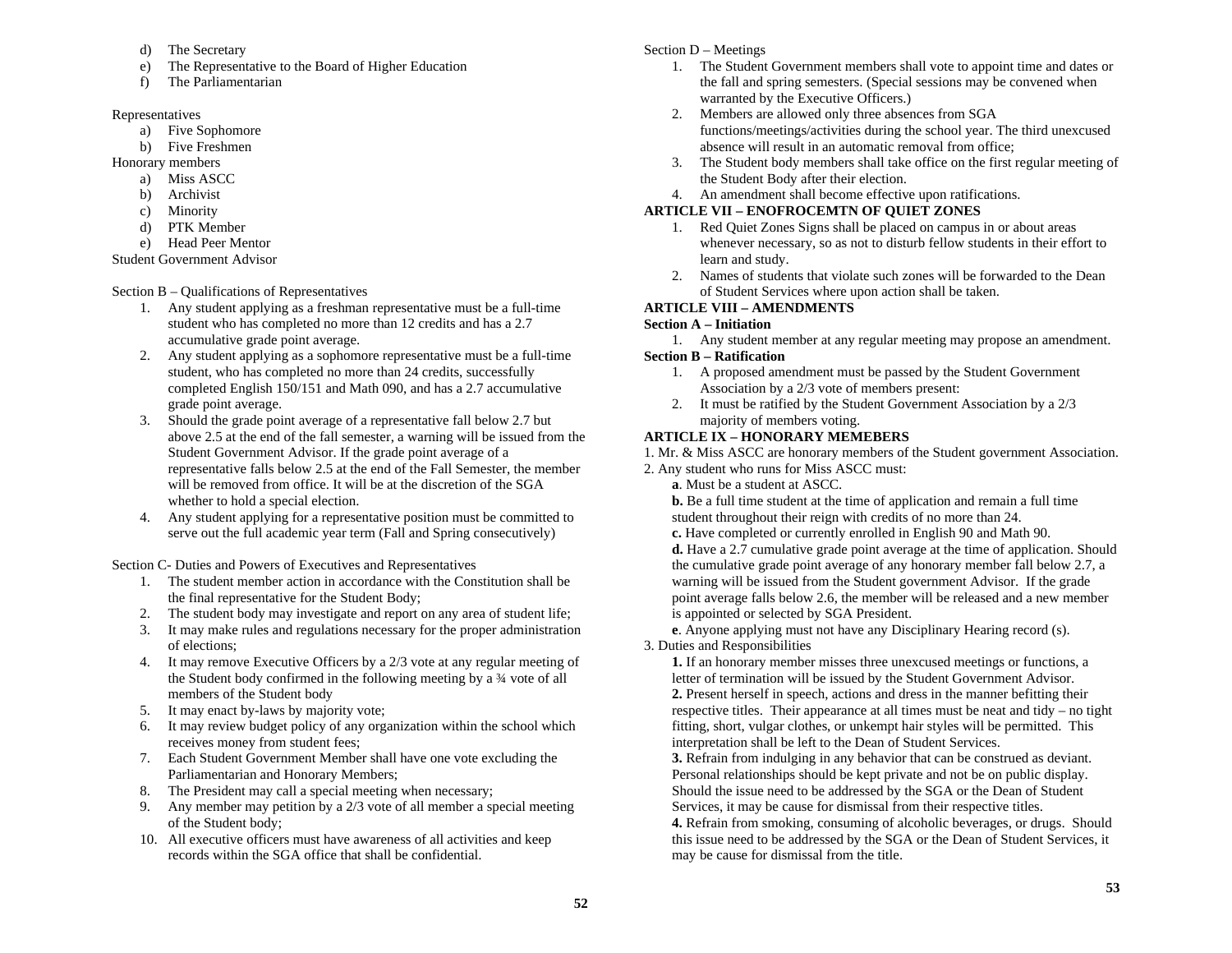**5.** As Titleholders, the honorary member's will be expected to participate in all Student Government Association and college functions. If called upon, they must also participate in community activities in which the Student Government Association of the College is involved in or invited to participate in. Titleholders must obtain authorization from the Dean of Student or Student Government Advisor to attend any function outside of the realm of ASCC activities. If the titleholders miss three appearances or participation, a warning letter will be issued from the SGA Advisor stating if by any reason they miss the next appearance / participation they will be released from all duties as titleholders and the  $1<sup>st</sup>$  runner –ups will be the new titleholders. Any candidate for Miss ASCC may not be married or a "natural" mother. Should Miss ASCC become married or pregnant at any time within her reign as Miss ASCC, she will automatically be dismissed from the title and any remaining scholarship funds or prizes will be voided. A replacement will be sough from the remaining runners-up.

**6**. The newly crowned Miss ASCC has to commit one academic school year term and may not run in any other pageants during her reign.

#### 4. **Pageant Rules and Regulations**

**1**. There must be at least 4 (four) qualified contestants to have a pageant. In the absence of qualified applicants for respective pageants, no pageant will be held.

#### **AMENDMENTS**

- 1. The Student government will convene for two local retreats to be held at the beginning of fall and spring semester and to be approved by the Dean of Student Services and Vice–President. The retreat will be based on the following:
	- a. Review and revise the constitution and policies and
	- b. Plan the calendar of events for the new school year. (SGA 98-99)
	- c. Leadership and drug awareness training.
- 3. No student shall serve in SGA more than two consecutive years. The only exception is if a student is nominated by the president and confirmed by the SGA for the position of Parliamentarian, but only for a third year. No student may serve beyond that. (SGA 00-01).
- 4. Club seed money is \$100.00 per semester. (SGA 00 -01)
- 5. Should any office or position be vacated during the semester, a replacement shall be sought from the existing SGA members. If a suitable replacement cannot be found within the SGA, then a general election will be held. (SGA 01-02)
- 6. A scheduled election shall be held at the beginning of the Fall semester and at the end of the Spring semester even if a candidate runs unopposed for office. (SGA 01-02)
- 7. All student candidates running for an office must be present and participate during candidate's speech day to the student body. If a candidate does not have a valid excuse determined by the Dean of Student Services they may not be able to run for office.
- 8. SGA and the Student Service Peer Mentors will work closely together to improve and promote effective services to students.

#### **STUDENT ORGANIZATIONS/CLUBS**

All student organizations/clubs must adhere to all ASCC and SGA policies and regulations. Failure to do so will result in deduction of club points, removal of officers or responsible individuals, and/or dismissal of club from SGA activities. If a club is disqualified, for any reason, from the SGA club activities they must reimburse all seed money issued by SGA. **54** 

Any incidents of policy or regulation violation reported to or witnessed by the SGA will be dealt with as follows:

1- SGA will meet, discuss and investigate the incident.

2- SGA will then meet with individuals involved, the club officers, and faculty advisors) to discuss the incident in question.

3- SGA will then meet with the Dean of Student Services and deliberate as to the course of action to be taken. The club will then be notified of the decision rendered.

### **CLUB ACTIVITES**

Student clubs are considered an integral part of every student's college career and joining a club is an excellent way to make new friends. Students are encouraged to participate in clubs that interest them. If a student cannot find a club to suit their interest, students may apply to start one of their own. All campus clubs and organizations must have a faculty or staff advisor and meet the requirements established by the Student Government Association. Applications for new clubs can be obtained from the Office of the Student Government Association. Only registered ASCC students may participate in any club activities and registered in clubs.

### **CLUB POLICY**

To establish a student club, invested students must complete and submit an application to the Student Government Association for approval. The application will include:

- •Name of the club.
- •Purpose(s), goals and objectives of the proposed club.
- •Signatures of at least ten (10) students.
- •Name of faculty and staff advisor(s) (at least one but no more than two)
- • Must provide evidence of diverse club members approved by Register as currently enrolled.

After the Application is filled out and turned in:

- 1. The Student Government Association President, Club Chair, and the SGA Advisor will approve or disapprove the application.
- 2. A club that is approved must hold an election and selects its officers within the two weeks of the approval. Their names must be submitted to the SGA President and the SGA Advisor.
- 3. A club advisor and a club Representative must be present at all Student Government Association-club meetings. Failure to do so can be grounds for dismissal from SGA.
- 4. At any time a club fails to retain sufficient student interest to maintain ten active members, SGA officer and the SGA Advisor will then terminate the club.
- 5. All SGA given funds will be issued in the names of the club advisor and treasurer.

Disputes from or within clubs:

- 1. All clubs must have knowledge of the zero tolerance policy that has been made effective in 2008.
- 2. All matters will be dealt with according to the due process law and shall have the opportunity to a hearing.
- 3. No club member shall be able to transfer to another club until the next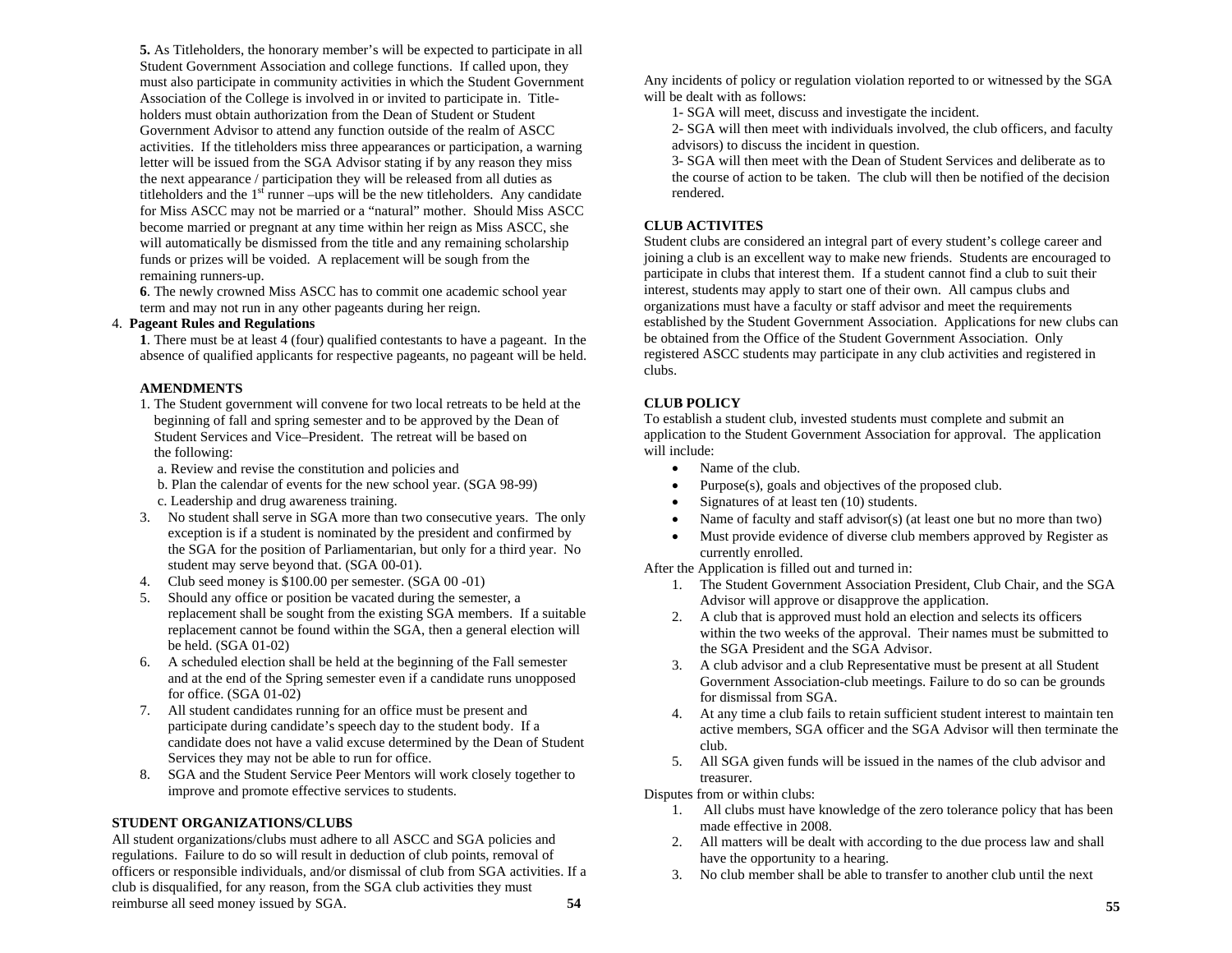club sign in.

4. If through out the semester new members will like to join a certain club the club president and executive officers must turn in a sign in of new members during the first three months. The deadline for the list must be turn in to the club committee on the last week of the first three months of the semester.

### **PROCEUDRES FOR CLUB ACTIVITIES:**

- 1. Approval for an activity must be obtained from the clubs faculty advisor the SGA and the Dean of Student services.
- 2. All Clubs must serve one full year.
- 3. SGA must receive the place and date for the event (including fund raising activities) for approval at least on week prior to event. It is the responsibility of a club representative to be present at SGA meetings to present proposal for event. There are two forms that a club needs to fill out for fundraising; a fundraising form and a facility request form both form are available at the SGA Office.
- 4. All club activities must be supervised by at least one club advisor.
- 5. A facility request form, obtained form the ASCC Administration Office or SGA Office must be completed with approval signature(s) at least one week prior to any scheduled student event that takes place on ASCC campus. Such events as, Pageants, Bake sales, Car wash, and etc.
- 6. Any publicity by radio, newspaper, or outreach off-campus must have prior approval by the Dean of Student Services.
- 7. An account with local bank requires the signatures of Club President, Club Treasurer, and one faculty advisor.
- 8. A financial statement is required of all clubs at the end of each semester. Failure to turn in this report can result in termination of future SGA funding.
- 9. An advisor or SGA member must be present to supervise all club activities both on and off campus.
- 10. No clubs can use the college name for off-island trips unless approved by SGA, Dean of Student Services, and Vice President. Furthermore, if a club is approved, students who are on Probation cannot go on off-island trips.

Failure to comply with these stipulations may result in retaining or returning of club seed funds, cancellation of proposed activity, disciplinary measures against club and or officers or disbanding and dismissal of club form all SGA activities.

### **CLUB COMPLAINT PROCEDURE:**

- 1. Pick up a complaint form at the SGA office from 8:00 a.m. 3:30 p.m.
- 2. When application is submitted, SGA will notify day of hearing.

If not satisfied with decision a letter of appeal must be submitted not later than one day after the hearing.

### **POINT SYSTEM**

A point system has been created to give recognition to all that support SGA sponsored activities. The points will be totaled at the end of each semester and commendation will be given to the clubs with the highest points. Remember the success of our college activities is dependent upon your participation. Join a club today and make the year a memorable one.

### **Category I**

Having full participation in all SGA activities.

## **Category II**

Additional points given to clubs who are "outstanding" or prizewinners as define by each activity mentioned above.

## **Category III**

Additional points will be given to clubs who volunteer services to college and /or community activities. Activity must be approved by SGA before the points will be granted.

## **Category IV**

 For any special activity or event in addition to the SGA activities sponsored by a club for all ASCC students, points will be assigned, recorded and organized by the club committee appointed by the SGA President and approved by the SGA Advisor.

## **INTRAMURAL SPORTS PROGRAM**

The American Samoa Community College and Student Government Association offer Intramural Sports Programs which provide organized competition for clubs on campus in exciting sports such as co-ed volleyball, basketball, etc. All students who have maintained a C or a 2.0 grade point average or better are encouraged to participate. To insure safety and fairness to all participants, the following rules have been adopted.

- 1. Participant must be enrolled at American Samoa Community College.
- 2.Participant must have a cumulative grade point average of 2.0
- 3. Participant must initial his/her name on the team roster before it is submitted and submit his/her valid ASCC I.D.
- 4. Participant cannot change teams once the SGA Sports Committee Chair accepts the roster.
- 5.Participant can only play for one team.
- 6. Any one suspected or known to be under the influence of alcohol or drugs will be suspended from the team and will be subject to dismissal from American Samoa Community College intramural sports program. Captains/Coaches are responsible for the behavior of their team members.
- 7. All protests must be in typed form to the SGA Sports Committee chair within 24 hours from the time of the protested event.
- 8. No late team entries will be accepted after the SGA determined deadline.
- 9. Bad conduct, poor sportsmanship, or verbal/physical abuse may result in a participant being suspended from the team and all intramural activities for the school year.
- 10. Participants do not have to belong to a club to have a team. If a team represents a club, it must be noted on team roster.
- 11.Official's judgments are final. (Refer to no. 7 above).
- 12. Coaches/Captains are required to attend all meetings as scheduled. Failure to do so could result in your team not participating in the activity.
- 13. All rosters will be checked for eligibility of members before each event.
- 14. Coaches/Captains are responsible for informing team members regarding the aforementioned rules. **57**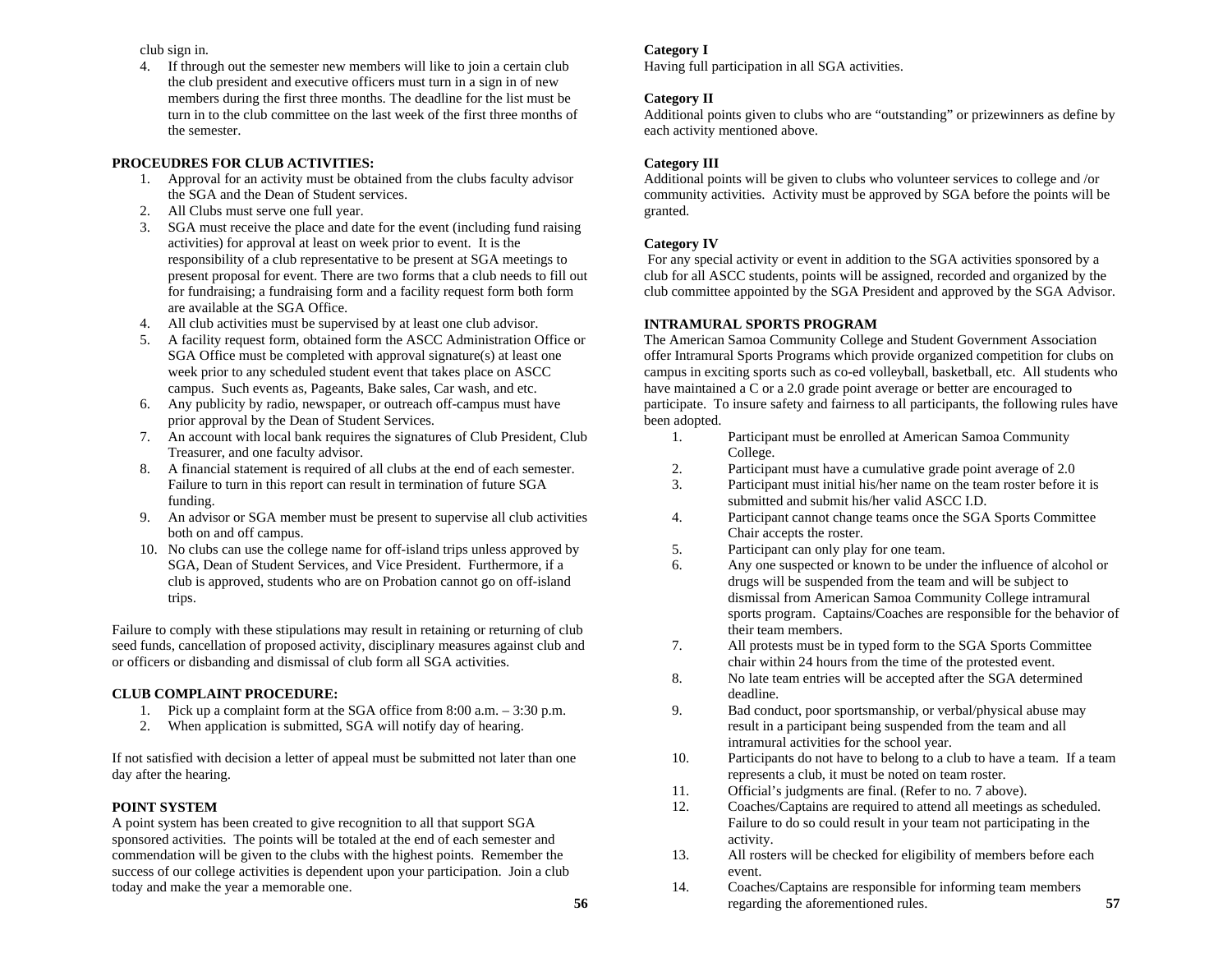15.Forfeiture of a game may result in the abuse of rules.

#### **STUDENT I.D.**

All Students who paid the \$50 registration fee are required to take a student I.D. New and returning students I.D. are free of charge and can be picked up at the SGA office. If the student looses or misplace their I.D., there will be a fee to retake their I.D.

# ACTIVITY CALENDAR

#### FALL SEMESTER 2009

| <b>August</b>    |                                                           |
|------------------|-----------------------------------------------------------|
| $10 - 11$        | <b>Placement Test</b>                                     |
| 13               | <b>Late Placement Test</b>                                |
| 19               | New Student Orientation                                   |
| $19-21$          | Registration - New, Continuing, and Returning Students    |
| $20 - 25$        | Add/Drop Period                                           |
| 24               | Instruction Begins/ SGA Recruiting                        |
| 24-25            | Late Admissions/Late Registration                         |
| 26               | Last day for SGA application                              |
| $27 - 28$        | <b>SGA Elections</b>                                      |
| 26-Sept. 11      | Administrative Drop/Drop only Period                      |
| <b>September</b> |                                                           |
| 7                | HOLIDAY-Labor Day                                         |
| 10               | Club Sign-In @ Fale Samoa 12:30pm-2:00pm                  |
| 14-October 23    | Withdrawal Period to Receive a "W"                        |
| 17               | Club Rally/Dance Gymnasium 12:30pm - 2:00pm               |
| 24               | SGA Activity "SWINE FLU" Lecture Hall 12:30pm-2:00pm      |
| October          |                                                           |
| $\overline{c}$   | 2009 Fall Semester Graduation Application Deadline        |
| 8                | Speaker Workshop @lecture hall 12:30pm - 2:00pm           |
| 12               | <b>HOLIDAY-Columbus Day</b>                               |
| $13 - 16$        | Midterm Examinations/                                     |
| $13-16$          | Low Grades Reporting Period                               |
| 23               | SGA mtg. with ASCC President@ faculty lounge              |
| $26 - 30$        | Spirit Week (Costume Competition for whole School)        |
| 30               | Costume Contest/Dance Gymnasium @ 12:30pm-2:00pm          |
|                  |                                                           |
| <b>November</b>  |                                                           |
| 6                | SGA mtg. with ASCC President@ faculty lounge              |
| 11               | HOLIDAY- Veteran's Day                                    |
| 13               | SGA Retreat (Tradewinds Hotel) Check-out 15 <sup>th</sup> |
| 20               | Miss ASCC Pageant 7:00pm - 10:00pm ASCC Gymnasium         |
| 24               | SGA Activity-Gymnasium "Mango Thirst" 12:30pm-2:00pm      |
| 26               | HOLIDAY-Thanksgiving Day                                  |
| 27               | SGA Activity- SGA Community Service CFIDD volunteer       |
| 30-December 3    | ELI & Developmental Math Final Examinations               |
| <b>December</b>  |                                                           |

4 SGA Activity- Club Awards Falesamoa 12:30pm-2:00pm

Instruction Ends

|           | Last Day to completely Withdraw from ASCC      |
|-----------|------------------------------------------------|
| 7-10      | ELI 2010 Spring & Summer Priority Registration |
| $7 - 11$  | <b>Final Examinations</b>                      |
| $11 - 16$ | Early Add/Drop                                 |
| 14        | 2009 Fall Semester Grades Due                  |
| 18        | 2009 Fall Semester Commencement                |
| 19        | <b>SGA Banquet</b>                             |
|           | All 2009 Fall Semester Grades Due              |

#### SPRING SEMESTER 2010

| <b>December</b> |            |                                                          |
|-----------------|------------|----------------------------------------------------------|
|                 | 28-29      | <b>Placement Test</b>                                    |
|                 | 31         | Late Placement Test                                      |
| <b>January</b>  |            |                                                          |
|                 | 1          | HOLIDAY- New Year's Day                                  |
|                 | 6          | <b>New Student Orientation</b>                           |
|                 | $6 - 8$    | Registration New, Continuing and Returning Students      |
|                 | $7 - 12$   | Add/Drop Period                                          |
|                 | 11         | <b>Instruction Begins/Club Application Available</b>     |
|                 | 11-12      | Late Admissions & Late Registration                      |
|                 | 13-29      | Administrative Drop & Drop Only Period                   |
|                 | 18         | HOLIDAY- Martin Luther King's Day                        |
|                 | 26         | Club Sign-In/Falesamoa-12:30pm-2:00pm                    |
| <b>February</b> |            |                                                          |
|                 | 1-March 12 | Withdrawal Period to Receive a "W"                       |
|                 | 4          | Club Rally/Welcome Back Dance/Gym12:30pm-2:00pm          |
|                 | 5          | SGA Mtg. ASCC President                                  |
|                 | 15         | HOLIDAY-President's Day                                  |
|                 | 18         | SGA Activity @Gym 12:30pm - 2:00pm                       |
|                 | 22         | Deadline for Change of Grades for 2009 Fall semester     |
|                 | 23         | Speaker Workshop lecture hall-12:30pm-2:00pm             |
|                 | 25         | SGA Activity-Gym 12:30pm - 2:00pm                        |
| March           |            |                                                          |
|                 | $1-5$      | -Midterm Examinations                                    |
|                 |            | -Low Grade Reporting Period                              |
|                 | 11         | Workshop "Teen Pregnancy"-12:30pm-2:00pm/Lecture hall    |
|                 | 18         | Speaker Workshop@ lecture hall 12:30pm - 2:00pm          |
|                 | 19         | SGA mtg. with ASCC President@ faculty lounge             |
| 15-April 1      |            | Withdrawal Period to Receive a "W/F' or "W/NP"           |
|                 | 25         | Mango Thirst/12:30pm-2:00pm/@Gym                         |
|                 | 30         | Speaker Workshop@ lecture hall 12:30pm - 2:00pm          |
| April           |            |                                                          |
|                 | 1          | 8:00am-12:00pm Egghunt-Malae, 12:00pm -1:00pm-           |
|                 |            | Faaevegalia, 1:00pm-2:00pm LUNCH @gymnasium              |
|                 | 2          | HOLIDAY-Good Friday                                      |
| April 5-May 6   |            | 2010 Summer & Fall Priority Registration(Clearances,     |
|                 |            | Advising & PostingAll Steps)                             |
|                 | 6-9        | Pageant Week Mr. ASCC                                    |
|                 | 10         | Mr. ASCC Pageant @ 7:00pm-11:00pm Gym.                   |
|                 | 12-16      | <b>SPRING BREAK</b>                                      |
|                 | 22         | SGA Activity Speaker Workshop @lecture rm 12:30pm-2:00pm |
|                 | 23         | SGA mtg. with ASCC President @Faculty Lounge             |
| May             |            |                                                          |
|                 | $3 - 7$    | <b>Final Examinations</b>                                |